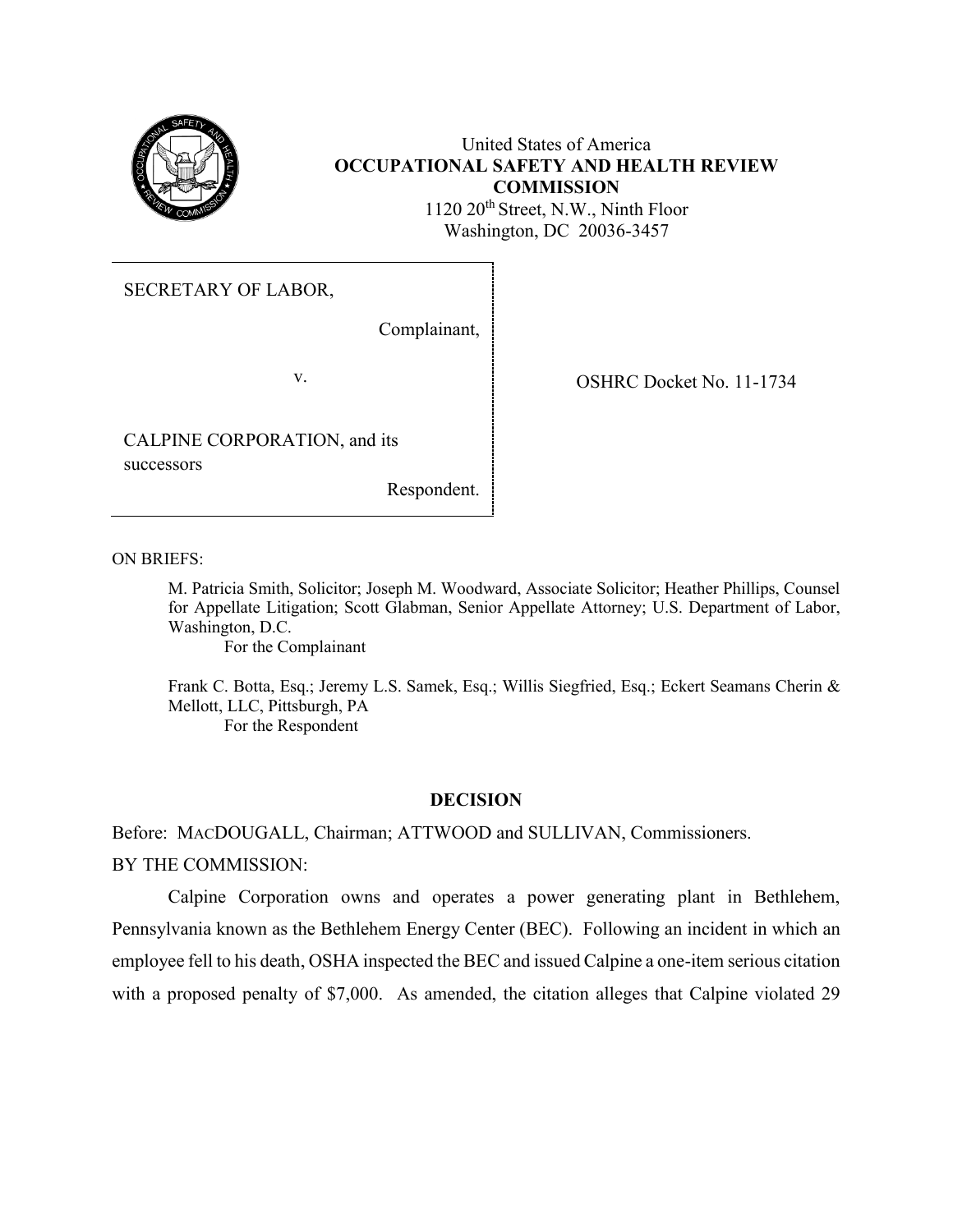C.F.R. § 1910.23(a)(7), which requires that "[e]very temporary floor opening . . . have standard railings, or  $\dots$  be constantly attended by someone[.]"<sup>1</sup>

Administrative Law Judge Dennis L. Phillips vacated the citation, finding that no Calpine employees were exposed to the violative condition. For the following reasons, we reverse the judge and affirm the citation.

### **BACKGROUND**

At the time of the incident, Calpine had contracted with Siemens Energy, Inc. to perform a maintenance overhaul of several turbines at the BEC, including a turbine referred to as CT-6. During the overhaul, Siemens disassembled and then reassembled CT-6, which contains two combustion chambers with an upper platform surrounding each chamber that connects via a catwalk. The platform is slightly more than seventeen feet above the concrete floor of the building and accessible using either of two ladders—one for the east chamber and one for the west chamber. To work on CT-6, Siemens had to remove grates from sections of the platform, creating several openings.

On December 20, 2010, Calpine's operations manager, Thomas Narkin, issued a work order that instructed the Calpine maintenance employees working the night shift to "install [a] new spark rod . . . in CT-6 where one was 'borrowed' for [another turbine] this past weekend." The task, which could be performed by any one of the night shift's four maintenance employees, required accessing the upper platform, as the spark rod needed to be installed near the top of CT-6 in the east chamber. During the night shift that began the evening of December 20, at approximately 4:30 a.m. on December 21, a Calpine lead maintenance operator (LMO), Timothy Lewis, entered the building that housed CT-6 using its southwest access door, intending to replace the spark rod.<sup>2</sup> After Lewis entered the building and looked up from the ground level, he noticed the openings in the platform and decided that the task "wasn't safe to do."

<sup>&</sup>lt;sup>1</sup> Subsequent to the issuance of the citation, OSHA promulgated a revised final rule for fall protection in general industry. *See* 81 Fed. Reg. 82,494 (Nov. 18, 2016) (Walking-Working Surfaces and Personal Protective Equipment (Fall Protection Systems)). Under the revised rule, there is no separate requirement for "temporary" floor openings; in addition, the standard permits the use of covers, travel restraint systems, or personal fall protection instead of guardrails. 29 C.F.R. § 1910.28(b)(3)(i).

<sup>&</sup>lt;sup>2</sup> Calpine's night shift ran from 6:00 p.m. to 6:00 a.m. For each night shift, Calpine assigned an LMO to serve as a supervisor and three operator maintenance technicians to perform work.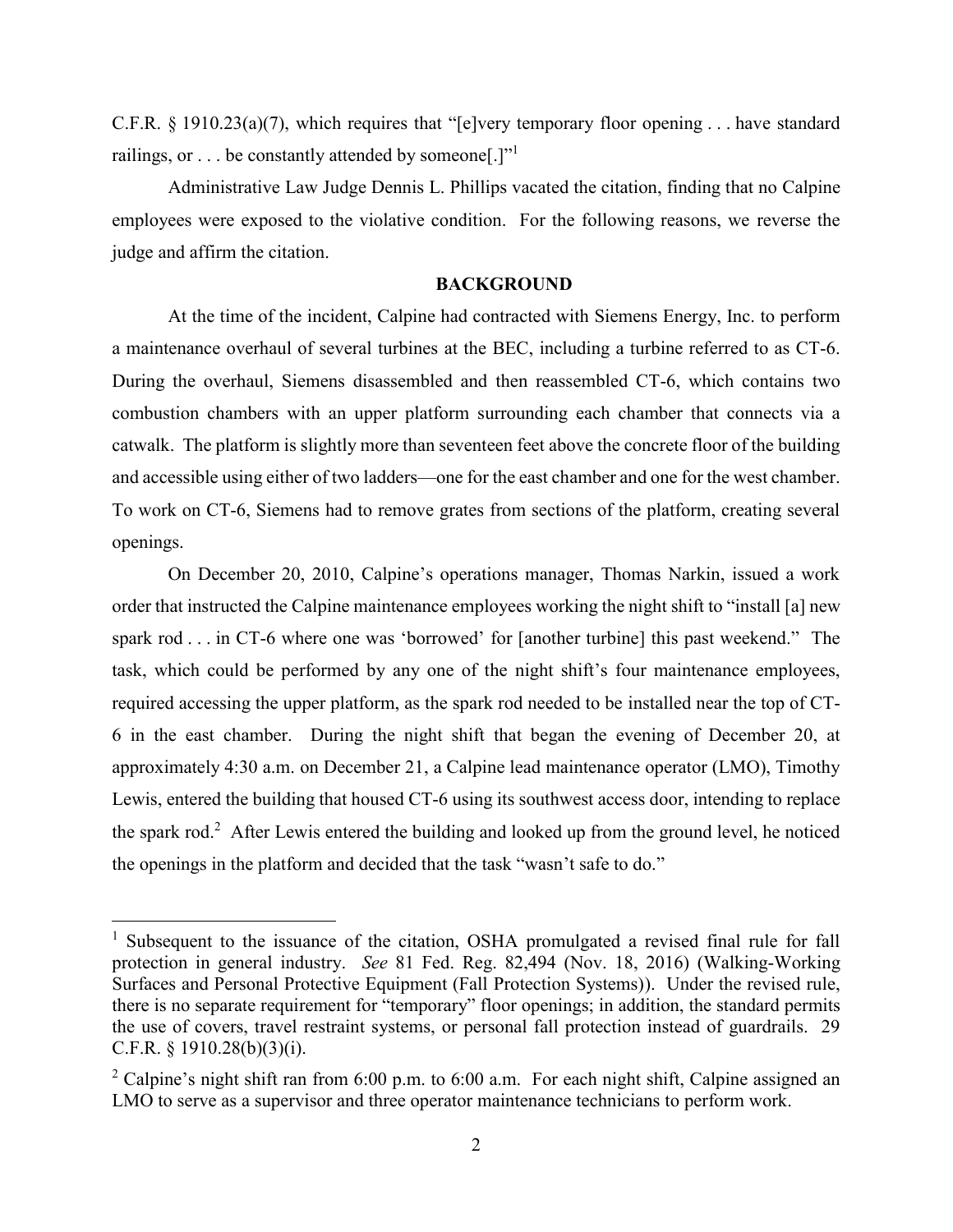On the night shift that began the evening of December 21, Narkin listed the replacement task on a work order for the second time. He then left the work order and replacement part in the control room, which is located on the west side of CT-6. The work order did not mention that the upper platform contained openings.<sup>3</sup> The platform opening at issue was "pretty close to" the west chamber ladder and had neither railings nor an attendant.

During that night shift, sometime after 3:30 a.m. on December 22, another Calpine LMO entered the CT-6 building with work gloves on and the replacement part in his pocket, but without the tools required for the replacement task. No one saw what occurred after he entered the building. His co-workers found him around 5:30 a.m. on the concrete floor near the base of the west chamber ladder. He suffered fatal head and neck injuries as a result of a fall.<sup>4</sup>

# **DISCUSSION**

To establish a violation, "the Secretary must show by a preponderance of the evidence that: (1) the cited standard applies; (2) there was a failure to comply with the cited standard; (3) employees had access to the violative condition; and (4) the cited employer either knew or could have known of the condition with the exercise of reasonable diligence." *Astra Pharma. Prods.*, 9 BNA OSHC 2126, 2129 (No. 78-6247, 1981), *aff'd in relevant part,* 681 F.2d 169 (1st Cir. 1982).

On review, Calpine argues that  $\S 1910.23(a)(7)$  does not apply here because "personal fall protection was always worn by [its] employees." By the standard's own terms, however, applicability is not conditioned on the absence of personal fall protection. Rather, the standard applies whenever there is a "temporary floor opening"; so, the Secretary's burden to establish applicability is met when he shows that such an opening existed. *See* § 1910.23(a)(7) ("Every temporary floor opening shall have standard railings, or shall be constantly attended by

 $3$  Although the platform contained a total of four openings, the amended citation only alleges that an opening located close to the west chamber's access ladder was violative.

<sup>4</sup> Neither the coroner nor a forensic pathologist, both of whom testified, could determine the precise location from which the decedent fell, although both agreed it was not likely that he fell through an opening in the upper platform. The pathologist stated that he had not been asked to determine from where the decedent fell and thus did not include it in his report. However, after reviewing information provided by Calpine, he came to believe that the decedent fell from somewhere near the ladder that led from the ground floor to a lower platform.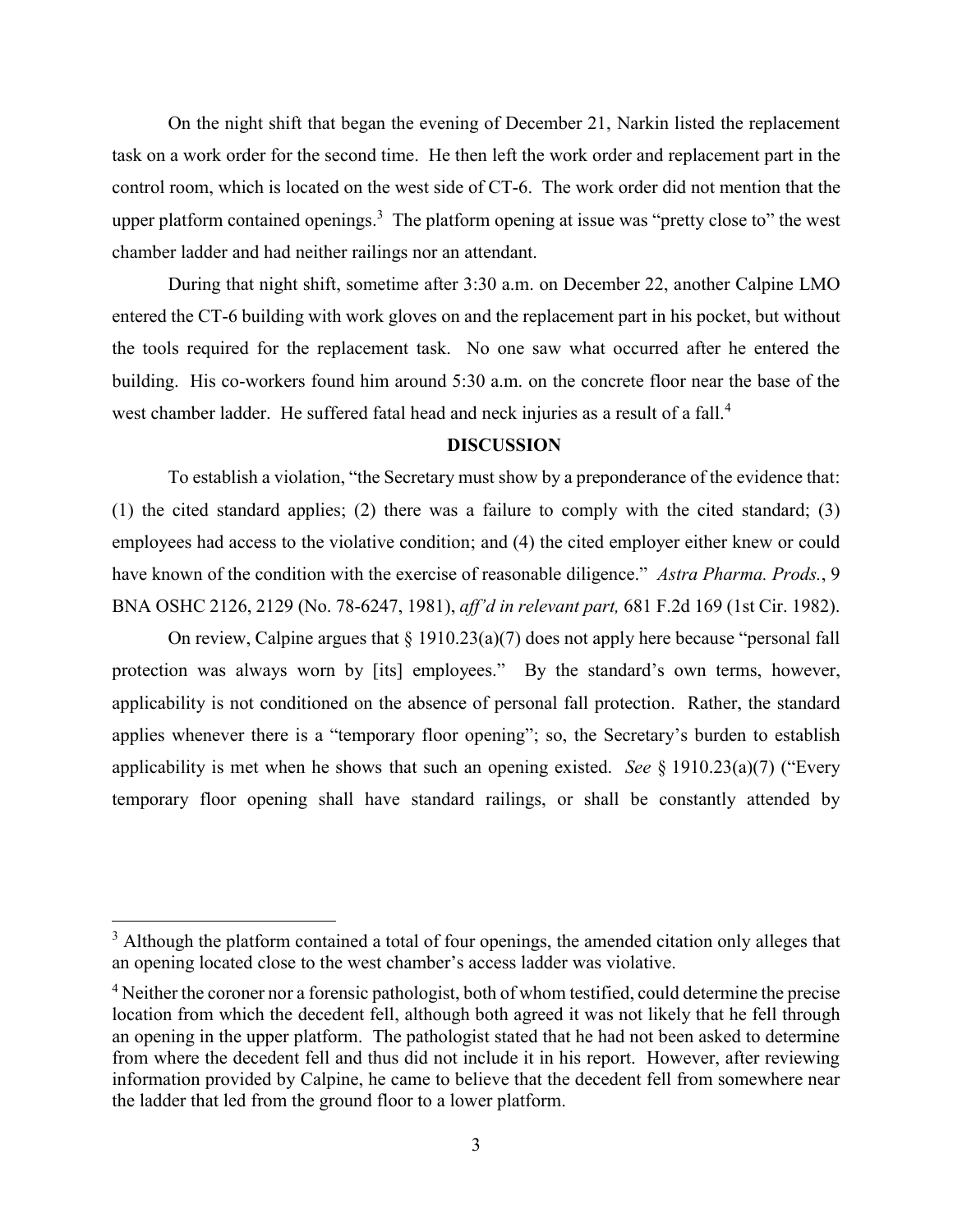someone."). Here, Calpine has not disputed the Secretary's contention that the cited platform opening fits within the standard's definition of floor opening or that the opening was temporary.<sup>5</sup>

As to noncompliance, the use of an abatement measure that differs from that specified by a standard is not a defense. *See, e.g., S.A. Storer and Sons Co. v. Sec'y of Labor*, 360 F.3d 1363, 1372 (D.C. Cir. 2004) (finding controlled access zone was not acceptable means of fall protection under cited fall protection provision and that argument ignored "plain language of the applicable regulations"). Calpine neither disputes testimony from both COs that the cited platform opening lacked railings nor claims that the opening was constantly attended. Therefore, we find that the Secretary has established both applicability and noncompliance.

## **A. Exposure**

 $\overline{a}$ 

To establish exposure, the Secretary must show that an employee was actually exposed to the cited condition or that access to the cited condition was reasonably predictable. *Phoenix Roofing Inc.*, 17 BNA OSHC 1076, 1079 (No. 90-2148, 1995), *aff'd,* 79 F.3d 1146 (5th Cir. 1996) (unpublished). As to actual exposure, the judge found that there was insufficient evidence that the decedent fell through the cited opening. On review, the Secretary makes no claim that the decedent or any other Calpine employee was actually exposed to the hazard posed by the unguarded opening;<sup>6</sup> so we examine only whether exposure to the violative condition was reasonably predictable.<sup>7</sup>

 $5$  The standard defines a floor opening as "[a]n opening [that] measures 12 inches or more in its least dimension in any floor, platform, pavement, or yard through which persons may fall; such as a hatchway, stair or ladder opening, pit, or large manhole." 29 C.F.R. §§ 1910.23(a)(7),  $1910.21(a)(2)$  (definition of floor opening). The coroner estimated that the cited opening was about 32 inches long on its right and left sides and that it was sufficiently large for a person to fall through. Narkin testified that the openings were not present under normal operating conditions, and it is undisputed that they had been created during the overhaul project.

 $6$  Since the Secretary does not rely upon actual exposure, the cause of the employee's death whether he fell through the cited platform opening or from a ladder—is not relevant and need not be resolved by the Commission. *See Boeing Co.*, 5 BNA OSHC 2014, 2016 (No. 12879, 1977) (finding of a violation does not depend on the cause of the particular accident that led to the case); *Concrete Constr. Corp.*, 4 BNA OSHC 1133, 1135 (No. 2490, 1976) ("The Act may be violated even though no injuries have occurred, and even though a particular instance of noncompliance was not the cause of injuries."); *Kansas City Power & Light Co.*, 10 BNA OSHC 1417, 1422 (No. 76-5255, 1982) ("Indeed, both the judge and Respondent improperly define the hazard at issue in terms of the asserted cause of the specific incident that led to injury . . . .").

 $<sup>7</sup>$  In finding that exposure was not reasonably predictable, the judge relied on numerous factors</sup> that have no bearing on an exposure analysis. These factors include: (1) the low priority of the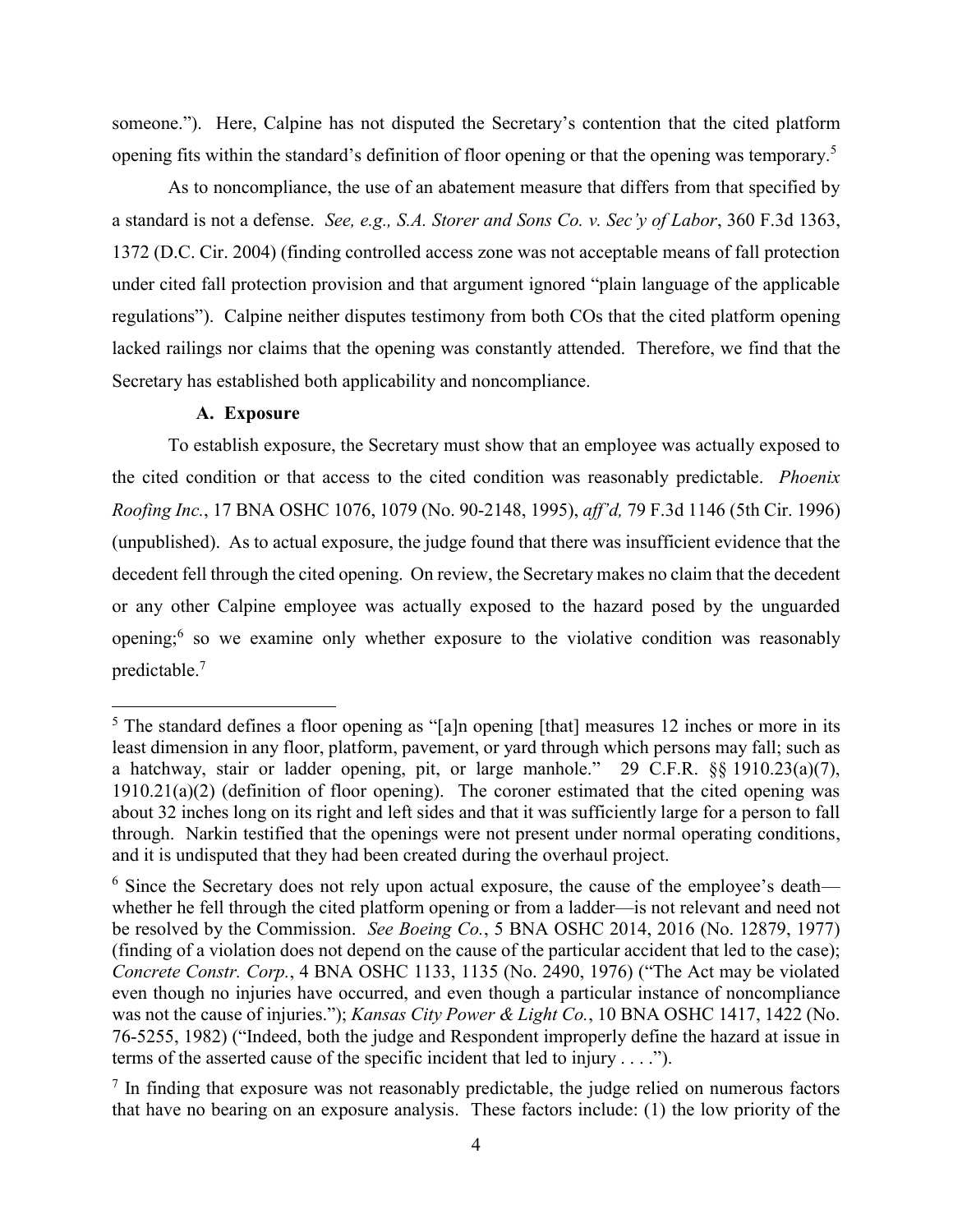Reasonably predictable exposure is established by proving that "either by operational necessity or otherwise (including inadvertence) . . . employees have been, are, or will be in the zone of danger." *Nuprecon LP*, 23 BNA OSHC 1817, 1819 (No. 08-1307, 2012) (citations omitted). Employees may come within the zone of danger "while in the course of assigned working duties, personal comfort activities while on the job or their normal means of ingressegress to their assigned workplaces." *Gilles & Cotting, Inc.,* 3 BNA OSHC 2002, 2003 (No. 504, 1976); *Donovan v. Adams Steel Erection, Inc*., 766 F.2d 804, 812 (3d Cir. 1985) (" 'access,' not exposure to danger is the proper test"). The Secretary need not show it was certain that employees would be in the zone of danger, but he must show that exposure was more than theoretically possible. *Fabricated Metal Prods., Inc*. 18 BNA OSHC 1072, 1074 (No. 93-1853, 1997); *Phoenix Roofing*, 17 BNA OSHC at 1079; *Kaspar Wire Works, Inc.*, 18 BNA OSHC 2178, 2195 (No. 90- 2775, 2000) (finding that it was " 'reasonably predictable' that an employee would come into contact with the unguarded belt and pulley either while attempting to reposition the fan, or inadvertently while passing nearby"), *aff'd,* 268 F.3d 1123 (D.C. Cir. 2001).

To make this showing, the Secretary argues that it was reasonably predictable Calpine employees would be exposed to the platform opening at issue based on Narkin's continuing work order to install the spark rod near the top of CT-6. We agree. It is undisputed that this assigned task required going on the upper platform containing the cited opening. The platform was not complete on December 20, when Narkin initially assigned the task, or on December 21, when he again assigned the task.

In addition, as the Secretary argues, there was an established "nexus between the unguarded platform opening and the likely movements of employees assigned the task of replacing the spark

assigned replacement task; (2) the conditional nature of the authorization to do the task; (3) Calpine's training of employees to conduct safety assessments; (4) the decedent's good safety record; and (5) the obviousness of the hazard. The alleged low priority of the assigned task is irrelevant because it was included on the work order and employees were expected to complete the task during the shift for which it was first assigned, if time permitted. Any task not completed during a night shift would typically be rolled over to the next night shift's work order until it was completed, which is what happened here with the assigned replacement task.

The remaining factors address the extent to which Calpine was entitled to rely on its employees to comply with its instructions and avoid engaging in violative conduct. However, such factors would relate to the affirmative defense of unpreventable employee misconduct, but not to exposure. In any event, these factors are moot given that, as discussed below, other considerations are dispositive of the affirmative defense alleged by Calpine.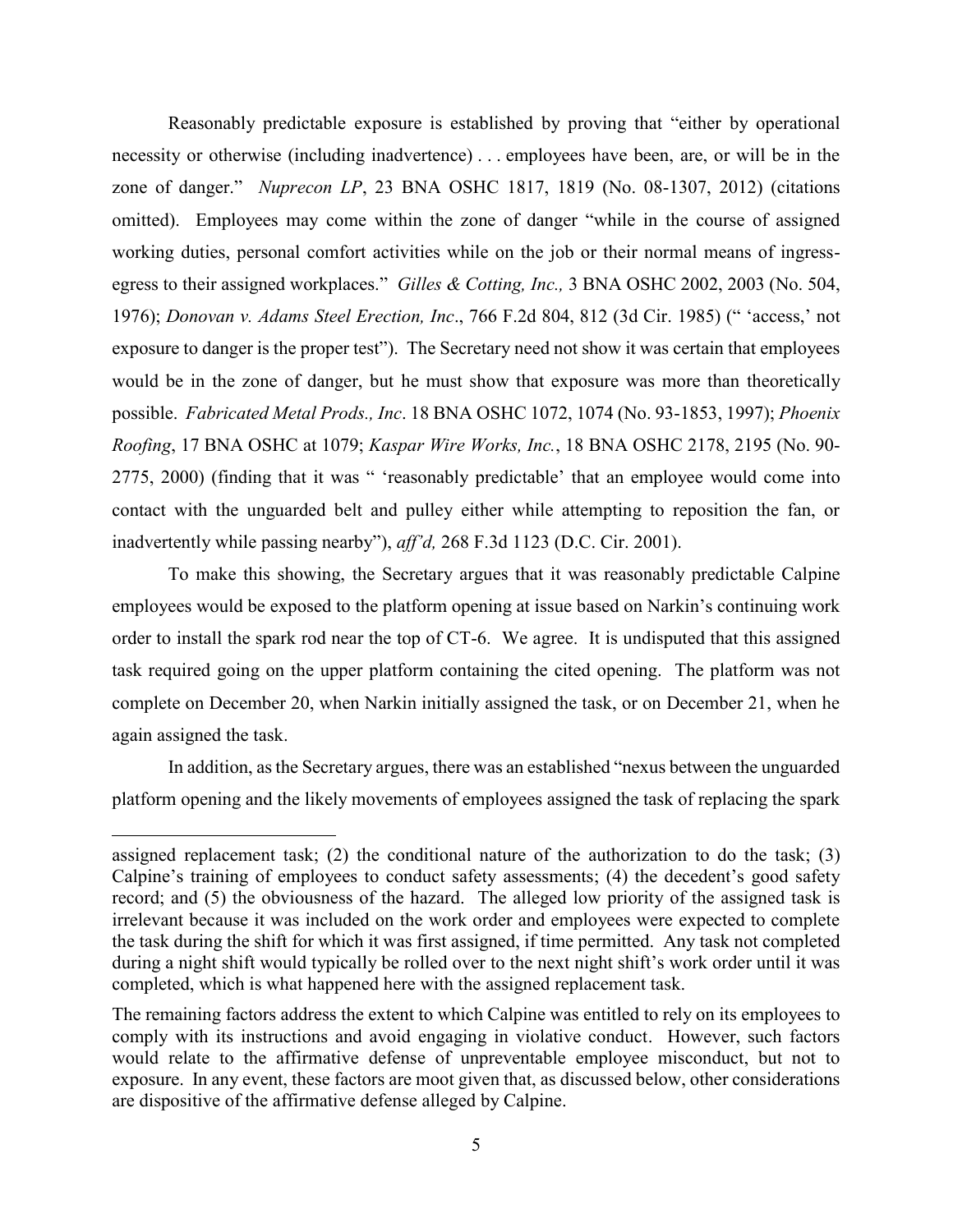rod." Calpine does not dispute the Secretary's claim that the cited opening was located "within a few feet of" and "closely adjacent" to the west chamber ladder.<sup>8</sup> Two photographs in the record, along with testimony from one of the COs, confirm that the opening was immediately adjacent to this ladder, which had a hinged gate that allowed entrance onto the platform. The control room, where the work order and replacement spark rod were located, was also on the west side of CT-6.

Although the work order did not specify that the spark rod needed to be installed in the east chamber, the record shows that use of the west chamber ladder was part of a reasonably foreseeable route to where the task needed to be performed.<sup>9</sup> Because a platform surrounded each chamber and they were connected via a catwalk, the east chamber was accessible via the west chamber ladder. Three employees testified that, given that the spark rod and work order had been placed in the control room to the west of CT-6, the most likely route an employee performing the task would take after retrieving the replacement part would be to enter the building through the southwest access door closest to the west chamber ladder, just as Lewis had done. Indeed, Lewis explained that this was the "easiest" door to use because it provided ground-level access and avoided the need to use a vertical ladder while carrying tools or "hav[ing] to circle around and go into the ... east side of the building" and "go down some stairs." As Lutz described it, this route was the "path of least resistance."

Given that the west chamber ladder was closest to the southwest access door into the CT-6 building, we find that it was likely an employee performing the replacement task would use that ladder to reach the platform around the west chamber and use the catwalk to cross over to the east chamber platform. We also find that because the west chamber ladder was immediately adjacent to the cited platform opening, it was reasonably predictable that any employee carrying out the assigned task would enter the zone of danger posed by the unguarded opening. *Nuprecon*, 23 BNA

 $\overline{\phantom{a}}$ 

<sup>8</sup> There is no measurement of this distance in the record.

<sup>9</sup> The record shows that some employees either knew or thought that the replacement spark rod was for the east chamber, but at least one did not. LMO William Varga stated that he knew the spark rod had been taken from the east chamber, but he did not know which burner. LMO Raymond Lutz testified that he was "pretty certain," based on a conversation he had with the decedent, that it was the decedent who had removed the spark rod. Lutz identified the approximate location of where the spark rod was to be installed in the east chamber, but it is not clear how or when he learned of the location. Lewis testified, however, that he did not know where the spark rod needed to be installed; so, he would have had to walk around and look at each burner until he located the one with a spark rod missing.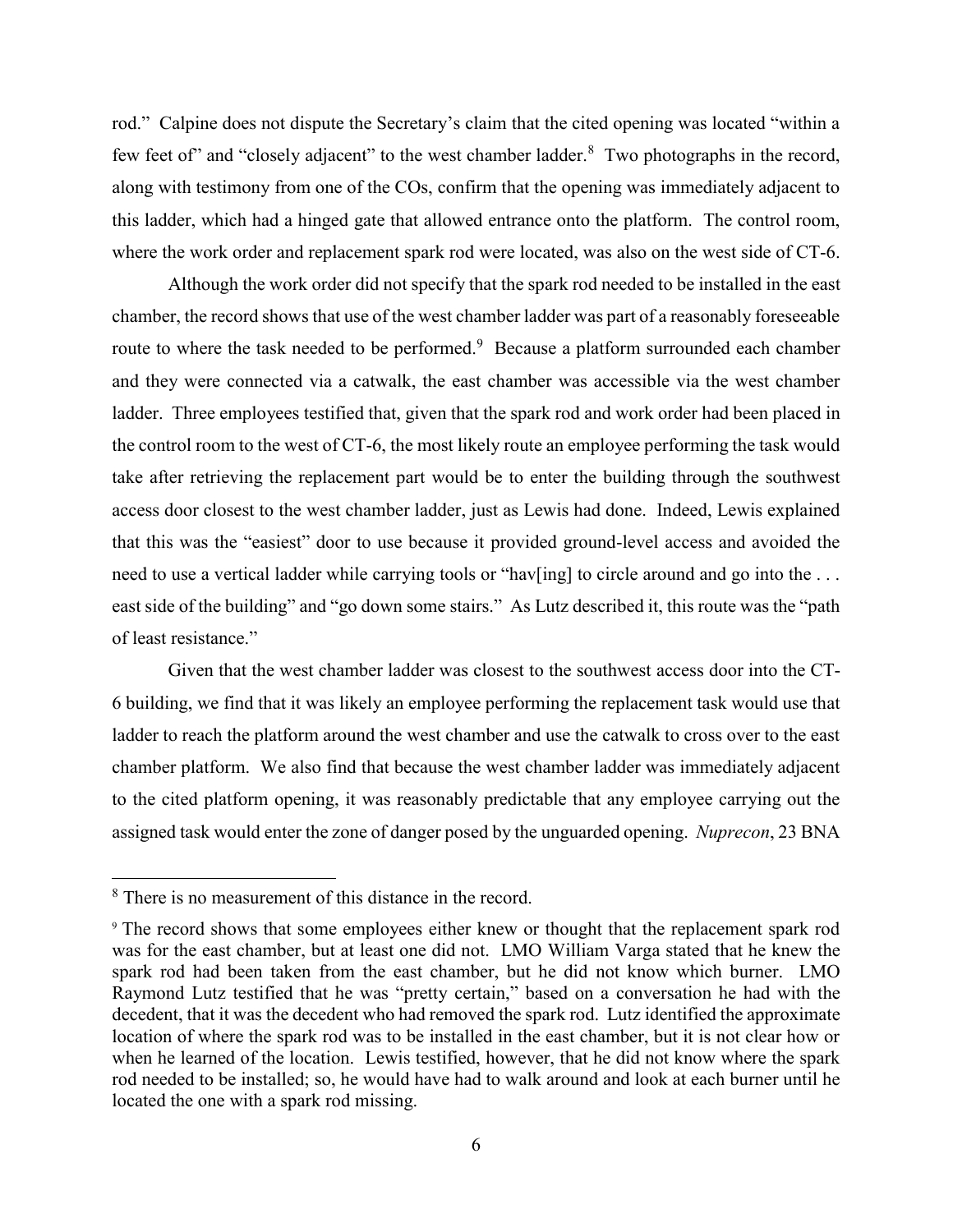OSHC at 1818-19 (finding exposure where it was reasonably predictable employee would come within six feet of edge); *Phoenix Roofing*[, 17 BNA OSHC at 1079](http://www.westlaw.com/Link/Document/FullText?findType=Y&serNum=1995533457&pubNum=0003227&originatingDoc=I455ab3625b3211e18b1ac573b20fcfb7&refType=CA&fi=co_pp_sp_3227_1079&originationContext=document&vr=3.0&rs=cblt1.0&transitionType=DocumentItem&contextData=(sc.UserEnteredCitation)#co_pp_sp_3227_1079) ("about 12 feet" from unguarded skylights); *Dic-Underhill*[, 8 BNA OSHC 2223, 2229-30](http://www.westlaw.com/Link/Document/FullText?findType=Y&serNum=1980186158&pubNum=0003227&originatingDoc=I455ab3625b3211e18b1ac573b20fcfb7&refType=CA&fi=co_pp_sp_3227_2229&originationContext=document&vr=3.0&rs=cblt1.0&transitionType=DocumentItem&contextData=(sc.UserEnteredCitation)#co_pp_sp_3227_2229) (No. 10798, 1980) (twenty-five or more feet from an unguarded edge, working towards that edge); *Cornell & Co.*[, 5 BNA OSHC 1736,](http://www.westlaw.com/Link/Document/FullText?findType=Y&serNum=1977166215&pubNum=0003227&originatingDoc=I455ab3625b3211e18b1ac573b20fcfb7&refType=CA&fi=co_pp_sp_3227_1738&originationContext=document&vr=3.0&rs=cblt1.0&transitionType=DocumentItem&contextData=(sc.UserEnteredCitation)#co_pp_sp_3227_1738)  [1738](http://www.westlaw.com/Link/Document/FullText?findType=Y&serNum=1977166215&pubNum=0003227&originatingDoc=I455ab3625b3211e18b1ac573b20fcfb7&refType=CA&fi=co_pp_sp_3227_1738&originationContext=document&vr=3.0&rs=cblt1.0&transitionType=DocumentItem&contextData=(sc.UserEnteredCitation)#co_pp_sp_3227_1738) (No. 8721, 1977) (ten feet from an elevator shaft).<sup>10</sup>

In sum, we find that Calpine assigned its employees to complete a task that would bring them into the "zone of danger" posed by the unguarded platform opening. Accordingly, we conclude the judge erred in determining that the Secretary failed to establish exposure as the record shows it was reasonably predictable that Calpine employees would have access to the hazard.

## **B. Knowledge**

 $\overline{\phantom{a}}$ 

To establish knowledge, the Secretary must show that the employer knew or with the exercise of reasonable diligence could have known of a hazardous condition. *Kerns Bros. Tree Serv*., 18 BNA OSHC 2064, 2067 (No. 96-1719, 2000). A supervisor's knowledge of the violative condition is imputable to the employer. *Tampa Shipyards, Inc.*[, 15 BNA OSHC 1533, 1539](http://www.westlaw.com/Link/Document/FullText?findType=Y&serNum=1992453577&pubNum=0003227&originatingDoc=I20ad3eb5fa2c11d98ac8f235252e36df&refType=CA&fi=co_pp_sp_3227_1539&originationContext=document&vr=3.0&rs=cblt1.0&transitionType=DocumentItem&contextData=(sc.UserEnteredCitation)#co_pp_sp_3227_1539) (No. 86-360 & 86-469, 1992) (consolidated). Here, the Secretary sought to establish both actual and constructive knowledge of the unguarded platform opening. As to actual knowledge, the Secretary claims that five Calpine supervisors knew the platform opening was unguarded on December 21,

<sup>10</sup> We disagree with the judge's conclusion that this case is distinguishable from *Nuprecon* and *Lancaster Enters. d/b/a Orbit Roofing*, 19 BNA OSHC 1033, 1037 (No. 97-0771, 2000). He read those cases as involving employees who had actually entered the zone of danger, but in fact the Commission found only that it was *reasonably foreseeable* the employees in both cases would enter the zone of danger; not that they actually did. *See Nuprecon*, 23 BNA OSHC at 1820 (finding it reasonably predictable that an employee on a lift would dismount the lift and work in the zone of danger); *Lancaster*, 19 BNA OSHC at 1037 ("The use of the hatchway to get to and from the roof made it reasonably predictable that an employee would enter the zone of danger presented by the unguarded glass skylight."). Similarly, Calpine assigned a task to its employees that would have brought any one of them immediately adjacent to an unguarded opening. That a Calpine employee was not shown to have actually entered the zone of danger does not alter the fact that it was reasonably predictable, by virtue of the assigned task, that an employee would have entered the zone of danger to complete the task. *See Pete Miller, Inc.*, 19 BNA OSHC 1257, 1258 (No. 99-947, 2000) (even if employee "never [got] closer than eight feet from the edge" of a roof, it was reasonably foreseeable that he would enter danger zone due to nature of work).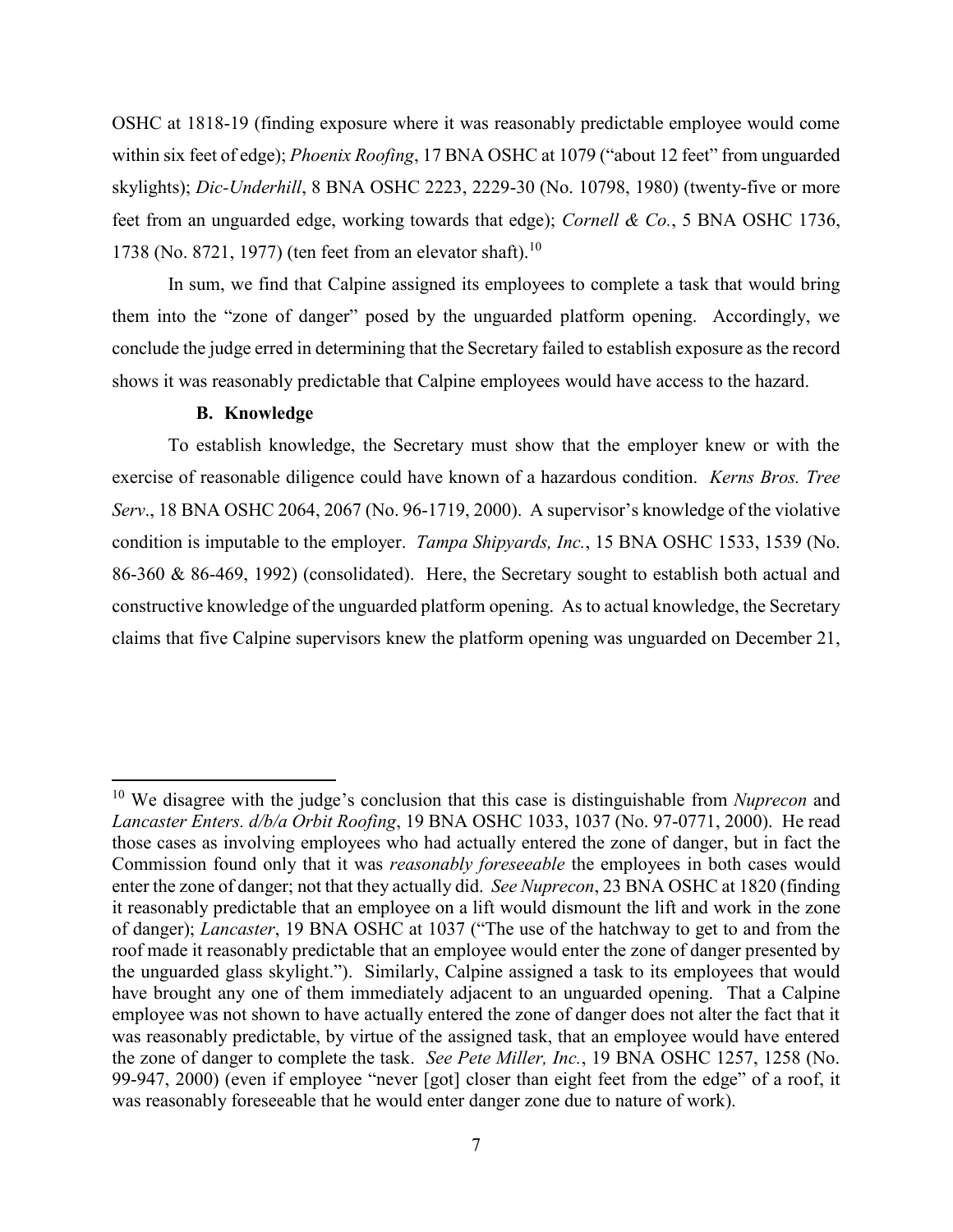the day before the accident. The judge agreed, finding that all five supervisors had actual knowledge of the violative condition and that their knowledge was imputable to Calpine.

We agree with the judge. Five Calpine supervisors knew of the opening on December 21— Roy Killgore, Raymond Rice, Lewis, Lutz, and Narkin.<sup>11</sup> Killgore and Rice oversaw Siemens' work during the overhaul and were in the CT-6 building on a daily basis. They both reviewed a report from Siemens on December 21 that indicated that Siemens had not finished replacing the platform grates as of 5:00 p.m. that day. After Lewis saw the unguarded platform opening when he entered the CT-6 building on the morning of December 21 to install the spark rod, he communicated his observation to Lutz, who acknowledged in his testimony knowing about the opening.

In addition, Lewis testified that he informed Narkin about the unguarded opening and Lutz's testimony corroborates this: "I think [Narkin] was there when [Lewis] told me, because I kind of remember having a long conversation—a longer conversation than just a two second blurb about it." Narkin, however, testified that he was not told about the opening. The judge credited Lewis and Lutz on this issue—specifically, he found that Narkin's denial was a "convenient explanation for his inaction in not removing the spark rod replacement task from the night order or warning the deceased" of the opening, citing Narkin's "defensive and unpersuasive" demeanor in testifying about this issue. We defer to the judge's demeanor-based credibility finding and conclude that Narkin was also aware of the opening. *See E.R. Zeiler Excavating Inc*., 24 BNA OSHC 2050, 2057 (No. 10-0610, 2014) (appropriate for Commission to defer to judge's demeanor-based credibility finding).

Calpine does not dispute that it had actual knowledge on December 21, but it argues that its supervisors lacked knowledge of the violative condition during what it asserts is the two-hour time period relevant to the citation—between approximately 3:30 a.m. and 5:30 a.m. on December 22. According to Calpine, (1) the supervisors who knew of the condition on December 21 were

<sup>11</sup> Calpine does not challenge the judge's finding that these five individuals were supervisors. *See Diamond Installations, Inc.,* 21 BNA OSHC 1688, 1690 (No. 02-2080, 2006) (supervisory status turns on the delegation of authority, not the title of the employee); *Jersey Steel Erectors*, 16 BNA OSHC 1162, 1164 (No. 90-1307, 1993) (knowledge of a foreman or supervisor can be imputed), *aff'd*, 19 F.3d 643 (3d Cir. 1994). Nor does Calpine dispute the judge's decision to treat Killgore and Rice—engineers employed by a Calpine affiliate that the judge found operated as a single entity with Calpine—as Calpine employees.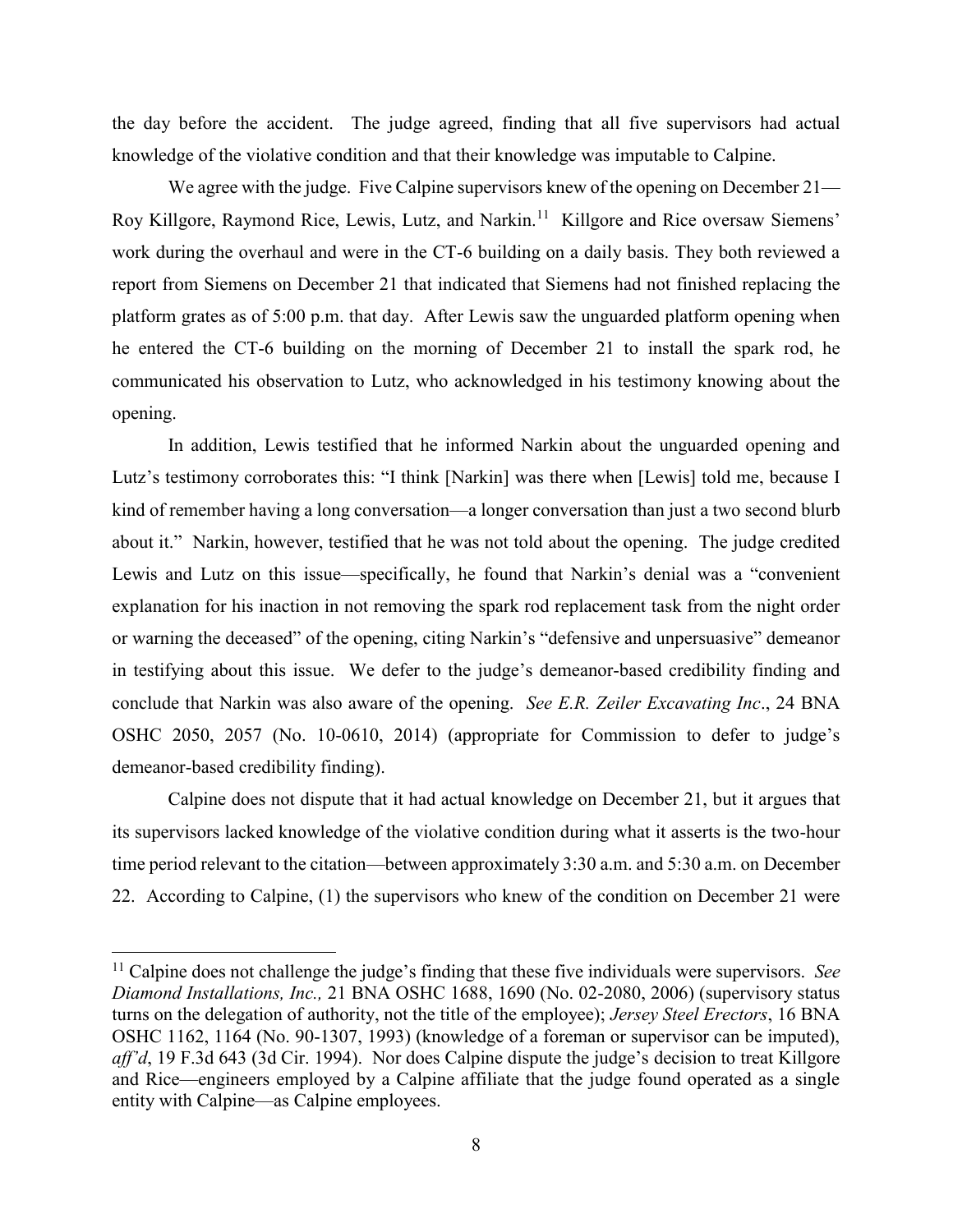no longer present at the BEC on December 22; (2) conditions in the CT-6 building were constantly changing; (3) it was entitled to rely on Siemens' representation that it expected to reinstall the grates to cover the platform openings during its own night shift, which ran from 5:00 p.m. to 3:30 a.m.; and (4) it could not have determined the condition of the platform until after Siemens' night shift concluded because "[t]here were no non-Siemens' employees present between the time they ended their shift and the time that [the decedent] entered the CT-6 building shortly thereafter."

Contrary to Calpine's claim, the parties tried the case on the conditions that existed during the Calpine night shift that began on December 21 and continued through the morning of December 22. This is consistent with the citation, which asserts that the violative condition existed "on or about December 22, 2010." Moreover, even if the period of the alleged violation was limited to the two-hour period as Calpine alleges, the Secretary has nonetheless established the company's actual knowledge of the violation. Calpine's five supervisors knew of the opening on December 21, and their absence in the early morning hours of December 22, when the cited opening still existed, does not magically erase that knowledge. *See Caterpillar, Inc.*, 17 BNA OSHC 1731, 1732 (No. 93-373, 1996) (termination of a supervisory employee's employment prior to the time of the cited condition did not vitiate the departed supervisor's knowledge of a previous occurrence of the same condition) (citing cases and Restatement (Second) of Agency), *aff'd*, 122 F.3d 437 (7th Cir. 1997).

Calpine's other arguments—that it lacked knowledge because conditions were changing, that Siemens had represented that it expected to reinstall the missing grates, and that there were no "non-Siemens' employees" (i.e., supervisors under Calpine's control) in the CT-6 building during the two-hour window—are misplaced. Each of these assertions address whether Calpine, "with the exercise of reasonable diligence, could have known of the presence of the violative condition"—in other words, whether in light of these alleged facts it was unreasonable to expect Calpine to have learned of the opening. *Pride Oil Well Serv.*, 15 BNA OSHC 1809, 1814 (No. 87- 692, 1992); *see also [Astra Pharm. Prods., Inc.](https://1.next.westlaw.com/Link/Document/FullText?findType=Y&serNum=1981247015&pubNum=0003227&originatingDoc=I716fd5f0c9bf11e6b73588f1a9cfce05&refType=CA&fi=co_pp_sp_3227_2129&originationContext=document&transitionType=DocumentItem&contextData=(sc.Search)#co_pp_sp_3227_2129)*, 9 BNA OSHC at 2129. Defending against a finding of actual knowledge by making arguments relevant to constructive knowledge is inconsistent with Commission precedent: the Secretary meets his knowledge burden when he shows actual *or* constructive knowledge—he need not establish both. *See, e.g., Tampa Shipyards, Inc.*, 15 BNA OSHC at 1537-39 (Secretary established knowledge by showing actual knowledge of supervisors).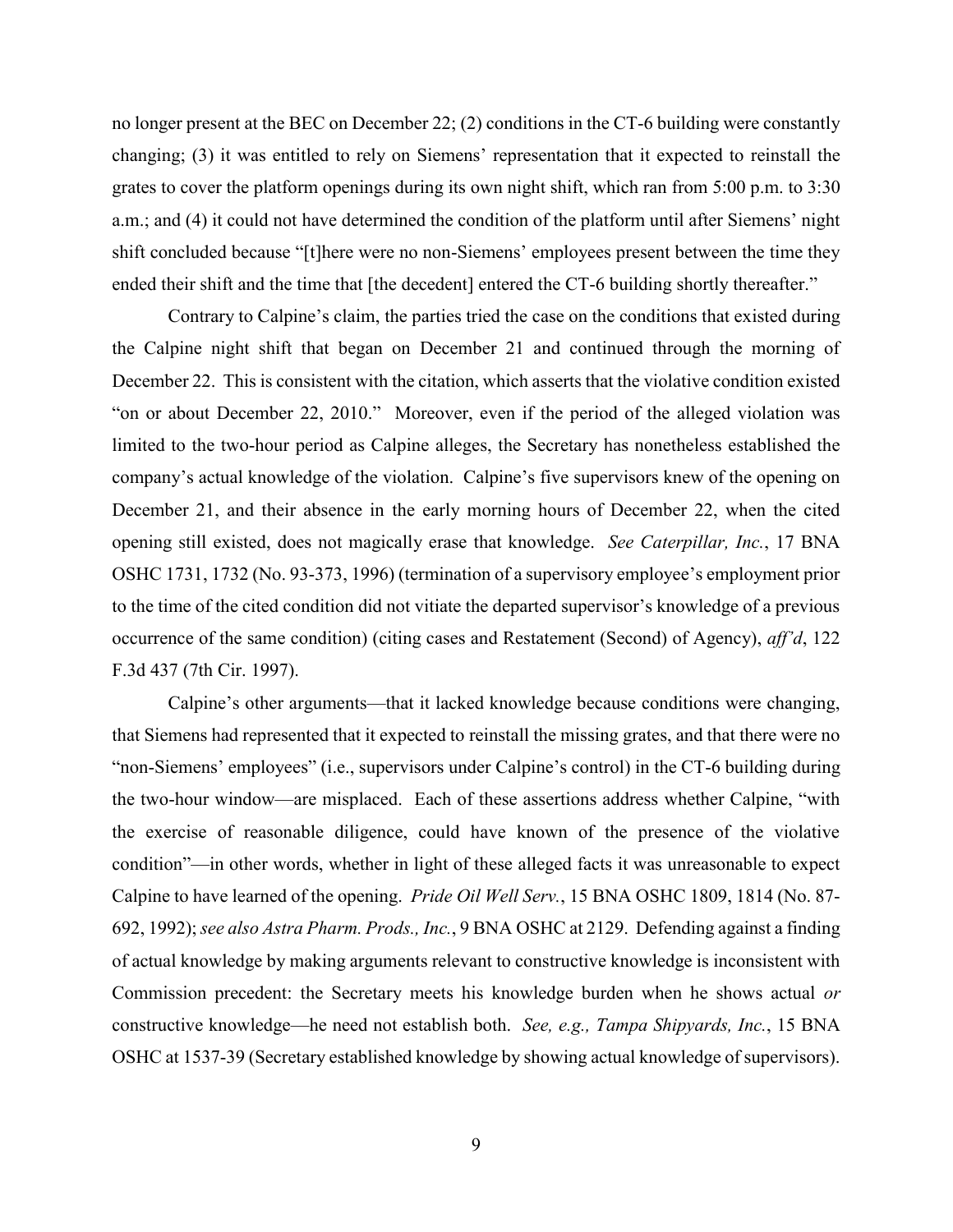Therefore, we find that Calpine had actual knowledge of the unguarded platform opening on December 21.

Calpine's arguments are not even meritorious when construed as a challenge to constructive knowledge. Regardless of whether conditions in the BEC were "constantly changing," Calpine had an obligation to "inspect the [work] area to determine *what hazards exist or may arise* during the work before permitting employees to work in an area, and the employer must then give specific and appropriate instructions to prevent exposure to unsafe conditions." *Automatic Sprinkler Corp. of Am.*, 8 BNA OSHC 1384, 1387 (No. 76-5089, 1980) (emphasis added). *See also Pride Oil Well Serv.*, 15 BNA OSHC at 1814 (employer required to "inspect the work area, to anticipate hazards to which employees may be exposed, and to take measures to prevent the occurrence") (internal citations omitted). Despite knowing of the unguarded opening on December 21, none of the Calpine supervisors handed off that information, such as through written instructions in the work orders. *See Wiley Organics, Inc. d/b/a Organic Tech.*, 17 BNA OSHC 1586, 1597 (No. 91-3275, 1996), *aff'd*, 124 F.3d 201 (6th Cir. 1997) ("An employer has a general obligation to inform itself of the hazards present at the worksite and cannot claim lack of knowledge resulting from its own failure to make use of the sources of information readily available to it.") (citations omitted).

As to Siemens' representation that it expected to reinstall the missing platform grates during its day shift on December 21, the record shows that this work was in fact not completed during that shift and was instead carried over to the next Siemens shift, as reflected on the turnover report. Rice explained that Siemens' turnover reports were "general reports, I mean we throw a bunch of stuff out there and you get what you can. And then you roll it over to the next shift." As such, Calpine knew that on prior occasions, not all planned work was completed during a designated Siemens shift. In addition, Rice and Killgore testified that there was a significant amount of work Siemens needed to do during the overhaul, noting that "[i]t's pretty hectic" and various things, including an approaching storm on December 21, could affect the progress of Siemens' work schedule. Indeed, when Rice left the building around 2:00 a.m. on December 22, it was readily apparent that not all of the platform grates had been put back. As the Siemens crew was cleaning up rather than continuing to work at that point, he would have had no reason to think that they would complete that work before the end of their shift.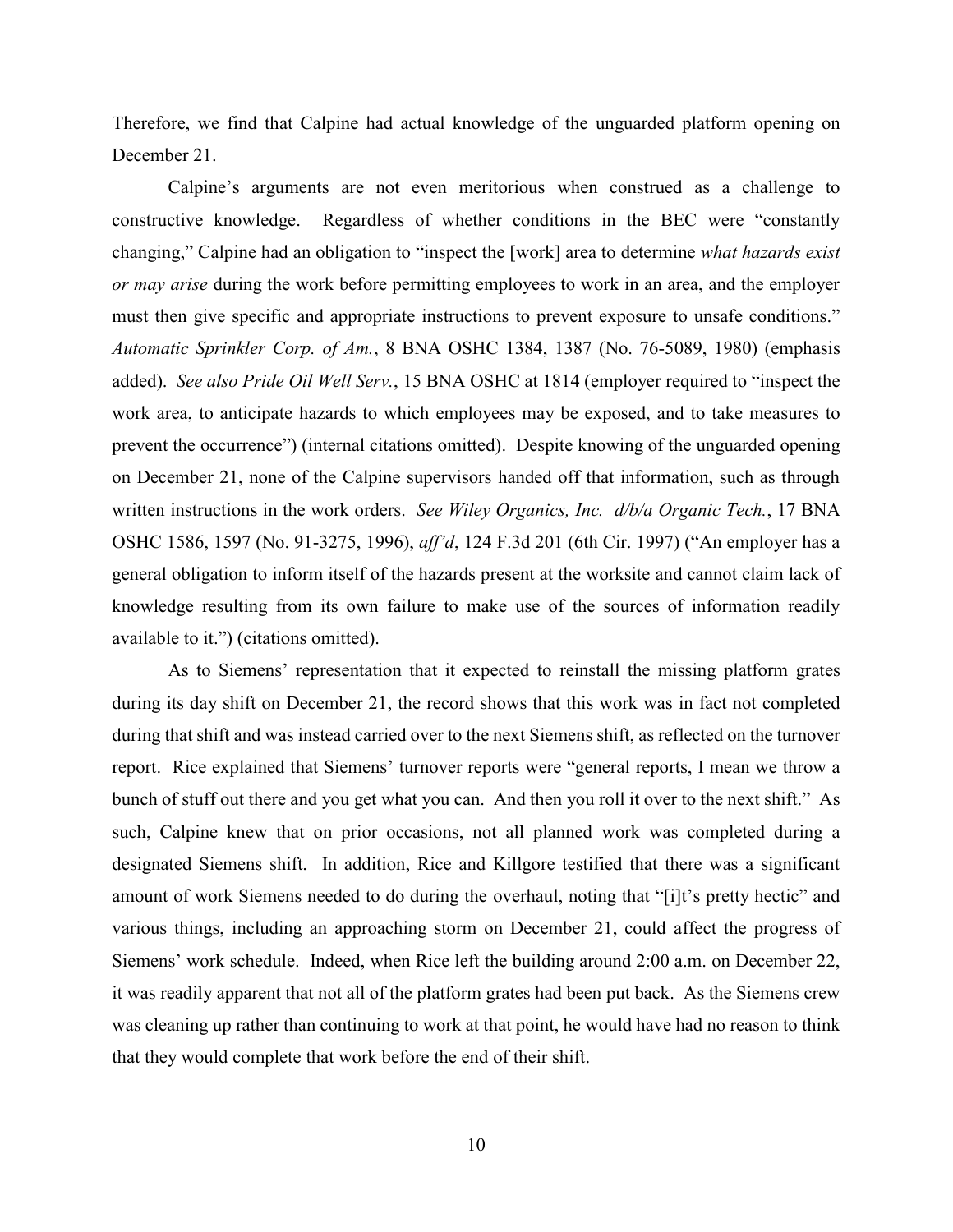For all of these reasons, we find that the Secretary established that Calpine had both actual and constructive knowledge of the violative condition.

# **C. Unpreventable Employee Misconduct (UEM) Defense**

To establish that a violation was the result of UEM, an employer is required to show that it: "(1) established work rules designed to prevent the violative conditions from occurring; (2) adequately communicated those rules to its employees; (3) took steps to discover violations of those rules; and (4) effectively enforced the rules when violations were discovered." *[Manganas](https://1.next.westlaw.com/Link/Document/FullText?findType=Y&serNum=2018323957&pubNum=0003227&originatingDoc=I051766dc8bd911e28a21ccb9036b2470&refType=CA&fi=co_pp_sp_3227_1997&originationContext=document&transitionType=DocumentItem&contextData=(sc.UserEnteredCitation)#co_pp_sp_3227_1997)  Painting Co.*[, 21 BNA OSHC 1964, 1997 \(](https://1.next.westlaw.com/Link/Document/FullText?findType=Y&serNum=2018323957&pubNum=0003227&originatingDoc=I051766dc8bd911e28a21ccb9036b2470&refType=CA&fi=co_pp_sp_3227_1997&originationContext=document&transitionType=DocumentItem&contextData=(sc.UserEnteredCitation)#co_pp_sp_3227_1997)No. 94-0588, 2007). Calpine's allegation of this defense is conditional—the company claims that *if* the decedent had gone on the CT-6 platform without using personal fall protection (a point Calpine does not concede), such action *would* have constituted UEM.<sup>12</sup>

It should be obvious that misconduct is a prerequisite element of the UEM defense. Indeed, the defense is predicated on the notion that an employer should not be held responsible when the cited violative condition was caused by an employee's misconduct if that misconduct was not reasonably foreseeable:

An isolated brief *violation of a standard by an employee* which is unknown to the employer and is contrary to both the employer's instructions and a company work rule which the employer has uniformly enforced does not necessarily constitute a violation of section 5 (a)(2) of the Act by the employer.

*Standard Glass Co., Inc*., 1 BNA OSHC 1045, 1046 (No. 259, 1972) (emphasis added). Here, the violative condition was the absence of either railings or an attendant at a temporary floor opening on the platform. 29 C.F.R. § 1910.23(a)(7). Calpine does not assert that its failure to install

 $12$  We note that Calpine also raised the affirmative defense of infeasibility in its answer but did not argue the defense before the judge and did not raise it on review. As a result, the Secretary claims that Calpine has abandoned the defense. Regardless of whether Calpine has preserved this claim, we find that the defense fails. To prove infeasibility, an employer must show that: (1) literal compliance with the terms of the cited standard was infeasible; and (2) an alternative protective measure was used or there was no feasible alternative measure. *Otis Elevator Co.*, 24 BNA OSHC 1081, 1087 (No. 09-1278, 2013), *aff'd*, 762 F.3d 116 (D.C. Cir. 2014). Here, Calpine claims that "there is no evidence in the record that there existed a method to install guardrails" and that a "constant attendant would not protect the person reaching through the floor opening to perform tasks involved in rebuilding the combustion unit and catwalk." As Calpine has the burden of proving infeasibility, the absence of evidence regarding these claims means Calpine has failed to establish the defense's first element—that literal compliance with the cited requirement could not be achieved.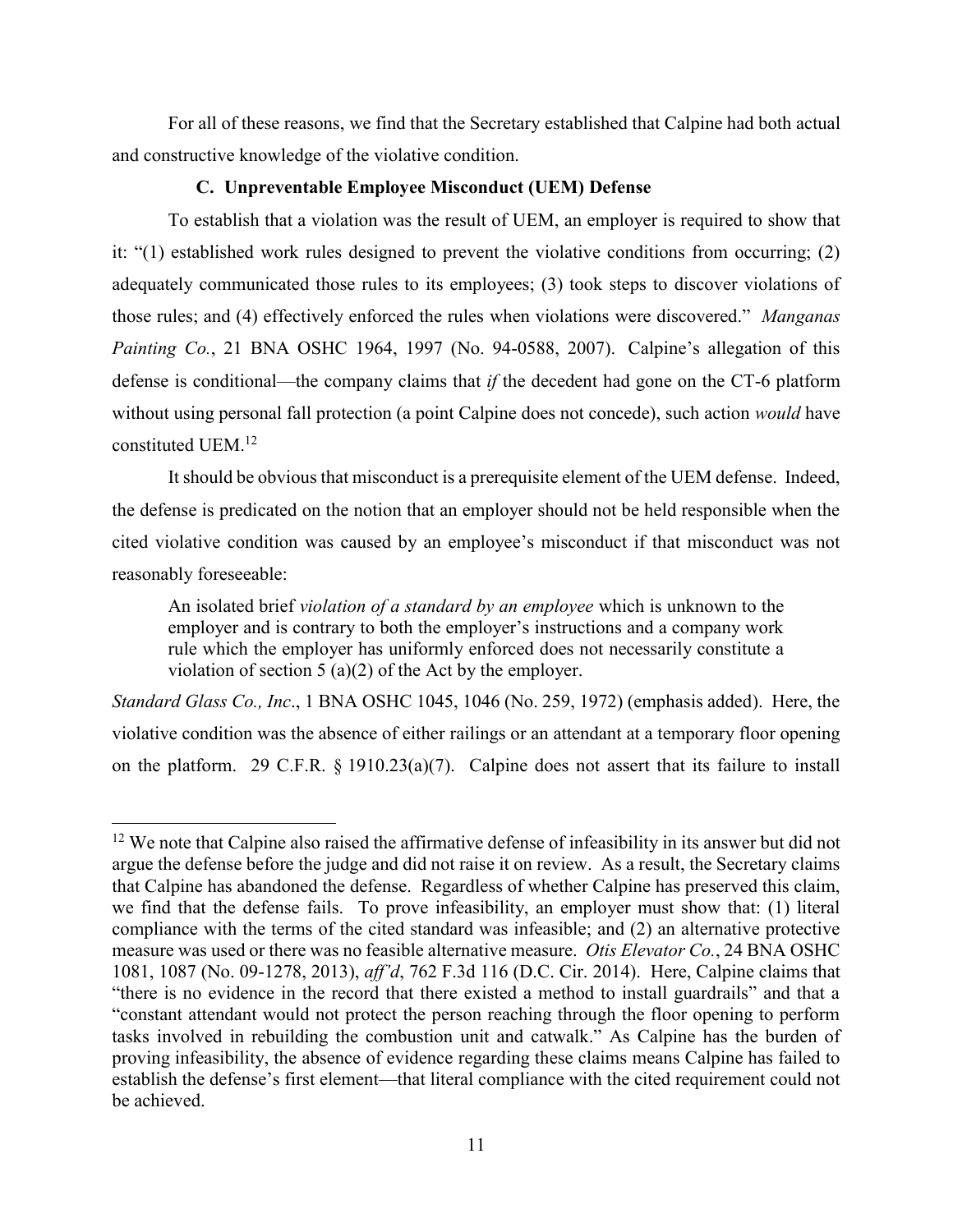railings or assign an attendant was the result of misconduct. In addition, personal fall protection was not a compliance option; so Calpine's rule requiring employees to use personal fall protection at heights greater than four feet "is not equivalent to the cited standard" and thus fails to satisfy the first prong of the UEM defense. *Daniel Int'l Corp.,* 9 BNA OSHC 2027, 2031 (No. 76-181, 1981) (rejecting UEM defense based on employees' failure to tie-off where construction fall protection standard required openings to be protected by guardrails or covers, stating that the employer's tie-off rule "is not equivalent to the cited standard"); *see also Boh Bros. Constr. Co*.*, LLC*, 24 BNA OSHC 1067, 1075 (No. 09-1072, 2013) (employer's monitoring and enforcement of work rule that did not meet cited provision's requirements could not be used to establish UEM defense). In short, Calpine has not even alleged conduct that would be relevant to the defense.

Even if the failure to use personal fall protection could constitute misconduct and Calpine had shown that the decedent had gone on the platform without using it, the defense would still fail because Calpine has not shown misconduct by the *other* employees on the crew, any one of whom was expected to complete the task and for whom exposure to the violative condition has been established—a predicate evidentiary burden here that rests with Calpine, since UEM is an affirmative defense. *Daniel Int'l Corp*., 9 BNA OSHC at 2031. In fact, Calpine has not even shown that the decedent went on the platform. Therefore, we reject Calpine's UEM defense.<sup>13</sup>

## **D. Multi-Employer Worksite (MEW) Defense**

 $\overline{\phantom{a}}$ 

To establish the MEW defense, an employer must show that it neither created nor controlled a hazardous condition to which its own employees were exposed and that it took reasonable alternative steps to protect its employees from the hazard. *Rockwell Int'l Corp*., 17 BNA OSHC 1801, 1808 (No. 93-45, 1996); *Atl. Battery Co.*, 16 BNA OSHC 2131, 2166 (No. 90- 1747, 1994) (multi-employer worksite defense failed when employer had control over the cited condition); *Grossman Steel & Aluminum Corp*., 4 BNA OSHC 1185, 1190 (No. 12775, 1976) (employer bears the burden of establishing multi-employer worksite defense).

Calpine claims that Siemens had primary operational control over CT-6, including the platform openings that Siemens created during the overhaul. As the judge found, however, Calpine

 $13$  Calpine requests that if the Commission reverses the judge on the issue of exposure, its UEM defense be remanded to the judge for consideration. We decline to remand, as Calpine's defense raises a legal issue that is appropriate for the Commission to resolve. *See Power Sys. Div. United Techs. Corp.*, 9 BNA OSHC 1813, 1813 n.5 (No. 79-1552, 1981) (question of law does not require remand).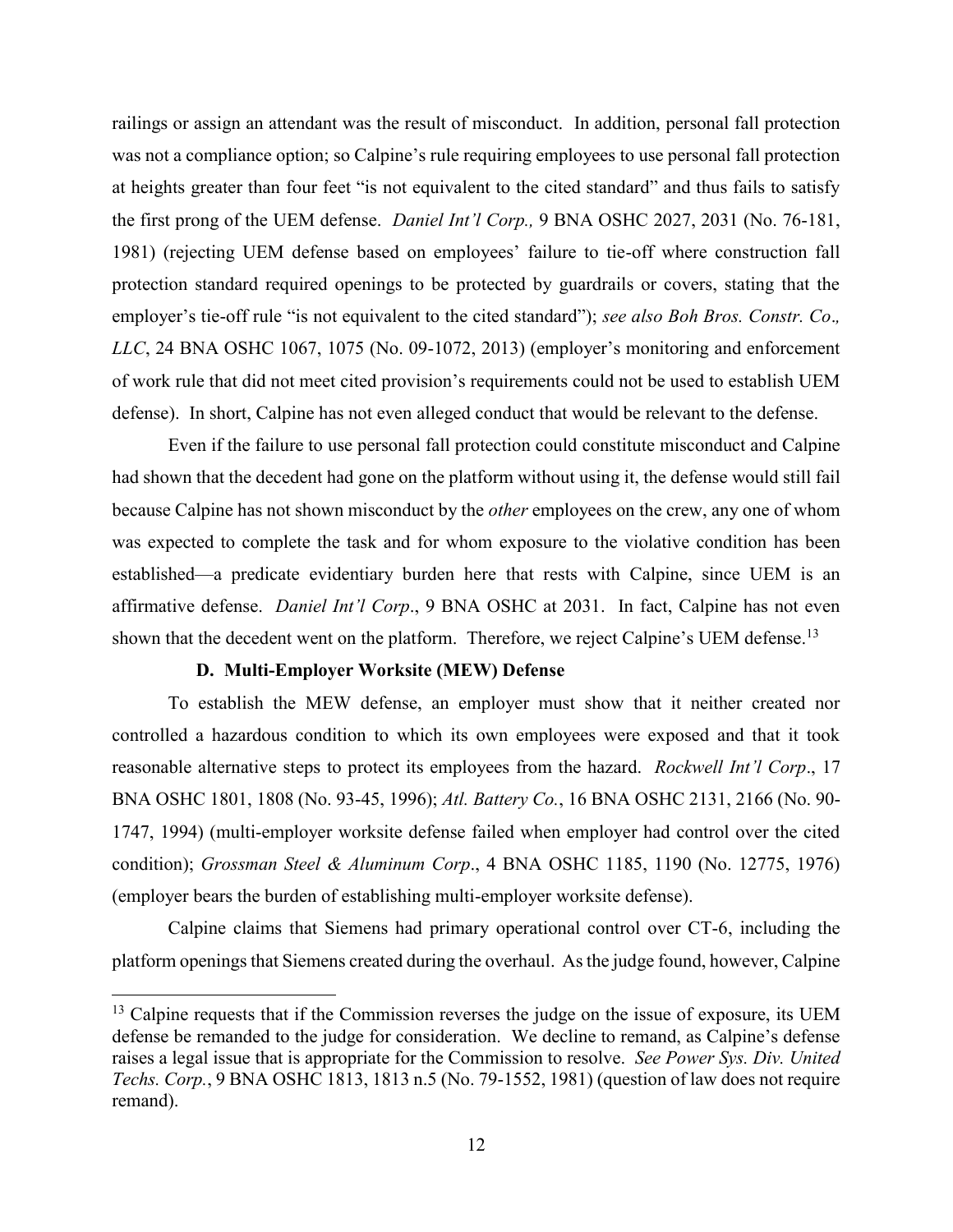retained ownership and control of the entire BEC and never ceded any portion of that control to Siemens. Calpine supervised Siemens' overhaul work and regularly had its own supervisor in the CT-6 building to oversee their work. In addition, Calpine performed contractor safety audits during which it pointed out safety issues for Siemens to correct and stopped work when Siemens employees were found to be working in an unsafe manner. There is also no evidence that Calpine either lacked the authority or ability to comply with the standard or to order Siemens to comply. *See Union Boiler Co.,* 11 BNA OSHC 1241, 1246 (No. 79-232, 1983) (MEW defense requires showing that the employer did not possess the expertise, personnel, or means to correct the hazard). Therefore, Calpine has not shown it lacked "operational control" while Siemens performed the overhaul work. *Cf. Otis Elevator Co.*, 4 BNA OSHC 1219, 1223 (No. 8468, 1976) (finding that cited employer's joint control of the location of the hazard was sufficient to affirm the citation). Accordingly, Calpine was a controlling employer whose own employees were exposed to the cited condition, which makes it fully responsible for complying with the cited standard as an exposing employer. *See, e.g. McDevitt Street Bovis, Inc*., 19 BNA OSHC 1108, 1109 (No. 97-1918, 2000) (recognizing that a controlling employer's duties include protecting its own employees). We therefore find that Calpine has not established the MEW defense.

Accordingly, we affirm the citation as serious and assess the  $$7,000$  proposed penalty.<sup>14</sup> SO ORDERED.

> $\sqrt{s/}$ Heather L. MacDougall Chairman

 $\sqrt{s/}$ 

Cynthia L. Attwood Commissioner

 $\sqrt{s/}$ 

James J. Sullivan, Jr. Dated: April 6, 2018 Commissioner

 $\overline{\phantom{a}}$ 

 $14$  On review, the parties do not challenge the characterization or proposed penalty, and we find no reason to depart from the characterization alleged and the penalty proposed in the citation. *E.g.*, *KS Energy Servs., Inc.*, 22 BNA OSHC 1261, 1268 n.11 (No. 06-1416, 2008) (affirming alleged characterization and assessing proposed penalty when characterization and penalty are not in dispute).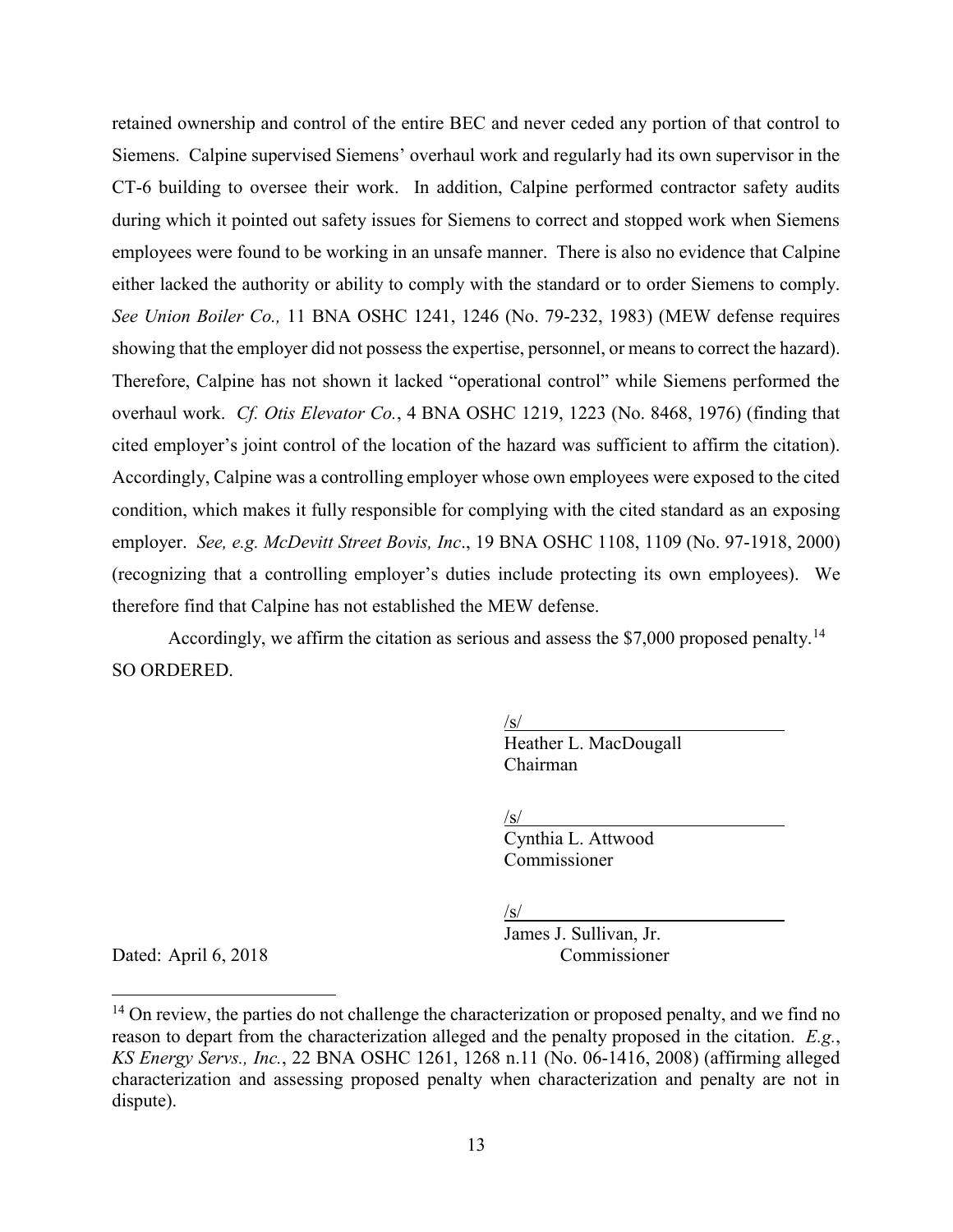

United States of America OCCUPATIONAL SAFETY AND HEALTH REVIEW COMMISSION 1120 20th Street, N.W., Ninth Floor Washington, DC 20036-3457

SECRETARY OF LABOR,

Complainant,

v. COSHRC Docket No. 11-1734

CALPINE CORPORATION, and its successors,

Respondent.

APPEARANCES:

Jessica R. Brown, Esquire, U.S. Department of Labor, Office of the Solicitor, Region III, Philadelphia, Pennsylvania For the Secretary

James G. Seaman, Esquire, Eckert Seaman Cherin & Mellott, LLC, Pittsburg, Pennsylvania Frank C. Botta, Esquire, Eckert Seaman Cherin & Mellott, LLC, Pittsburg, Pennsylvania Jeremy L. Samek, Esquire, Eckert Seaman Cherin & Mellott, LLC, Pittsburg, Pennsylvania Willis A. Siegfried, Esquire, Eckert Seaman Cherin & Mellott, LLC, Pittsburg, Pennsylvania Christopher Jones, Esquire, Calpine Corporation, Houston, Texas For the Respondent

BEFORE: Dennis L. Phillips Administrative Law Judge

# **DECISION AND ORDER**

This proceeding is before the Occupational Health and Safety Review Commission ("the

Commission" or "OSHRC") pursuant to  $\S 10(c)$  of the Occupational Safety and Health Act of

1970, 29 U.S.C. § 659(c) ("the Act"). On Wednesday, December 22, 2010, upon being notified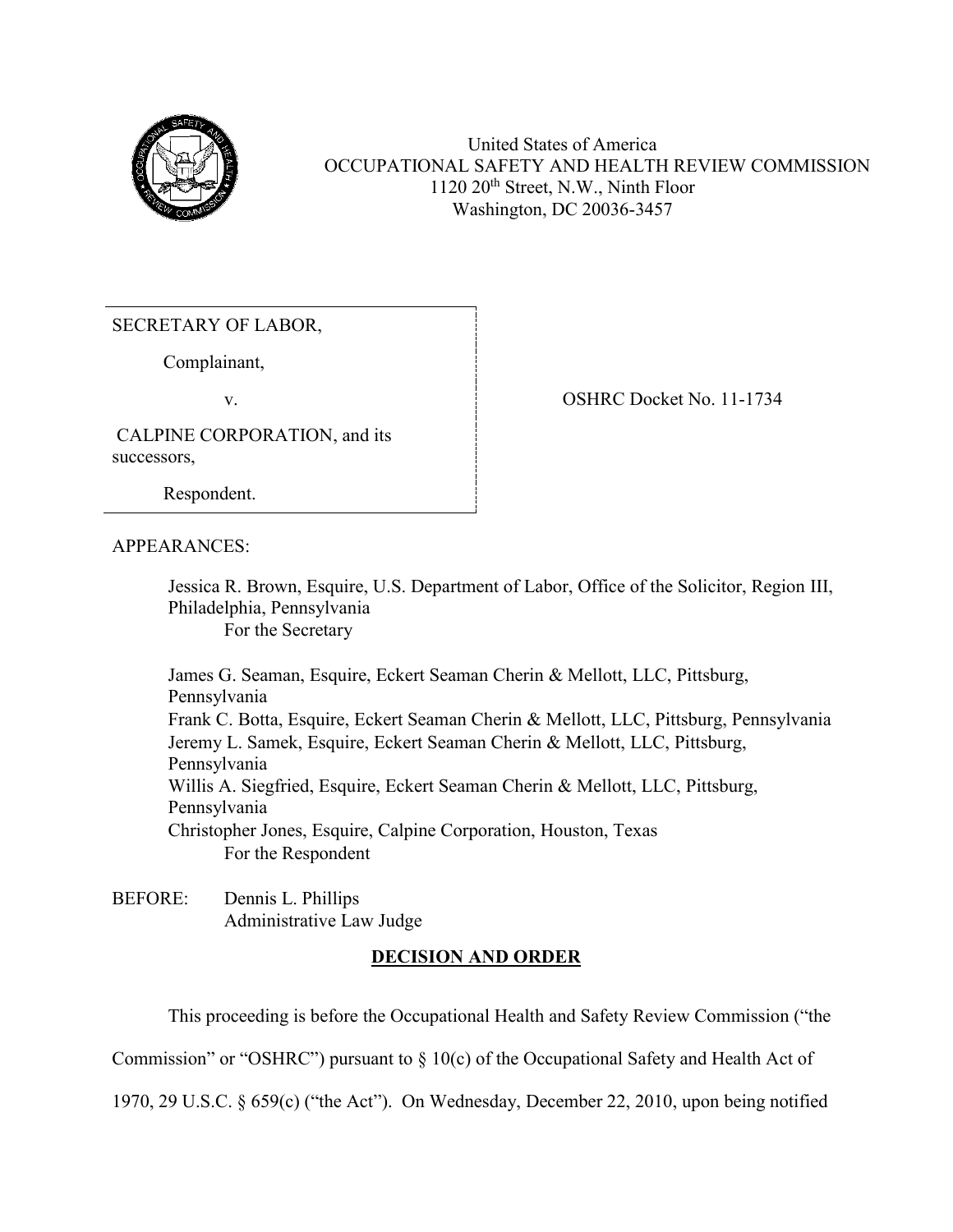of an accident, the Occupational Safety and Health Administration ("OSHA") initiated an inspection of Calpine Corporation's ("Respondent" or "Calpine") Bethlehem Energy Center ("BEC") facility in Bethlehem, Pennsylvania. (SF-5).

In June 2011, OSHA issued a "serious" citation, alleging a violation of 29 C.F.R. § 1910.23(a)(8), unguarded floor hole, and proposing a penalty of \$7,000.00.<sup>1</sup> Calpine filed a timely notice of contest, bringing this matter before the Commission. In her complaint, the Secretary of Labor amended the citation to allege a violation of 29 C.F.R. § 1910.23(a)(7), unguarded temporary floor opening. In its answer, Calpine set out 19 affirmative defenses.<sup>2</sup> An eight-day hearing was held in Philadelphia, Pennsylvania in May and June, 2012. The parties submitted a joint pre-hearing statement, post-hearing briefs, and reply briefs. (SF-2 through 4, 15).

### **Jurisdiction**

Based upon the record, the Court finds that Calpine, at all relevant times, was engaged in a business affecting commerce and was an employer within the meaning of §§ 3(3) and 3(5) of

 $\overline{a}$ <sup>1</sup> A recommended draft citation for an alleged violation of 29 C.F.R. § 1926.501(b)(4)(i) for exposing the deceased to an un-guarding temporary floor opening that Siemens created at CT-6 on December 22, 2010 was not approved for issuance to Siemens by OSHA. (Tr. 427-29, 1219-22; RX-J). Area Director ("AD") Jean Kulp testified that to her knowledge Siemens' employees wore fall protection when working at elevated levels when openings in the catwalk existed. She also testified that Siemens' employees not working at elevated levels while catwalk openings existed did not wear any fall protection. She further testified that Siemens' employees at CT-6's ground level had ladder access to the upper [catwalk] levels when there were openings that did not have any physical barriers or attendants guarding them. OSHA did not issue a citation to Siemens relating to its activities at BEC. AD Kulp also testified that OSHA did not cite Calpine for any activity that occurred at CT-6 during the overhaul before December 22, 2010, including when Mr. Lewis entered the ground floor of CT-6 on December 21, 2010 at a time when there were openings in the catwalk that were not guarded by guardrails or attendants. (Tr. 1222-23, 1227-34). <sup>2</sup> Calpine's 19 affirmative defenses are summarized as follows: (1) another entity had control over and caused the hazardous condition; (2) it was neither feasible nor was it required for Calpine to implement the requirements of the cited standard; (3) OSHA's forms, information, exhibits and complaint contain false, inaccurate, and misleading information; (4) Calpine follows all reasonable and acceptable workplace standards and guidelines including OSHA standards; (5) Calpine took reasonable steps to ensure that Siemens was aware of its obligation to follow safety standards; (6) Calpine took all reasonable steps to keep its employees away from CT-6 while it was under Siemens' direction and control; and (7) the alleged violation was the result of unpreventable employee misconduct.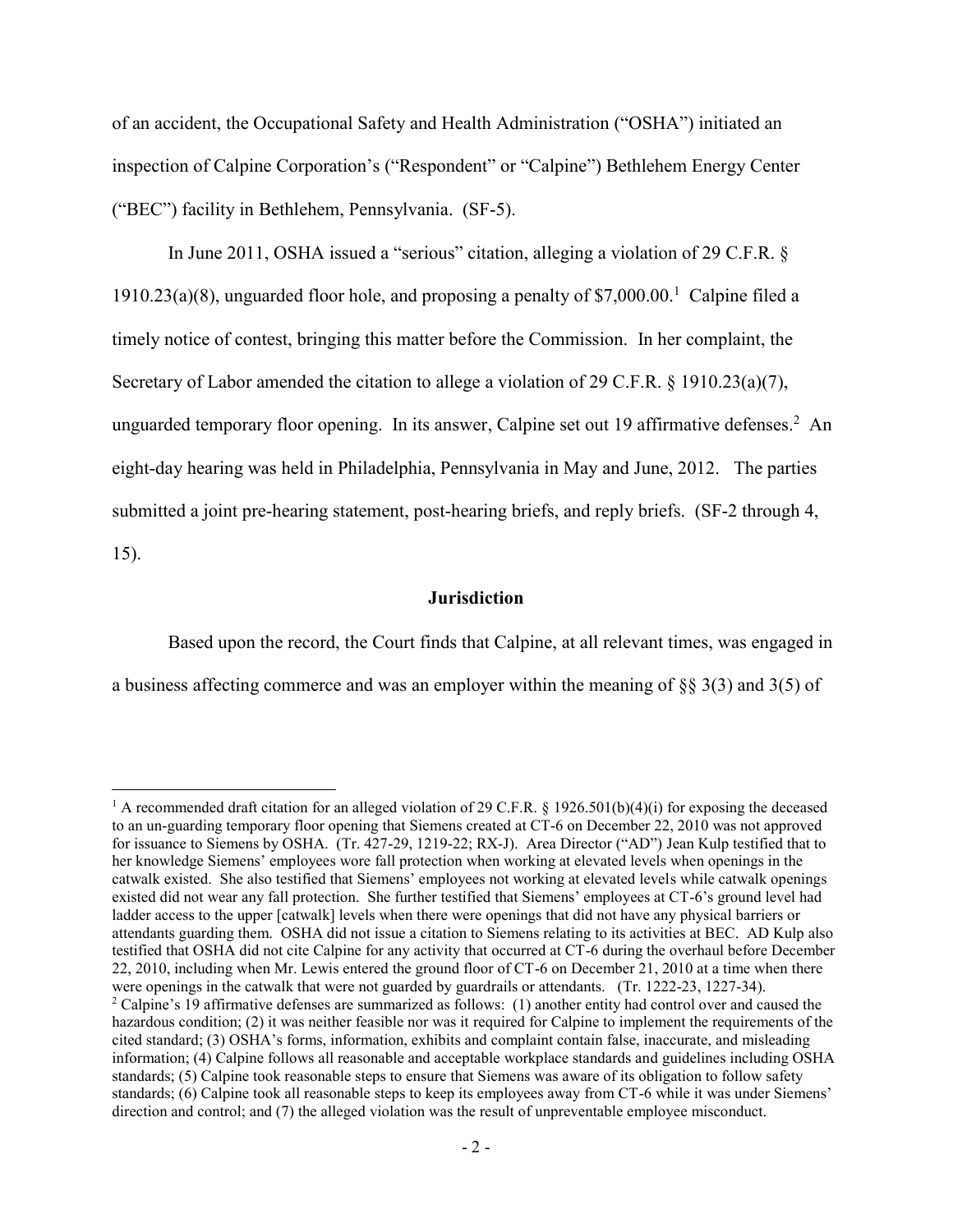the Act, 29 U.S.C. §§ 652(3) and (5)*. See* pleadings. The Court concludes that the Commission

has jurisdiction over the parties and subject matter in this case. (SF-1).

# **Stipulated Facts**

The parties stipulated the following facts in their joint pre-hearing statement.<sup>3</sup>

- 1. Respondent is an employer engaged in a business affecting commerce within the meaning of 29 U.S.C. § 652(5), and Respondent utilizes tools, equipment, machinery, materials, goods and supplies which have originated in whole or in part from locations outside the state of Pennsylvania.
- 2. Calpine timely filed a Notice of Contest to the Citation.
- 3. On September 16, 2011, the Secretary of Labor ("Secretary" or the "DOL") filed a Complaint with the Occupational Safety and Health Review Commission ("OSHRC"). In her Complaint, the Secretary amended the Citation to read as follows, replacing the original language.

Citation 1 Item 1a Type of Violation: Serious

29 CFR [§] 1910.23(a)(7): Temporary floor opening(s) were not guarded by standard railings or constantly attended by someone:

(a) CT6, adjacent to the ladder access way – On or about December 22, 2010, a temporary floor opening in the steel grated platform, which surrounded the turbine chamber was not guarded by standard railings or constantly attended to prevent employees from falling a distance of no less than 16 feet through the unguarded opening.

- 4. Calpine filed a timely Answer to the DOL Complaint, denying the material allegations thereof and asserting various affirmative defenses.
- 5. Bethlehem Energy Center is located at 2254 Applebutter Road, Bethlehem, Pennsylvania 18015.
- 6. Joseph Miller is an employee of Calpine Corporation.
- 7. Joseph Miller was the Plant Manager of Bethlehem Energy Center at the time of the accident.
- 8. Thomas Narkin is an employee of Calpine Corporation.

 $\overline{a}$ <sup>3</sup> The stipulated facts ("SF") were read into the hearing record and at that time minor changes were made to Stipulated Facts 10, 11, and 13; both parties agreed to these changes. (Tr. 16-23).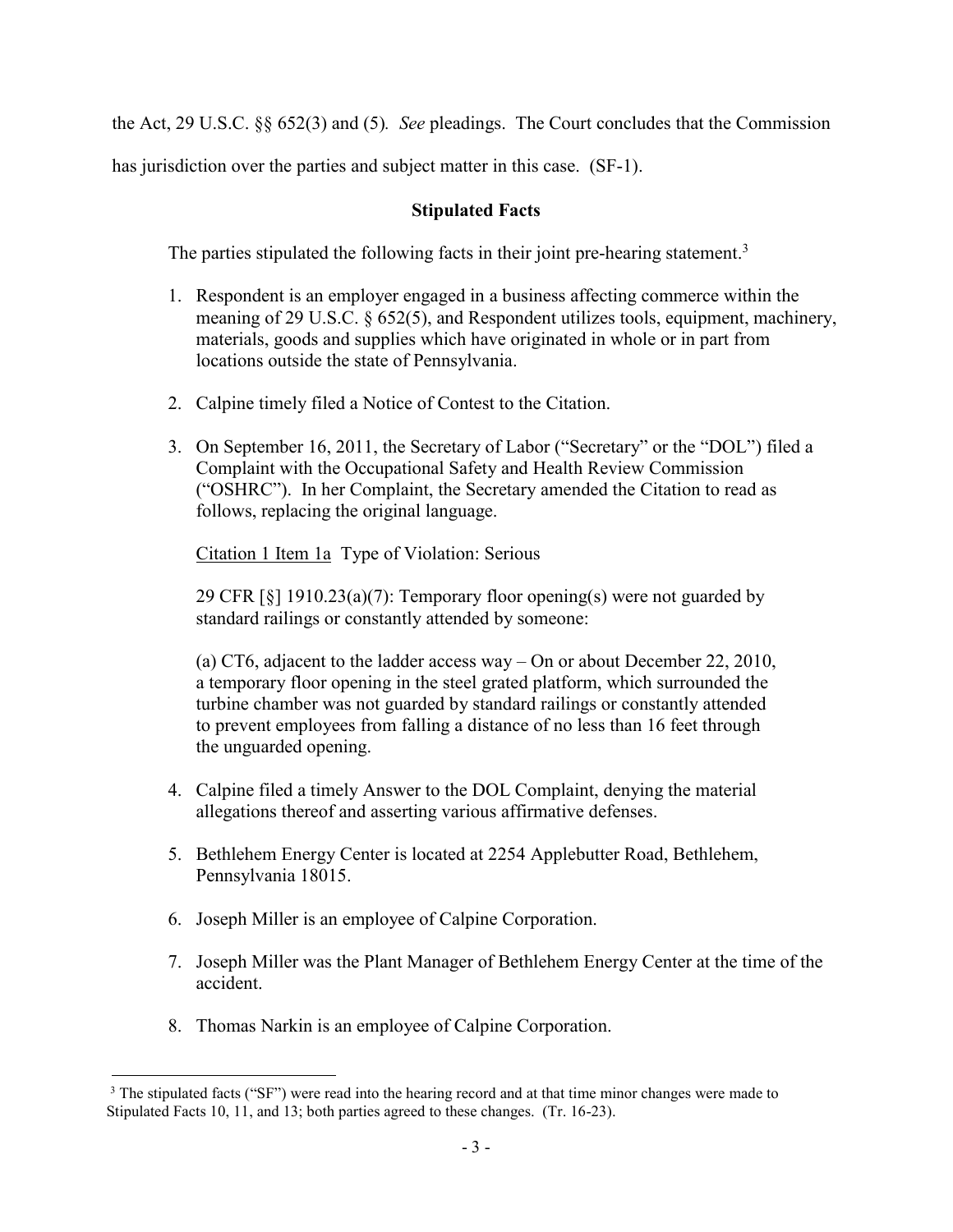- 9. Thomas Narkin was the Operations Manager of Bethlehem Energy Center at the time of the accident.
- 10. During the week of December 20, 2010, Siemens Energy ("Siemens") was in the process of re-assembling the CT-6 turbine. As part of that process, Siemens scheduled its 12/21/10 Day Shift (*i.e.*, 7:00 a.m. to 5:00 p.m.) crew to re-assemble the platforms and catwalks, which surround and connect CT-6 combustor silos BK-1 and BK-2. The Day Shift crew did not complete that task, however.
- 11. Completion of the CT-6 platforms/catwalks configuration, which includes the BK-2 Platform, was left for Siemens' 12/21/10 Night Shift crew (i.e., 5:00 p.m. to 3:30 a.m.). Siemens' 12/21/10 Night Shift crew did not complete said platforms/catwalks configuration.
- 12. When Siemens' 12/21/10 Night Shift crew left the BEC at 3:30 a.m. on December 22, 2010, the BK-2 Platform was not completely re-assembled.
- 13. Using a laser measuring device, the coroner determined the BK-2 platform to be 17' 1 31/32" above ground level.
- 14. Photographs of the BK-2 Platform, which were taken by both OSHA and the Police, as well as OSHA's own admission reflect that "the tarps were still on the BEC Unit 6 turbines at the time of the Incident." (DOL-000632.)
- 15. Respondent has the burden of establishing the affirmative defense of unpreventable employee misconduct on the part of its employee [the decedent].<sup>4</sup>

# **Relevant Testimony**

The BEC facility is a power-generating facility spread over 52 acres with two river water

cooling towers, two steam turbine buildings, six combustion turbine buildings, two heat recovery

steam generator buildings, two gas pressure buildings and a chemical addition building. An

administrative office, maintenance shop and main control room are also at the BEC facility.

Several combustion turbines are located at six combustion turbine buildings. The accident

prompting the inspection took place in the combustion turbine building referred to as CT-6.<sup>5</sup>

<sup>&</sup>lt;sup>4</sup> In the interest of privacy, the name of the deceased employee has been omitted from the decision.

<sup>5</sup> CT-6 [also sometimes referred to as "Unit 6"] refers to the building housing Combustion Turbine 6. (Tr. 493-94, 696; RX-MM). CT-6's walls are depicted in a rectangular shape highlighted in yellow on exhibit RX-MM-E by Mr. Timothy Lewis. (Tr. 641; RX-MM).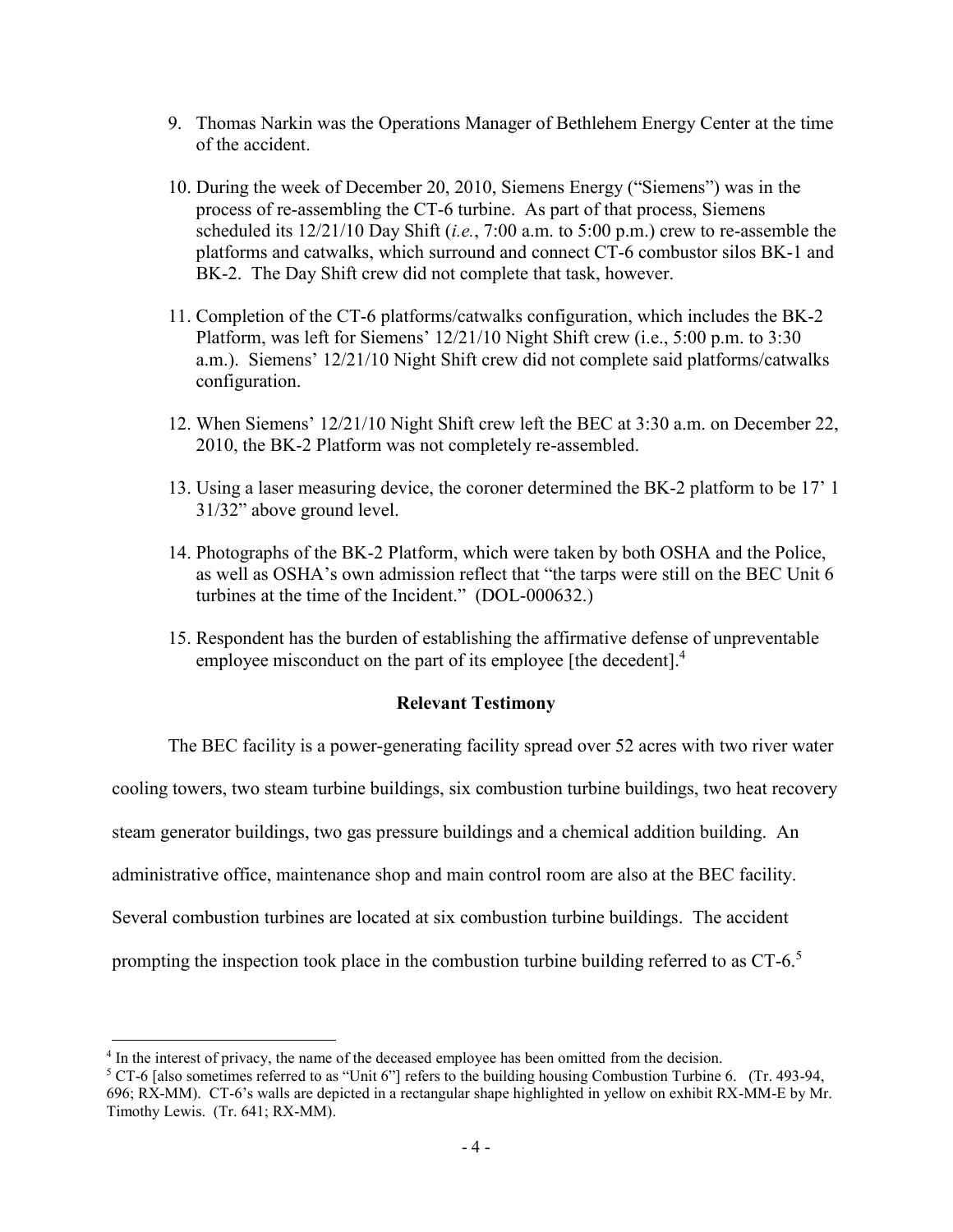CT-6's gas combustion turbine is a Siemens model V84.2. (Tr. 444-45, 505, 948, 1360, 1384, 1422-23, 1439; RX-P, at p. 5, RX-MM-I).

The BEC facility was commissioned in 2002 and transferred to Calpine's ownership in July 2010.<sup>6</sup> Joseph M. Miller III became the plant manager at the BEC facility at that time.<sup>7</sup> Previously, Mr. Miller was the operations and maintenance manager at a power plant in Wilmington, Delaware for about ten years. (Tr. 1447, 1531-32; SF 6-7, 9).

Thomas Narkin became the Operations Manager at the BEC facility in the spring of 2009. Mr. Narkin is responsible for managing 17 operator maintenance technicians ("OMT"), four of which are lead maintenance operators ("LMO").<sup>8</sup> He graduated from Widener University and is an electrical engineer. LMOs operate the BEC facility, perform maintenance work, and help coordinate what gets done each day. In December 2010, there were four LMOs – Raymond Lutz, William Varga, Timothy Lewis, and the decedent.<sup>9</sup> (Tr. 439-40, 566-67, 606, 693-95, 988-89, 992, 1435-39, 1440; SF-8 through 9).

Calpine's operations staff worked in 12-hour shifts starting at 6:00 a.m. and 6:00 p.m. There were four operations staff members per shift – three OMTs and one LMO.<sup>10</sup> Each LMO is responsible for the oversight of three OMTs per shift. An OMT's routine duties include checking meter readings, plant chemistry, starting and stopping equipment, observing equipment

<sup>6</sup> Conectiv was the previous owner of the BEC facility. (Tr. 1532).

 $7$  Mr. Miller has a Bachelor of Science degree in mechanical engineering from Virginia Polytechnic Institute and State University ("Virginia Tech"). (Tr. 1532).

<sup>8</sup> Mr. Narkin described the 17 OMTs/LMOs as being a very skilled workforce, all with a least two year technical degrees, and almost all with experience working at BEC for about eight years. (Tr. 1447).

<sup>&</sup>lt;sup>9</sup> This was an "acting" position for the LMOs from July 2010 to February 2011; at that time it was changed to an official position. (Tr. 439-40, 512). In May, 2012, Mr. Lutz testified that about 28 Calpine employees worked at the BEC facility. CO Weisenberger testified that she was told that Messrs. Lutz and Roy Killgore monitored Siemens' work at the BEC facility. (Tr. 420-21, 443).

<sup>&</sup>lt;sup>10</sup> Mr. Lutz, an LMO who started working at BEC in 2002, testified that prior to Calpine's purchase of the BEC facility in July 2010, there was a shift supervisor for each shift; however, that position was eliminated with the Calpine purchase. (Tr. 441-42). Mr. Lewis testified that one member of the crew runs the control room, two members are each assigned to power block 1 or 2, and the fourth crew member is the floating operator who assists the other operators. (Tr. 681-82, 1440-41).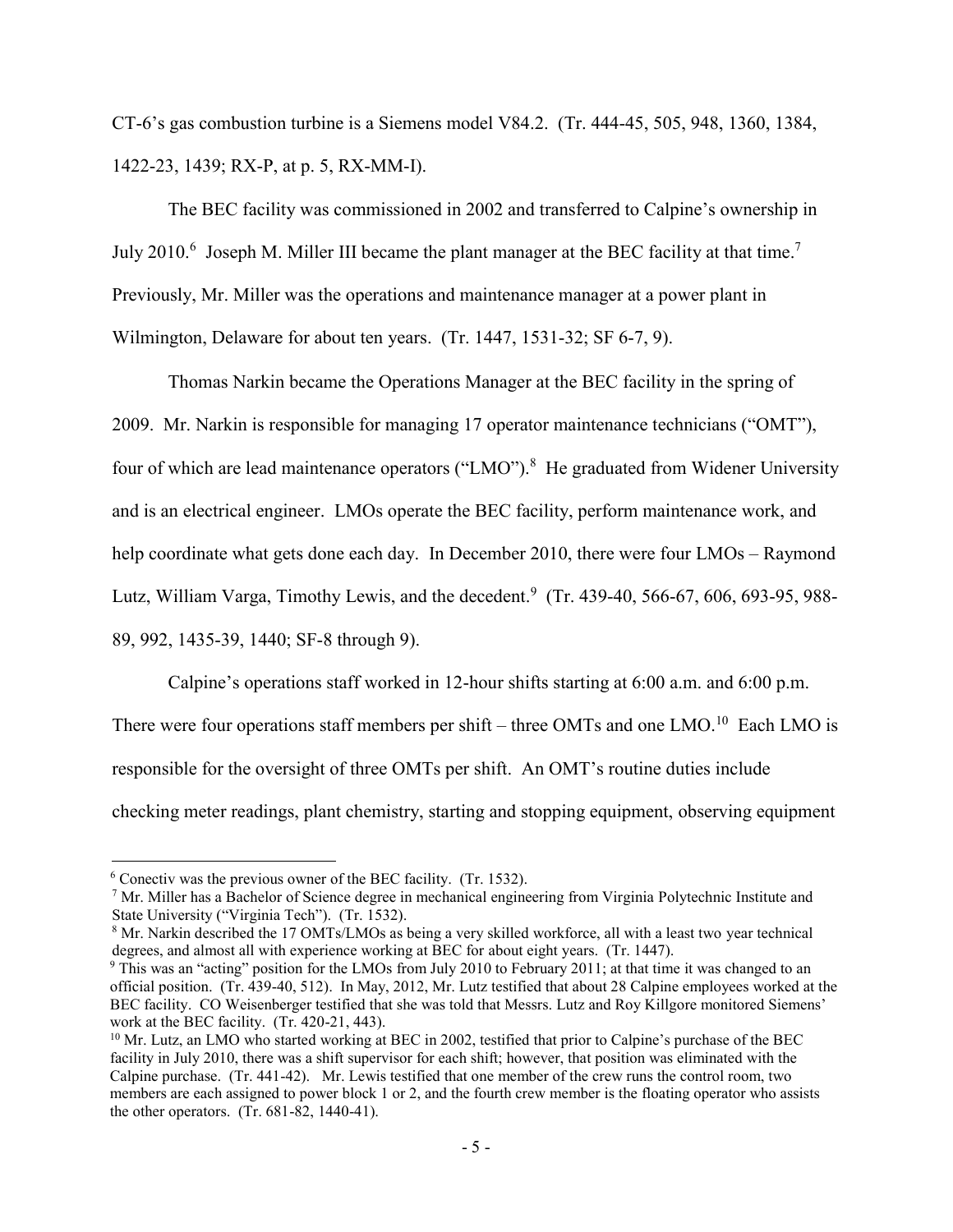for potential problems, controlling megawatt-levels, maintaining offsite auxiliary equipment, and general light maintenance. Mr. Narkin stated that OMTs are required to inform him of any unusual condition and either stop or not start a job when they discover a safety issue. He testified that an LMO is responsible for his own safety, the safety of his crew, and delegating work tasks.<sup>11</sup> In addition, Mr. Narkin testified that one of the LMO's duties including attempting to resolve safety issues, and, if unable to do so, to then contacting the on-call supervisor. <sup>12</sup> (Tr. 441-42, 694, 999, 1440-47; RX-X).

# *The Overhaul Project*

In 2010, Calpine hired an outside contractor, Siemens, to perform a maintenance overhaul of several turbines at the BEC facility. The overhaul effort included CT-6's gas turbine's disassembly and reassembly.<sup>13</sup> At the time of the accident, Siemens was overhauling the CT-6 turbine and it was in outage mode (not generating energy).<sup>14</sup> Mr. Narkin testified that during the overhaul Siemens directed and controlled the end of CT-6 where the turbine was located.<sup>15</sup> Calpine employees were occasionally borrowed to perform tasks at Siemens' request. (Tr. 453, 1365, 1384, 1474-80; RX-N, RX-P, at p. 40).

<sup>&</sup>lt;sup>11</sup> LMO Varga testified that he was responsible for the day-to-day operations during his shift. (Tr. 694). LMO Lewis testified that he considered himself to be the OMTs' supervisor because there was no other management on site during the night shift. (Tr. 603).

 $12$  Mr. Narkin testified that the night shift's LMO has greater responsibility because management is not on site during the night shift. (Tr. 1446-47).

<sup>&</sup>lt;sup>13</sup> The Master Agreement that governed the overhaul effort called for Siemens to direct its employees and comply with the Act. (Tr. 1362-68; RX-N).

<sup>&</sup>lt;sup>14</sup> As part of the overhaul, Siemens removed CT-6's roof panels, moved the two combustion chambers out three inches, removed at least part of the catwalks thereon, and lifted the turbine rotor identified at RX-MM-H at "A" from the building to be worked on elsewhere. Mr. Killgore testified that when the center case and rotor were removed, Siemens placed caution tape on top of the combustion chambers' platform indicating that those areas were open. During that time, some of the platforms were in place and some were removed, including those over the center line of the turbine unit. Siemens barricaded off the platform ends that led to the center line. After finishing its work on the turbine rotor, Siemens had replaced the rotor, roof panels, and most of the catwalk by the time of the accident. The missing platform grates were to be reinstalled by Siemens during the December 22, 2010's day shift, after 6:00 a.m. (Tr. 337, 357-61, 955-59, 1401; JX-III, at p. 2, JX-XIV, at p. 11, GX-7, at p. 2, RX-J, at p. 2, RX-MM-H, at  $(A$ " $)$ .

<sup>&</sup>lt;sup>15</sup> Mr. Narkin testified that CT-6's combustion turbine was undergoing a modified, major overhaul that did not require the two combustion chambers to be removed from the building. The modified, major overhaul did require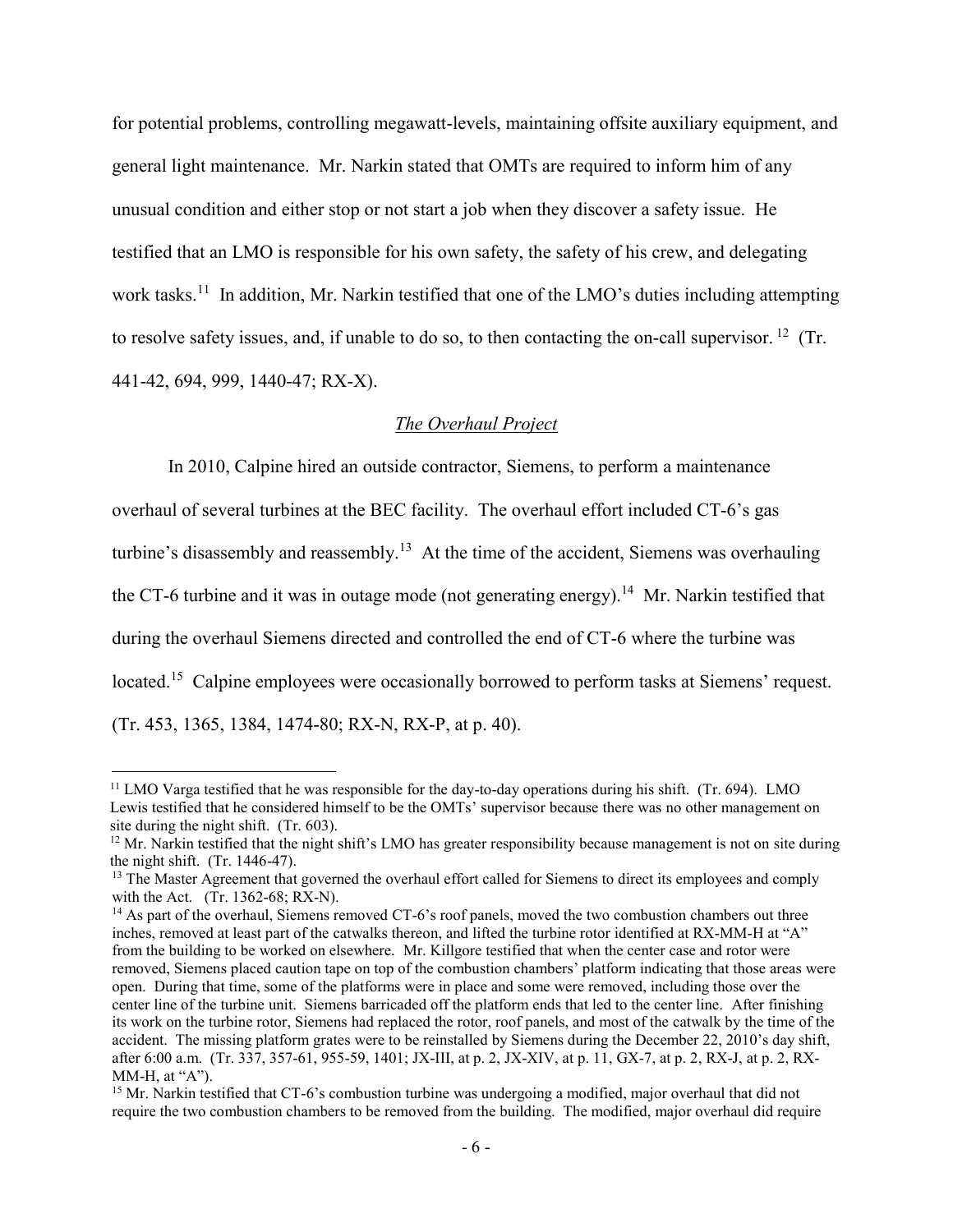Raymond Rice and Roy Killgore were turbine engineers for Turbine Maintenance Group ("TMG") and worked at the BEC facility during the overhaul project.<sup>16</sup> TMG, a division of Calpine Operating Services Company, Inc. ("COSCI"), is based in Pasadena, Texas. TMG oversees the Master Agreement between Siemens and Calpine and the Operating Plant Service Agreement ("OPSA") between COSCI and Siemens and provides technical oversight during overhauls at approximately 97 Calpine-owned facilities in the United States. Mr. Narkin explained that the TMG engineers served as an intermediary between Siemens and BEC's plant management.<sup>17</sup> Mr. Miller testified that "the TMG group is kind of like an internal subcontractor, ...." He also stated that Mr. Killgore was "kind of the company administrator" for the OPSA between Siemens and Calpine. (Tr. 932-33, 942-45, 1068-70, 1080. 1333-34, 1476, 1569-70; RX-N, RX-P).

Messrs. Killgore and Rice were on site to ensure that Siemens followed the technical specifications for the overhaul project. They worked hours to correspond with the Siemens crews' shifts. Mr. Rice had oversight for the night shift; Mr. Killgore was on the day shift. Mr. Killgore estimated that during the overhaul he spent 60% to 90% of his time in the area where Siemens was working. (Tr. 937-38, 1375-78, 1385; JX-VII at p. 5).

the removal of at least a portion of the platforms that surrounded the two combustion chambers. Mr. Varga also testified that Siemens controlled that area during the overhaul outage. He further stated that although he generally stayed away from the area, it "wasn't unheard of to stand at a safe distance and observe for a little while - - ...." He agreed that he told his crew to stay away from the area because of the inherent dangers there. He testified that he told his crew that if they did not need to be in the area they should not be there. He also agreed that he would not have sent either himself or any members of his crew to the CT-6 catwalk when there were platform openings to install a spark rod. (Tr. 733-34, 742-43, 1000-01, 1376).

<sup>&</sup>lt;sup>16</sup> Mr. Killgore testified that he has a Bachelor of Science degree in engineering and that he worked at BEC from October 18, 2010 through December, 2010. He testified that he considered himself "management," but not really a supervisor. He was the Plant Manager at the Hay Road facility in Wilmington, Delaware from 2000 through July 1, 2010 that had the same Siemens' model number turbines that existed at BEC. Mr. Rice testified that he worked at BEC from December 10 through 2:00 a.m., December 22, 2010. (Tr. 940, 945, 1069, 1075, 1360-61, 1375, 1391; RX-P, at p. 5).

<sup>&</sup>lt;sup>17</sup> The OPSA indicated that a major inspection of a Siemens' model V84.2 combustion turbine extended through 33 calendar days. Siemens started its turbine overhaul effort at BEC on October 18, 2010. Siemens began overhauling CT-6's turbine right after Thanksgiving, 2010; *i.e.* after November 25, 2010. (Tr. 1391, RX-P, at p. 40).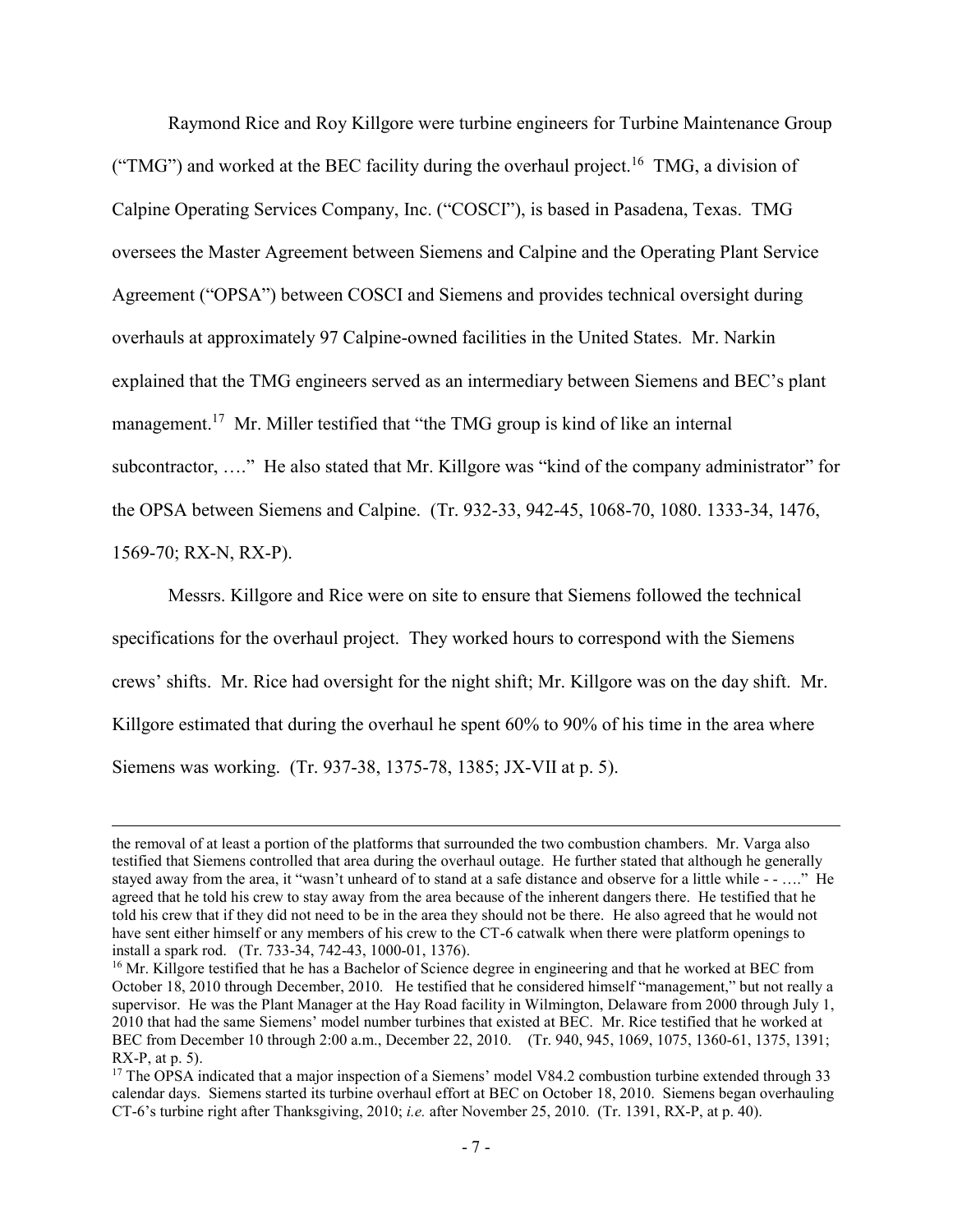Mr. Killgore testified that Siemens personnel conducted a daily turnover meeting to "basically recap the day's work for their night shift people coming in, and the night shift was gathering that information so they could go to work." Messrs. Killgore and Rice attended the meeting to review the technical issues and determine whether BEC staff would be needed to perform a task. Siemens also prepared a Shift Turnover Report that showed work that had been accomplished and identified work to be scheduled. Mr. Rice testified that a completed copy of the Siemens Shift Turnover Report for the December 21, 2010 dayshift was not sent to Calpine's Control Room on the evening of December 21, 2010.<sup>18</sup> That report indicated that the platforms and catwalks had been hot bolted by about 5:00 p.m., December 21, 2010, but further work needed to be scheduled to torque the platforms and double nut them as necessary for looseness.<sup>19</sup> The Shift Turnover Report completed for the 5:00 p.m. through 3:30 a.m., December 21-22, 2010 night shift continued to indicate that work needed to be scheduled to finish torqueing the platform sections.<sup>20</sup> (Tr. 366-67, 424-25, 964-77, 981-82, 1288-90, 1376-79; JX-III, at p. 2, JX-VII, at p. 10, JX-XV, GX-7).

Mr. Killgore prepared the "Calpine TMG Daily Shift Turnover Report" each morning, which was then sent to Mr. Rice, Mr. Miller, TMG's management, and Calpine's regional vice president, Bill Ferguson.<sup>21</sup> The report was also a summary of what Siemens had accomplished

 $\overline{a}$ 

<sup>19</sup> Mr. Killgore testified that "hot bolt platforms and catwalks" meant the bolts were not fully tightened to torque specifications after the platform grates had been lowered into place. (Tr. 1081-82; GX-7, GX-9).

<sup>&</sup>lt;sup>18</sup> Mr. Rice testified that it was customary for Siemens to not send a copy of its shift turnover reports to Calpine's control room. (Tr. 981-82). Mr. Rice testified that he saw Siemens' day to night shift Shift Turnover Report for December 21, 2010 at about 5:00 p.m., December 21, 2010. That report stated that Siemens had "Hot bolted platforms and catwalks" earlier that day and indicated that additional work was scheduled to "Torque platforms – double nut as necessary for looseness". (GX-7 at p. 1). Mr. Killgore testified that he received a paper copy of Siemens day shift Shift Turnover Report at 5:00 p.m. each day. (Tr. 1379; GX-7).

 $20$  Mr. Rice testified that the Siemens' night shift personnel did not work on the upper catwalks during that time frame. (Tr. 978, 983-84; GX-7).

 $^{21}$  AD Kulp testified that she imputed knowledge of the unguarded catwalk openings to Calpine based upon information contained in Siemens' reports. Using the sender address [roy.killgore@calpine.com,](mailto:roy.killgore@calpine.com) Mr. Killgore sent TMG's daily status report for December 21, 2010 that reported that Siemens' December 20, 2010 day shift had "Hot bolted platforms and catwalks" to Mr. Miller and others by email at December 22, 2010, 7:48 a.m., a few hours after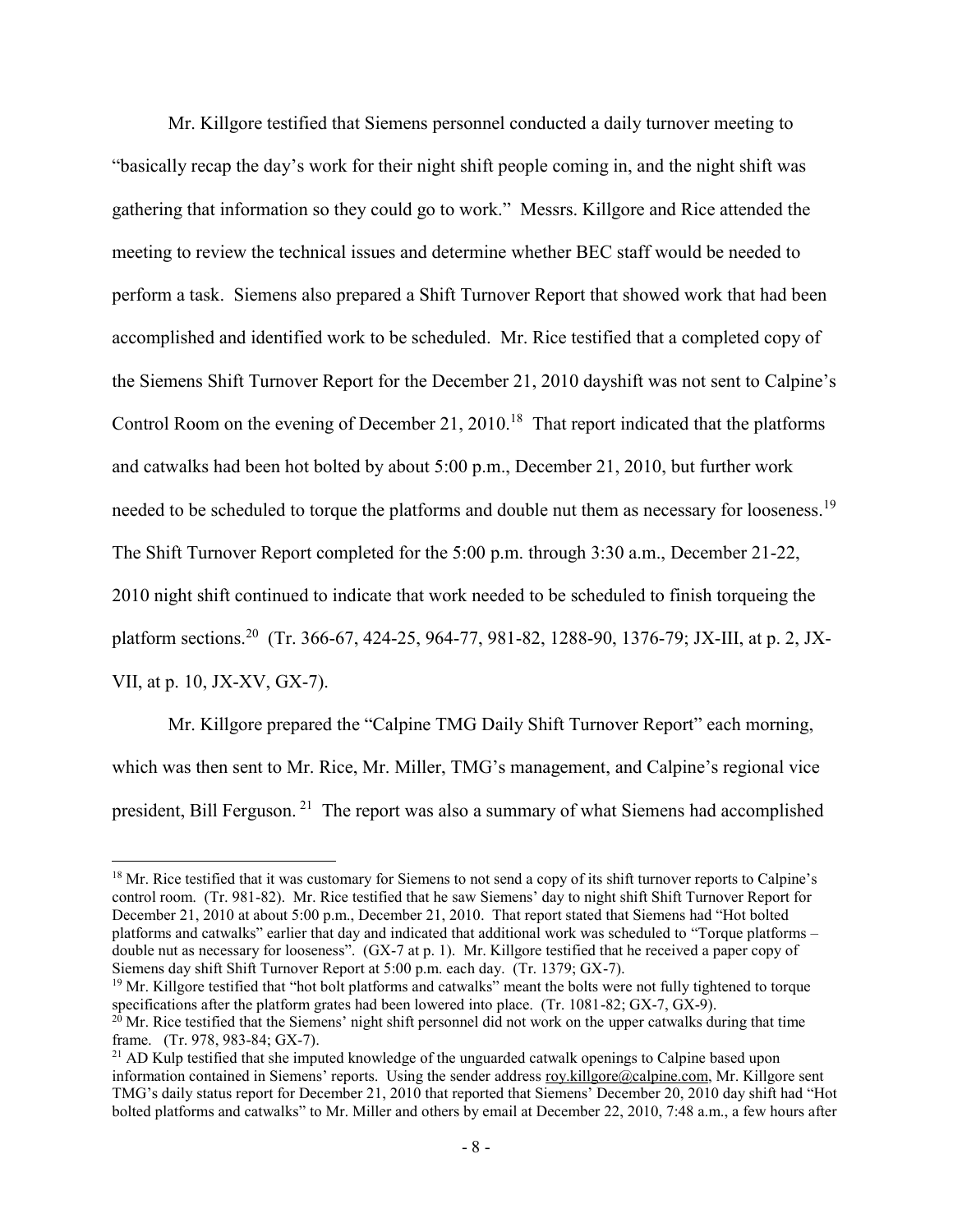in the prior 24 hours.<sup>22</sup> Mr. Killgore received the information for this report from the Siemens daily turnover meeting he attended and a report that Siemens sent to him between 6:00 a.m. and 8:30 a.m. each morning which listed the work done overnight.<sup>23</sup> Mr. Killgore also testified that one of his duties was to show Siemens' employees a safety video as part of Calpine's safety training of Siemens' personnel working at BEC. (Tr. 1020, 1076-80, 1379-82, 1424-25, 1572; GX-8, GX-9, GX-13).

Siemens controlled the priority of the work tasks related to the overhaul. Mr. Killgore explained that the project's status could change quickly because Siemens had to deal with various factors, such as the weather, while trying to meet its schedule. For example, Mr. Rice testified that on December 21, there was a blizzard predicted so the early part of that night's shift was dedicated to getting a roof panel replaced. (Tr. 900-01, 961-62, 965, 1377, 1395, 1538-39; RX-D). Mr. Rice testified that work by a BEC employee in the overhaul work area was limited to those tasks necessary to assist Siemens during the outage.<sup>24</sup> Siemens was not allowed to perform certain tasks at the BEC facility. For example, if Siemens needed a piece of instrumentation moved, it would request a BEC technician to perform the work. (Tr. 1385-86). Messrs. Lewis, Lutz, Miller and Rice confirmed that BEC staff was only in CT-6 during the

the accident. Mr. Rice, however, had seen Siemens' Shift Turnover Report for December 21, 2010, at 5:00 p.m., December 21, 2010, many hours before the accident and Mr. Killgore had firsthand knowledge of the platform openings by 5:00 p.m., December 21, 2010. (Tr. 1284; GX-6, at p. 1, GX-9).

<sup>&</sup>lt;sup>22</sup> The Calpine TMG Daily Shift Turnover Report reported that eleven Siemens personnel worked during the December 20, 2010 night shift at CT-6. (Tr. 1021; GX-8).

<sup>&</sup>lt;sup>23</sup> AD Kulp confirmed that the report showing the work Siemens completed on its 12/21 night shift would not have been distributed until later in the morning on 12/22, after the fatality accident occurred. (Tr. 1283-84, 1290; GX-7, at p.1).

 $^{24}$  Mr. Killgore testified that Calpine BEC employees could enter and work in CT-6's northern half, where a heat exchanger, generator, exciter and oil tank were located. This area was beyond the area in CT-6's southern half where Siemens was performing work related to the turbine overhaul. (Tr. 1385; RX-MM-I). He further testified that Siemens posted at CT-6's doors or around the turbine a Foreign Material Exclusion ("FME") sign that required personnel entering the turbine's centerline area to record material, such as tools, including wrenches and sockets, and pens, that entered and exited the designated area. Mr. Killgore agreed that the FME sign did not restrict access to the entire CT-6 building. (Tr. 1387-88, 1426).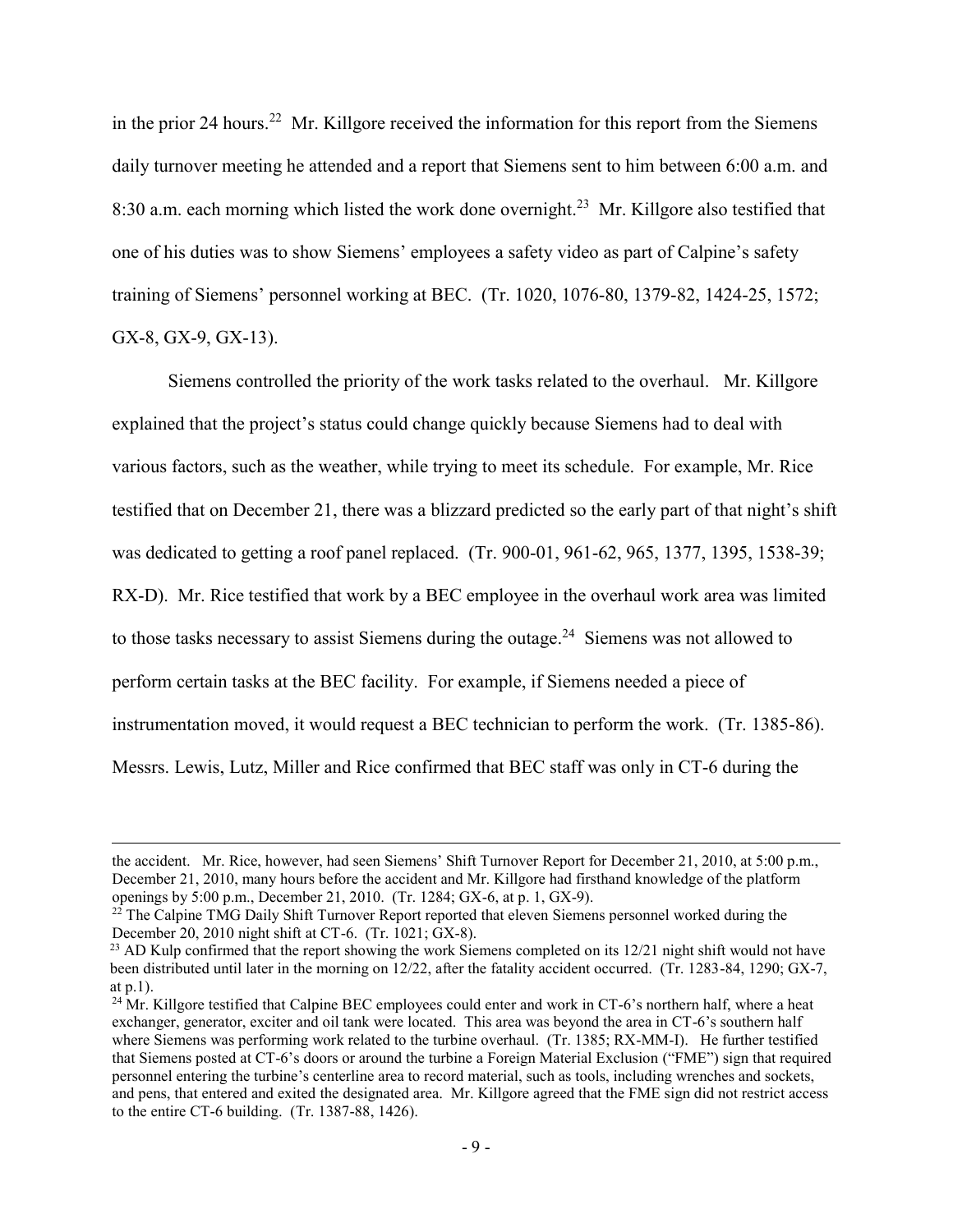overhaul to perform certain limited tasks.<sup>25</sup> Mr. Killgore's duties included coordinating tasks, such as to remove wiring, electrical hookups, or conduct crane operations, that Calpine BEC employees needed to perform in the southern half of CT-6 while Siemens was engaged in its overhaul work in that area. (Tr. 454, 529, 644-45, 959-60, 1018-19, 1385-87).

Mr. Killgore testified that Siemens could begin to reassemble the catwalk platforms after completing the re-installation of the rotor, compressor blade and turbine vane carriers, center and exhaust cases, and blow off line in CT-6's turbine. (Tr. 1393). Siemens installed the center case during the December 20, 2010 night shift. (GX-6, at p. 2). Siemens hot-bolted the platforms and catwalks around the two combustion chambers during the December 21, 2010 day shift. Siemens' December 21, 2010 night shift did not perform any work on the upper platforms in CT-6. Siemens' December 21, 2010 night shift Shift Turnover Report indicated that "Finish torquing platform sections" was scheduled work that needed to be done. (Tr. 1394-96; GX-7).

During the overhaul project, Thomas McClelland<sup>26</sup> performed tasks in CT-6 in December, 2010. Mr. McClelland testified that in order to remove a pipe in CT-6, "I went into the enclosure to assess the job. Looked up to see where I had to work and made sure it was safe or if it wasn't, which at that time it was not. So I went back and got my fall protection, came back, did the job." He testified that he used fall protection because the catwalk platform was not complete.<sup>27</sup> A few days before the accident, Mr. McClelland went back to replace the same pipe in CT-6. Again, he "walked over to the unit, looked around where I needed to work, made sure it was safe, and if not went back and got my safety equipment and then went and did my job."

 $25$  Mr. Miller testified that he considered igniter installation to be a task that allowed a Calpine employee to enter a building, such as CT-2, at a time when Siemens was performing a major overhaul. (Tr. 1019).

 $^{26}$  Mr. McClelland has been an instrumentation and electrical technician at the BEC facility for approximately ten years. (Tr. 1795).

 $27$  Mr. Narkin testified that neither he nor Calpine employees needed to wear any fall protection equipment when walking on the catwalks when all the grates were in place because the engineered fall protection, including railings, was in place. (Tr. 1014, 1513).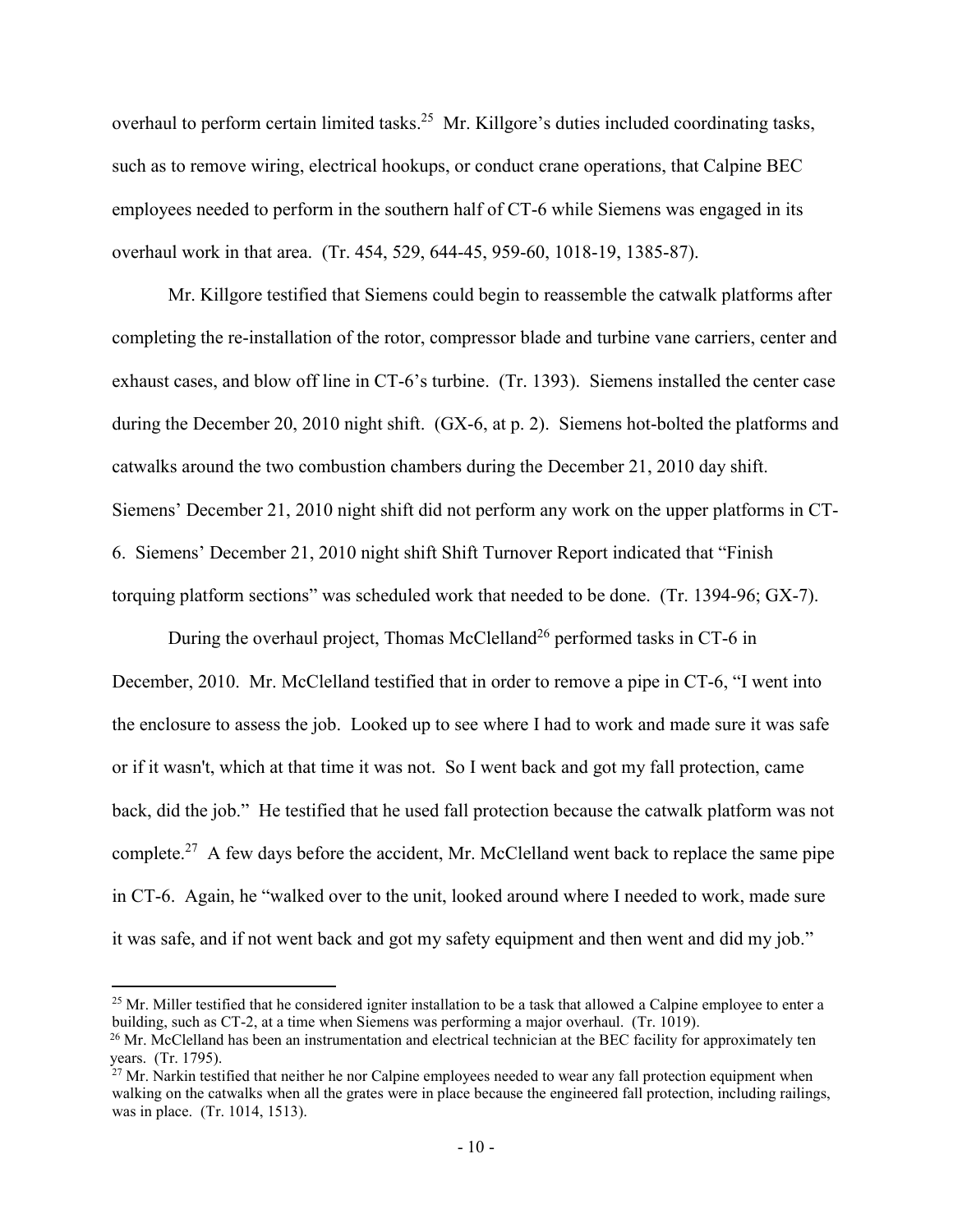He testified that he assessed the situation before he did any work because that was a "personal way I work", safety training he had, and Calpine's safety policies. (Tr. 1798-1804).

Mr. Narkin prepared a night order for each upcoming BEC night shift. The night order was a list of tasks to be done, generally listed in the order of priority. Mr. Narkin testified that he did not expect all the listed tasks to be done on a particular night. If a task was critical he would note it as such with a desired completion date. Further, Mr. Narkin testified that he put some tasks on the list in advance of the needed completion date as a way to encourage communication between him and the operations staff about a planned future task. (Tr. 447, 1462-71).

Mr. Lutz described a night order as the way management relayed tasks to the night shift. Night orders were placed on the Control Room's counter by the operations manager, Mr. Narkin. These tasks were in addition to the routine duties of the operations staff. The night order was primarily for the LMO's use, but it was available to any employee. Mr. Lutz explained that the expectation was to complete as many tasks as possible from the night order. Mr. Lutz further explained that there was some pressure to get priority tasks that were critical done for the next day's shift. He also testified that in December 2010 it was common for LMOs to enter into CT-6 to assist Siemens by turning on or off one of Calpine's pumps, as well as to perform minor "quickie" jobs that did not require much time to complete.<sup>28</sup> One such job included performing

 $^{28}$  Mr. Lutz testified that Calpine provided a crane operator to Siemens to work in CT-6 during the overhaul. Mr. Lutz further testified that he was never given any task that required him to go onto the platform surrounding CT-6's combustion chamber. The Court finds that Mr. Lutz was referring to the time frame while Siemens' personnel were working in CT-6. He was instructed by Calpine management not to work in areas where Siemens was working. (Tr. 451, 454-55, 530, 1478). He further testified that he had been on the [17-foot] platform at other times. When up on the platform, Mr. Lutz believed that there was no need for fall protection because there were railings, kick boards, and cages around the ladders. He also testified that before the accident he was never trained to wear fall protection when going onto the platforms. (Tr. 451-52). LMO Lewis denied that he had been directed not to work in the area where Siemens' personnel were working; but he acknowledged that he stayed away from the area of CT-6's two combustion chambers when Siemen's was performing work there. He also did not allow his crew to be there, unless they had a purpose for being there. He testified that he and two other employees, Messrs. Greg Kulanko and Bill Vargas, had been instructed by Mr. Narkin to enter CT-5 to hook up an oil filtration system while Siemens' personnel were working in the area sometime after 2010. (Tr. 589-91, 635, 641-46; RX-MM-E). LMO Varga testified that he was unaware before the accident of any instructions to Calpine employees to not work in areas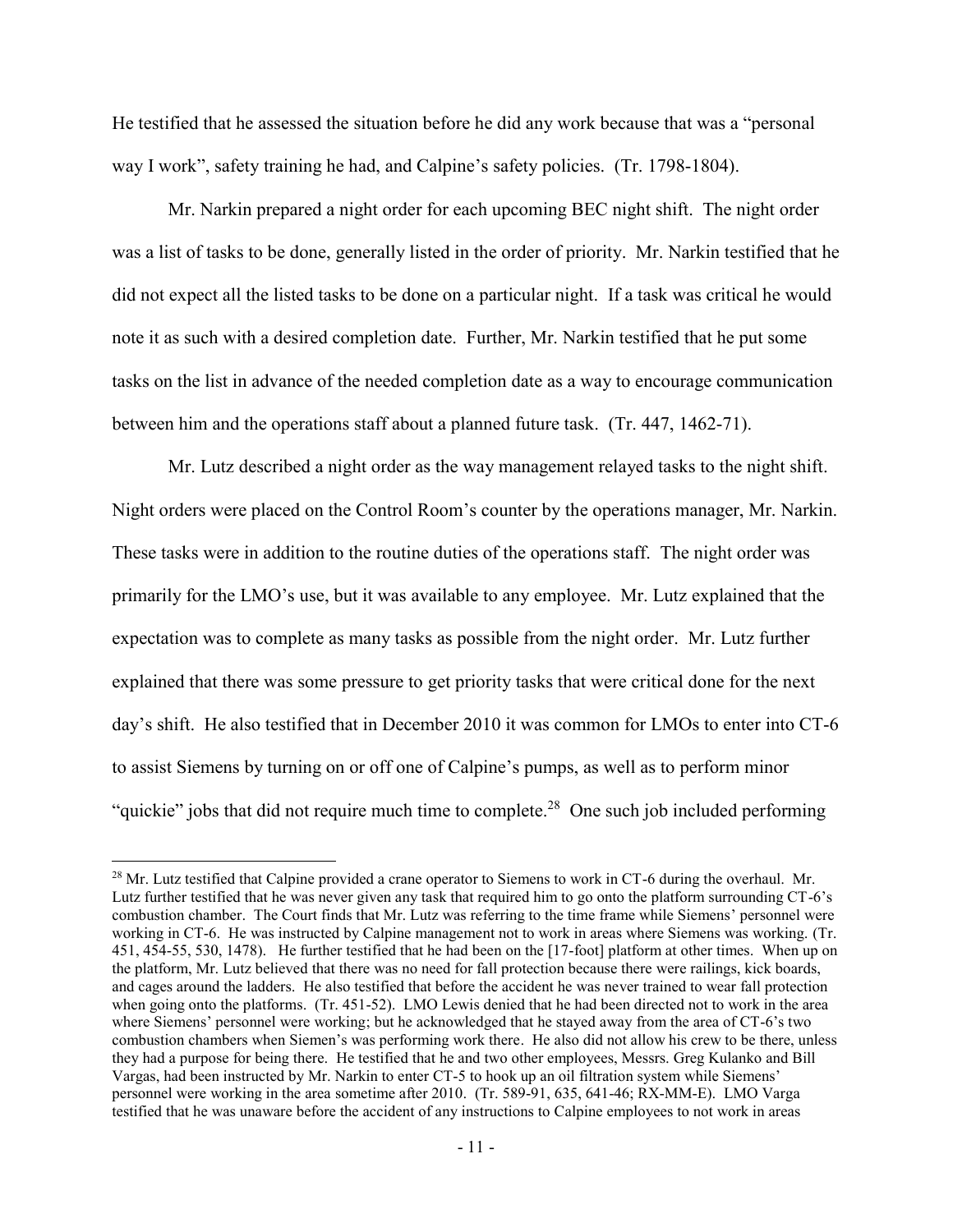plastic sheeting repair work to protect electrical components when the roof was removed. (Tr. 447-51, 455-56, 530-31, 644, 991, 1478; JX-XIII, GX-10).

Mr. Narkin testified that employees have discretion as to which tasks will be done each night and that employees can skip tasks, "which happens a lot." Mr. Narkin testified that besides being able to skip items on the night orders when there was not time to complete the task by the end of a shift, employees were expected to skip a task when it could not be performed safely. Mr. Lewis confirmed that safety issues, potential hazards, physical capabilities of the person performing the task, weather conditions, and operational conditions were all reasons to skip over a task on a night order.<sup>29</sup> Mr. Varga testified that he did not believe anyone had ever been disciplined for not completing a task on a night order. He also agreed that it was appropriate to assess environmental conditions before performing any task. (Tr. 649-50, 741-42, 1462-64).

Mr. Lutz testified that he told Mr. Narkin that the men were feeling stressed about finishing all the tasks on the list each night. Mr. Narkin then sent out three emails clarifying the priority of tasks on a night order. Mr. Narkin sent these emails on August 20, November 18 and November 24, 2010. The emails were written to remind the employees that the jobs on the night orders were to be completed only if time and conditions allowed, that the listed tasks were secondary to their routine duties and safety training, and that Mr. Narkin did not expect them to complete all the tasks listed during that shift. The decedent was one of the recipients of these emails. (Tr. 539-40, 548-50, 651-52, 1465-71; RX-DD).

where Siemens' personnel were working. He recalled entering such an area to cover up auxiliary equipment with plastic since the roof was removed and a Calpine operator regularly operated a crane there. (Tr. 704-05, 733). Mr. Rice identified the crane operator as Lee. (Tr. 937-38). Mr. Narkin testified that if Siemens wanted to get a Calpine employee to perform a task in CT-6 during the overhaul effort, Siemens would seek to do so through Messrs. Killgore, Rice, Miller, or himself. (Tr. 1477-79).

 $^{29}$  Mr. Lewis holds Bachelor of Arts degrees in mechanical sciences, political science, and sociology. (Tr. 671).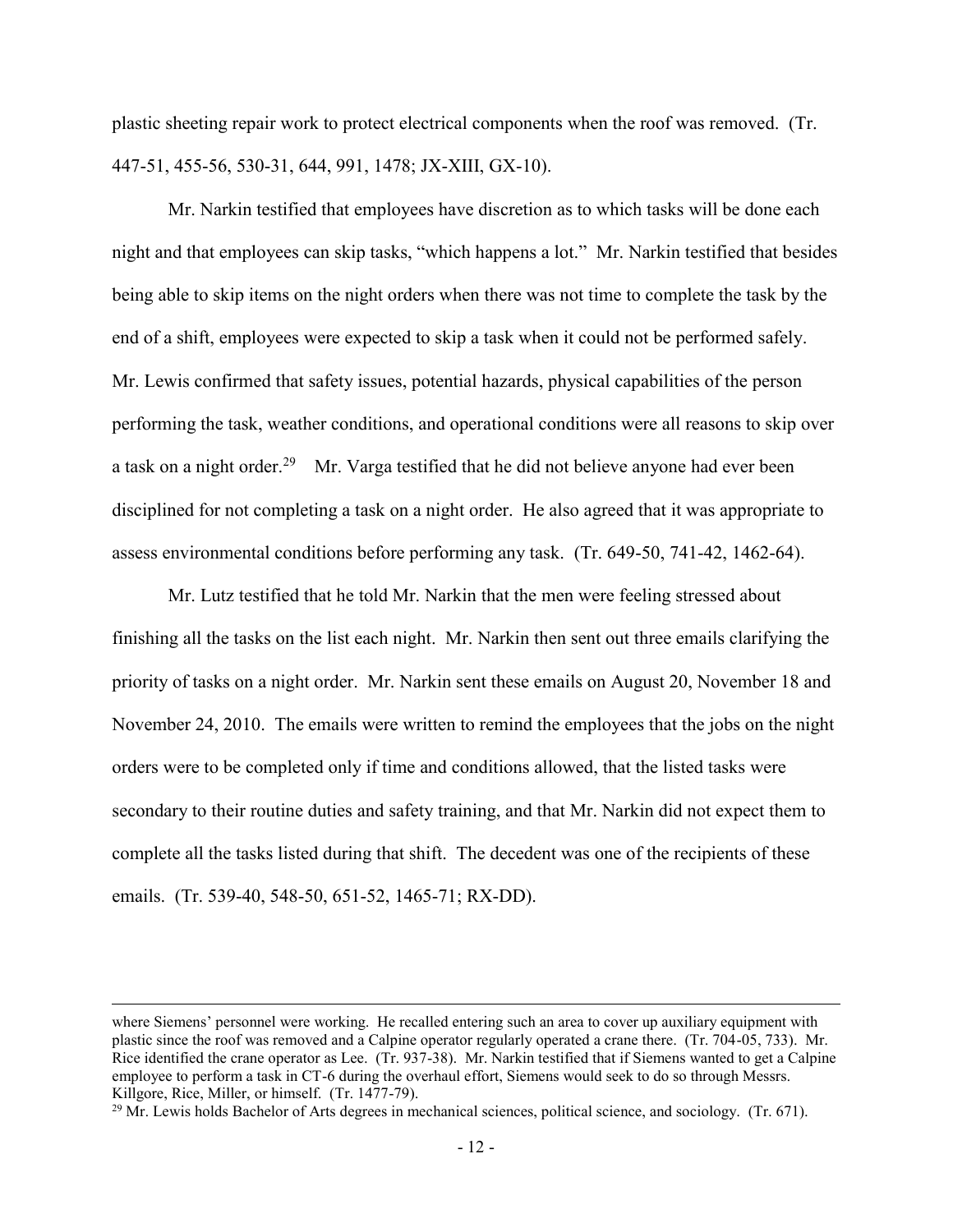On the December 20 night order, Mr. Narkin included an assignment to re-install a spark

rod<sup>30</sup> where one had been removed a few days before from CT-6's east combustion chamber

burner by the deceased.<sup>31</sup> Mr. Narkin testified that he knew that installing the spark rod in CT-6

required the use of the upper platform that surrounded the combustion chambers. He also

testified that he did not take any steps at that time to determine the condition of CT-6's catwalk

platform. (Tr. 1003-4; GX-5).

 $\overline{a}$ 

Mr. Lewis attempted to complete the spark plug replacement assignment at

approximately 4:30 a.m. on December 21. He did not know into which of the two combustion

 $31$  Mr. Lutz testified that installing a spark rod was "a matter of screwing a little tip onto a threaded piece." He further testified that you could "flop it [the tarp] up" to access the place for the spark plug on top of the east combustion chamber in CT-6 since the place was close to the edge. (Tr. 468, 496-97; RX-MM). Mr. Lutz also testified that the deceased removed the spark plug from the south eastern side of the east combustion chamber. (Tr. 497; RX-MM-B, at "D"). Mr. Varga also testified that although he believed a spark plug needed to be replaced at the east combustion chamber, he did not know precisely which spark plug needed to be replaced. He also testified that he did not know if there were missing grates where the spark plug needed replacement. He also stated that there was "no sense of urgency" on December 22, 2010 to replace the missing spark plug because the CT-6 turbine was not going to be placed back in operation until after the Christmas holidays. Calpine's December 20, 2010 night order stated that CT-6 "will probably be test run on 12/30." (Tr. 712-13, 738-40, 1403; GX-5). Mr. Lewis also testified the tarps would not have prevented him from replacing the missing spark plug because the tarp was bungeecorded to the chamber's top. He stated that he could have pulled up on the bungee cord, peeled back the tarp and gained access to the combustor burners where spark plugs were used. He also testified that he would have worn fall protection if he had replaced the spark plug located at the south east side of the east combustion chamber on December 21, 2010. Mr. Lewis also testified that he observed Siemens' personnel wearing fall protection when he occasionally entered CT-6. (Tr. 580-81, 678-80, 689-90). A Contractor Job Safety Audit performed by Mr. Ed Rodichok, an employee of TekSolv, at 10:30 a.m., December 21, 2010, rated Siemens' use of fall protection as satisfactory while performing an assembling task at CT-6. (Tr. 1022-25, 1555, 1575-77; RX-LL, at pp. CALPINE002031-2). Mr. Killgore testified that he watched the crane lower the platforms in place in CT-6 on December 21, 2010 and saw Siemens' workers wearing fall protection harnesses on the platforms. He further testified that some Siemens personnel did not tie off properly, some Siemens workers hooked onto guardrails or handrails, while others did not. He did not know whether the Siemens safety representative, who was also present, said anything to the improperly tied off Siemens employees, although Mr. Killgore stated the safety representative should have. (Tr. 1396-97). Mr. Killgore stated that he did not see any Calpine workers on the platform area during the December 21, 2010 day shift. He further testified that while in CT-6 during the December 21, 2010 day shift, he could see from ground level that tarps were still covering both combustion chambers, including igniter locations. He also testified that he saw from the ground level that the combustion chamber platforms had been hot bolted and there were platform openings where grates were left up against the handrail or on top of other grates where Siemens had to later formally tighten the platforms to torque specifications. (Tr. 1397-99, 1401-02).

 $30$  A spark rod is an igniter used to ignite a combustion chamber. The spark rod is also referred to as a spark rod cap, spark plug, igniter tip, igniter, or an igniter rod in the record. Mr. Lutz further testified that the deceased had removed a spark rod cap from CT-6 and installed it in Building CT-2 as directed by the December 17, 2010 Weekend Order. On about February 17, 2011, a Calpine employee told Compliance Officer ("CO") Weisenberger that "Bob" [Itterly] had worked on igniters with the deceased a week before the accident and that they had taken parts from CT-6 to use in CT-2. (Tr. 172, 458-59, 701-02, 997-98; JX-XIV, at p. 6, GX-10; RX-MM-B, D and F). Mr. Miller testified that the deceased was involved in replacing an igniter at CT-2 on about December 15, 2010. (Tr. 1560-61; GX-15).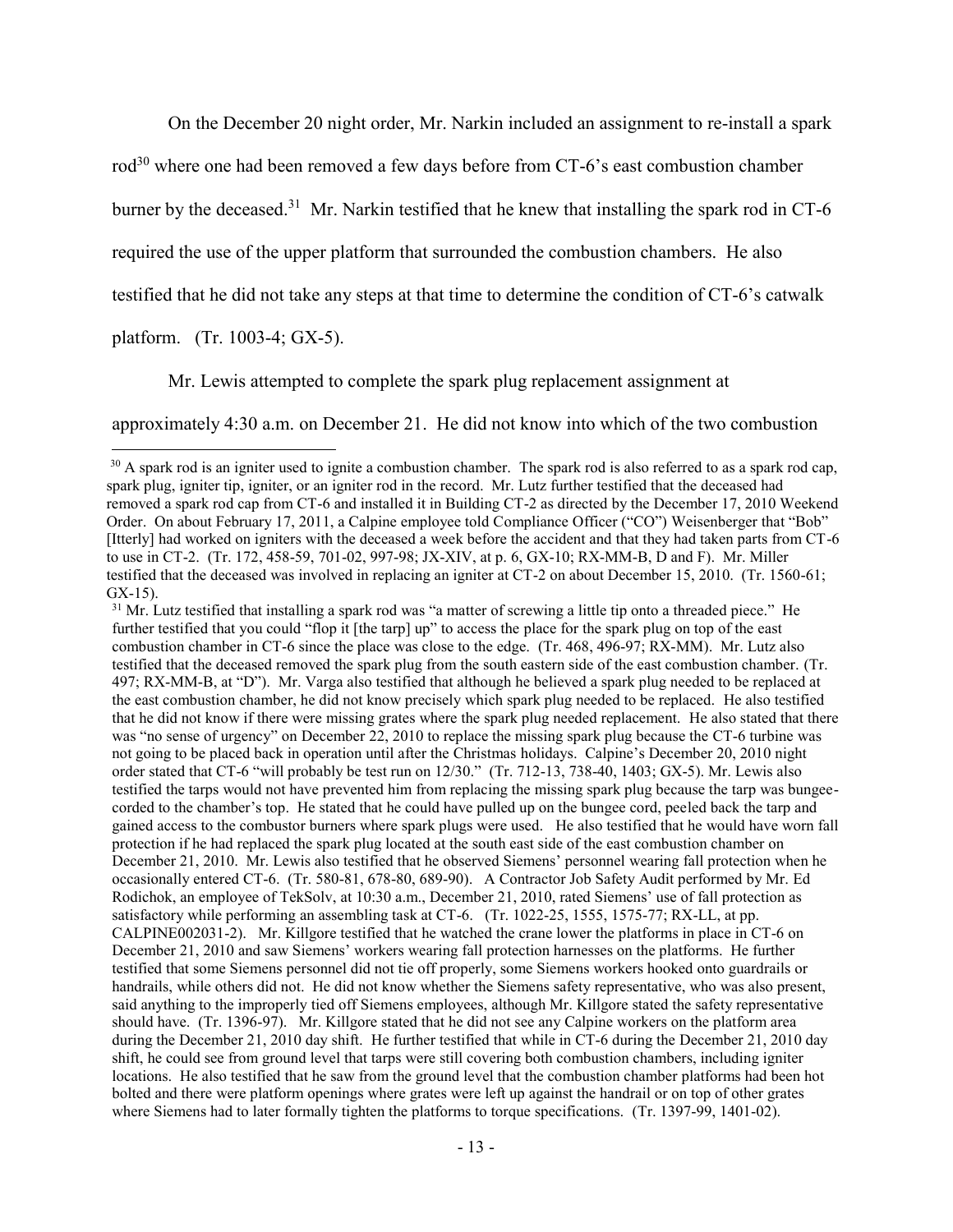chambers the spark plug was to be installed.<sup>32</sup> (Tr. 460-63, 566, 569-74, 998, 1003-06, 1483-85; GX-5, RX-MM). Mr. Lewis further testified that he entered CT-6's southern door after exiting the Heat Recovery Steam Generator ("HRSG") building. The farthest point he reached was directly south of the west combustion chamber. From there, he could see that "[t]he tops of the combustion chambers were covered with tarps over the top of the burners where this spark rod assembly would go . . . . in addition to the tarps covering the combustors there was decking missing from these catwalks."<sup>33</sup> He also testified that he observed the opening in the platform from floor level and that it was so obvious that it took him only a minute to assess the condition of the platform.<sup>34</sup> Mr. Lewis did not climb up to the 17- foot platform to install the spark rod

<sup>&</sup>lt;sup>32</sup> Mr. Lewis had replaced combustion chamber spark plugs before. Mr. Lewis testified that there were six combustors that used spark plugs in each of the two combustion chambers and he would have needed to check each one to determine which of the twelve combustor sites was missing a spark plug. The spark plugs were located in all directions around the combustion chamber's circumference. Mr. Varga testified that the spark plugs were about three feet apart. (Tr. 578, 666, 743). Mr. Narkin testified that replacing the spark plug at CT-6 was "a very fast job. It should only take a couple of minutes to do it." (Tr. 1485).

<sup>&</sup>lt;sup>33</sup> Mr. Lewis testified that he started his trip to CT-6 from either the control room or maintenance shop, both located west of CT-6. He then headed to the HRSG Building because it was very cold, near zero degrees, outside and entered CT-6 through its southern doorway, less than 50 feet from the HRSG building, which put him at the ground floor where there was an access ladder leading to the catwalks. The roof was still off CT-6. Mr. Lewis also testified that during the early morning of December 21, 2010 it was harder to see inside CT-6 because the roof was not installed and not all of the lights were on. He was, however, able to see the grate opening and tarps surrounding the combustion chambers. He did not know whether or not there were any grate openings at the northern side of the two combustion chambers. He also did not know how far the tarps draped down, or how difficult it would be to install the spark plug, on the combustion chambers' northern side. Mr. Lewis testified that he thought it would be impractical to carry tools and the spark rod and enter CT-6's west door because to then get to the combustion chamber one needed to either go down a vertical ladder or circle around to CT-6's east side. When he returned from CT-6, he returned the tools to the maintenance shop and put the uninstalled spark plug on the control room's counter. (Tr. 571, 573-74, 581-82, 654-55, 657-70; RX-MM-E). LMO Varga also testified that coming from the control room he would have entered CT-6's southern door to access its combustion chambers from the ground level. (Tr. 702-03, 745). AD Kulp admitted that OSHA was unable to determine the actual path the deceased took within CT-6, or through which door he entered the building. She also agreed that the she had information that there was a possibility that the deceased had entered CT-6 to merely assess the job area. On February 17, 2011, a Calpine employee told CO Weisenberger that the deceased "didn't have tool belt – Think was accessing job area." AD Kulp also testified that OSHA did not know what activity the deceased actually did within CT-6 during the morning of December 22, 2010. She testified "Whether or not he [the deceased] went there [into CT-6] to assess or perform work we don't know for sure." (Tr. 1293-94, 1297, 1303, 1305-06; JX-XIV, at p. 3).

<sup>&</sup>lt;sup>34</sup> Mr. Lewis testified that the catwalk's deck plates were "a few feet wide" and anywhere from a foot to several feet long. He identified where he saw catwalk deck plates missing in the southeast quadrant of the west combustion chamber opposite the caged access ladder, as well as the area connecting the two combustion chambers. Mr. Lewis also testified that on December 21, 2010 he saw a grate plate missing from combustion chamber six [the west combustion chamber of CT-6] that he identified at photograph GX-1, at "B" [shown with yellow tape hanging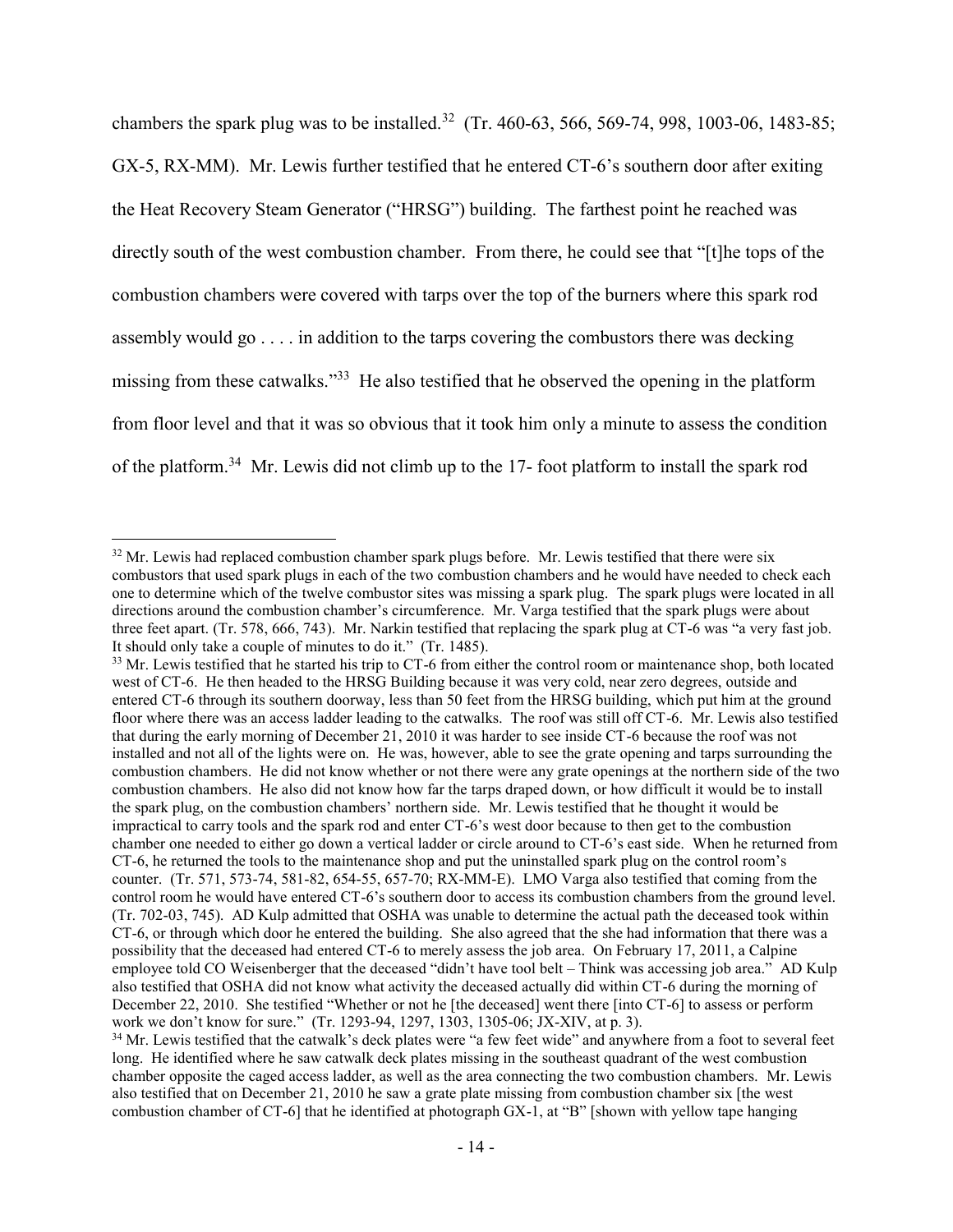because he felt the floor opening made it unsafe and Calpine policies forbid working in an area where there was an uncovered opening unless the opening was covered or barricaded. (Tr. 571- 73, 578-81, 654, 661-62, 666, 670, 679-80; RX-MM-E).

At the end of his shift on the morning of December 21, Mr. Lewis informed the next shift's LMO, Mr. Lutz, that the platform surrounding the combustion chambers was unsafe for travel because it had unguarded floor openings.<sup>35</sup> Mr. Lewis did not work on December 22, 2010. Mr. Lewis testified that, "to the best of [his] memory," Mr. Narkin was present when he told Mr. Lutz about the openings in the platform.<sup>36</sup> (Tr. 533, 581, 587, 671-75). Mr. Lutz confirmed that Mr. Lewis told him about the missing grates in the catwalk platform that morning. Mr. Lutz believed Mr. Narkin was in the room at the time, but he was not "100% sure." 37 (Tr. 461-63, 541-42, 533-38, 550). However, Mr. Narkin testified he was not advised of the platform's condition by Messrs. Lewis or Lutz on the morning of December 21. (Tr. 1488-89).

<sup>36</sup> Mr. Lewis testified:

- A. I told the oncoming LMO Ray Lutz
- Q. Anyone else?
- A. Tom Narkin was in the room and I told him.
- Q. Okay. Did you tell Mr. Narkin why you did not replace the spark rod?
- A. I said I told Ray that during the turnover and Tom it wasn't safe to do.
- Q. Did you explain why it wasn't safe?
- A. Because the decking was missing.

(Tr. 581).

down]. Mr. Lewis did not see any yellow, safety "barricade" tape hanging down from the catwalk's railing at that location on December 21, 2010. (Tr. 575-80, 584-85; RX-MM-C and D).

 $35$  Mr. Lutz testified that he was "pretty certain" that during the morning of December 21, 2010 he discussed Mr. Lewis' safety concerns with the three other members of his crew, including perhaps Ronnie Frank and Greg Sinsky. Mr. Lutz did not instruct his second, possibly Mr. Frank, to advise the deceased of Mr. Lewis' safety concerns. (Tr. 536-37, 541-43, 546-47, 673).

Q. Who if anyone did you inform – about your decision not to replace the spark rod?

 $37$  Mr. Lutz testified that Mr. Lewis told him that he was unable to replace the spark plug because there was a lot of missing equipment, grading and other things, and he did not feel safe going up onto the platform. (Tr. 462-63).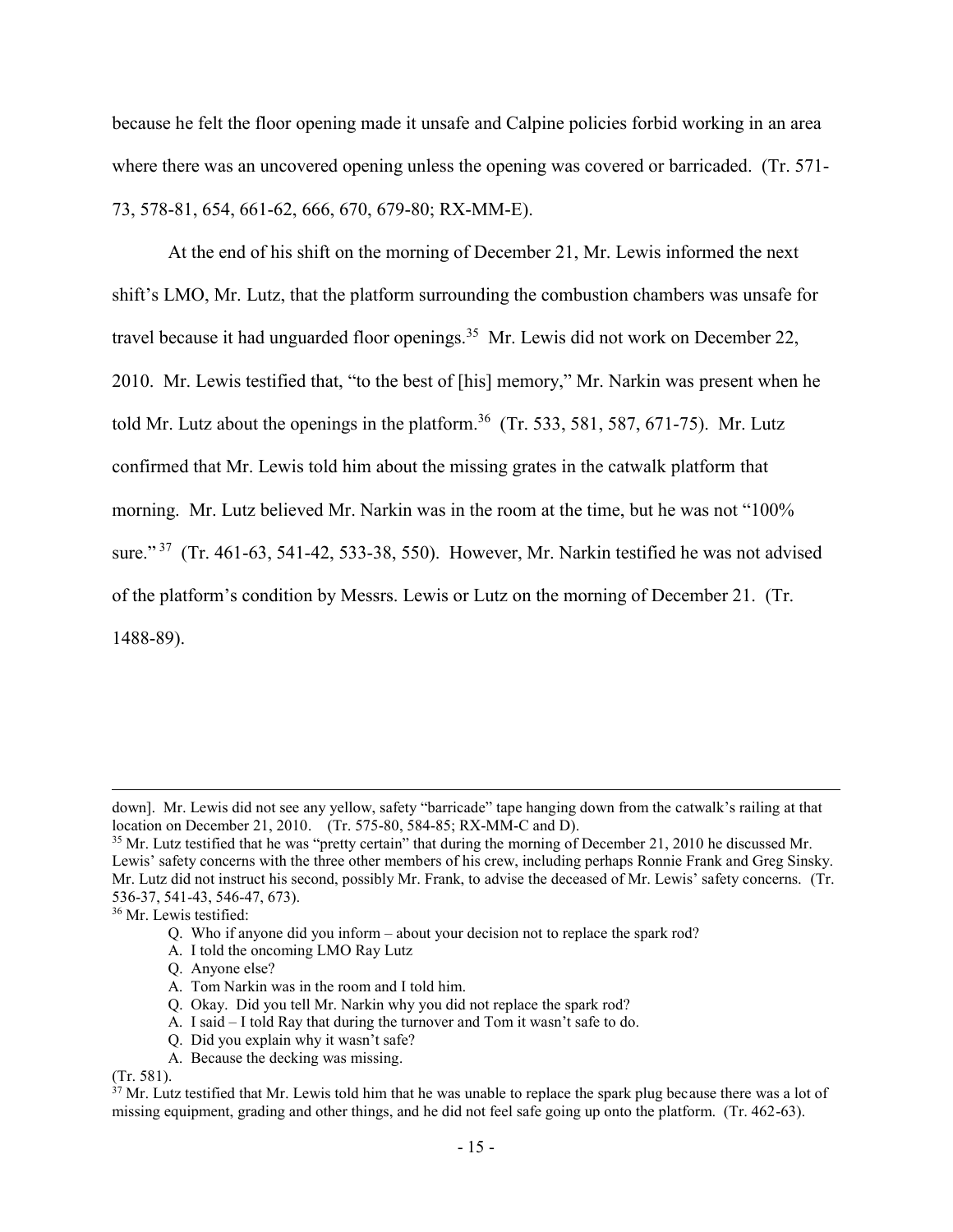On the December 21 night order, Mr. Narkin again included the task to install a spark rod in CT-6's east combustion chamber.<sup>38</sup> The December 21 night order carried over this task from the previous night, with the added phrase: "[i]f tarps and Siemens are not in the way."<sup>39</sup> Mr. Narkin was told to add this phrase, but he could not recall who told him to do so. Mr. Narkin testified he did not question the meaning of the phrase because it seemed very clear. To him it meant that the tarps covering the turbine were off and that Siemens' "people" and "stuff" were gone.<sup>40</sup> He testified that the "tarps were gigantic. And for them to not be in the way, they would have to be off. They were huge." (Tr. 166, 1006-08, 1485-88, 1517-18; JX-XIII)).

Mr. Lutz testified that when BEC operations staff changed shifts there was usually a discussion between the shift LMOs to pass along operational and safety information to the next shift.<sup>41</sup> If Mr. Lutz could not attend he would generally have someone fill in for him. Mr. Lutz also testified that for his December 21 day shift, he left a few hours early and was not there to

<sup>38</sup> CO Weisenberger testified that Mr. Narkin told her on December 22, 2010 that a work order instructed the deceased to replace a big spark plug. (Tr. 331-32; JX-XIV, at p. 9). CO Burgei testified that the Calpine officials he and CO Weisenberger spoke with on the morning of December 22, 2010 "did not know what he [deceased] was doing in the area. They told us they weren't sure of what he was supposed to be doing or why he was there." CO Burgei's December 22, 2010, 12:59 p.m. email to CO Weisenberger stated that "Allegedly no one knew why he [deceased] was up there, or if he was supposed to be up there or why he didn[]t (sic) replace the flooring." (Tr. 907-08, RX-D). Police Officer Christopher Kopp's Incident Report stated that Mr. Narkin told him on December 22, 2010 that the deceased "had email (sic) Narkin at 0215 hours and then was to complete a work order to replace the spark rod in the combustion chamber." Mr. Narkin also reportedly told Officer Kopp that "If the grates were removed, by company policy there should have been yellow tape and/or a plywood barricade across the danger area denying access." Chief Deputy Coroner Coy Smith stated in the Coroner's Investigation Report that Mr. Narkin told him on December 22, 2010 that the decedent "had sent an email to another employee at 2:15 a.m." Officer Kopp stated in his Incident Report that he [Officer Kopp] believed that the deceased "fell headfirst through the open grate." In early 2011, a Siemens' employee told CO Weisenberger that a "spot light was shining where [the] 'spark plug' goes [sic]." CO Weisenberger testified that she was told that the deceased had a spark plug in his pocket when found on the floor. (Tr. 384, 1293; JX-XV, at p. 4, RX-L, at p. 5, RX-M).

<sup>&</sup>lt;sup>39</sup> This limiting instruction was not included in the night order given to Mr. Lewis on December 20, 2010. (Tr. 588). <sup>40</sup> Mr. Lutz testified that he had seen the 12/21 night order earlier that day. Its last listed task was, "If tarps and Siemens are not in the way install new spark rods in the control room counter in CT-6, where one was borrowed from C[T]-2 this past weekend." (Tr. 464; JX-XIII). Mr. Lutz interpreted that to mean that if "the tarps were not preventing the job from being done and Siemens left that evening that would be when they weren't under their feet trying to work around them." He also testified that no one in management had instructed him how to interpret the phrase, "if tarps and Siemens are not in the way." (Tr. 467).

<sup>&</sup>lt;sup>41</sup> This discussion generally occurred in the control room, which is in a building just to the west of CT-6. (Tr. 498, 536).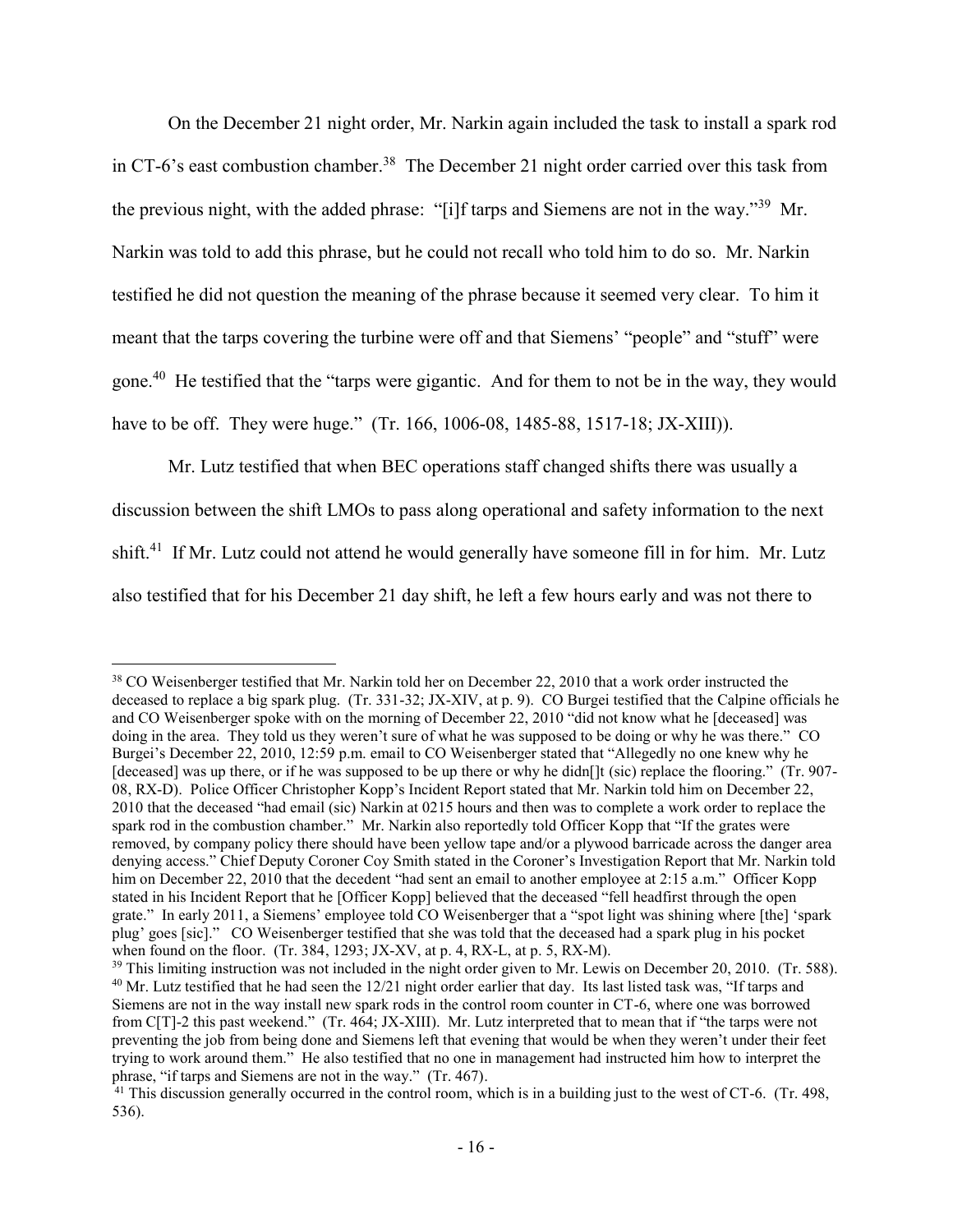tell the next shift's LMO about the condition of the platform.<sup>42</sup> The decedent was the LMO for the December 21 night shift. (Tr. 544-47).

Mr. Rice's last shift at the BEC plant was the night of the accident. He left before the end of the shift, at approximately 2:00 a.m. He left earlier than normal because Siemens had finished the technical aspects of the job and was performing clean-up work for the remainder of the shift, which ended at 3:30 a.m.<sup>43</sup> Only Siemens' employees were in CT-6 between 2:00 a.m. and 3:30 a.m. on December 22. (Tr. 937, 940, 971, 980-81).

# *The Accident*

Raymond Lutz arrived at the BEC facility at about 5:15 a.m. on Wednesday, December

22. When he arrived, he was told by other Calpine employees that they were looking for the

decedent.<sup>44</sup> The decedent's body was discovered in CT-6 a few minutes later.<sup>45</sup> Mr. Lutz then

went to CT-6 and saw the decedent lying on the concrete floor near an access ladder leading up

to the northwest part of CT-6's west combustion chamber.<sup>46</sup> He testified that the area was "kind

 $42$  At the hearing, Messrs. Lewis, Lutz and Narkin all testified that they had not told the decedent about the openings in the platform. (Tr. 1007, 1011).

<sup>&</sup>lt;sup>43</sup> LMO Varga testified that Siemens' personnel worked two 10 hour shifts and were offsite between 3:30 a.m. and 7:30 a.m. (Tr. 706).

<sup>44</sup> The December 21-22, 2010 night shift crew included the deceased and Messrs. Joe Brey, Greg Boardman, Bob Itterly and John Horvath. (Tr. 484-85).

<sup>&</sup>lt;sup>45</sup> The Coroner's Investigation report stated that the body was about 25 feet inside from CT-6's main entrance. (RX-L, at p. 4).

<sup>&</sup>lt;sup>46</sup> There was also a separate ladder leading up to the northeast part of CT-6's east combustion chamber. Both ladders leading to the 17-foot platforms of the west and east combustion chambers were cage protected. There was a swing metal gate at the top of the 17-foot ladder that reached the west combustion chamber's catwalk. CO Burgei testified that when looking at the gate, the gate swung to the left. (Tr. 774, 779-80, 850; GX-1, at p. 11, GX-16, at 1, GX-17B, RX-MM). Mr. Lutz testified that he thought it was quicker, with no flight of stairs involved, to proceed from CT-6's southern entrance to the east combustion chamber by using the access ladder to the west combustion chamber. He also acknowledged that there were two doors on CT-6's north and west side that were closer to the maintenance shop. (Tr. 497, 501-03; RX-MM). He also testified that one could walk a couple of strides from the CT-6 west side entry way door and reach a "little ladder" with a swing gate at the top that led to the Inlet Guide Vane ("IGV") platform, which was surrounded by a waist-high railing. (Tr. 552-53, 556; RX-MM, at "G"). Mr. Lutz also testified that one could enter either the north or west door to CT-6, hop a railing, and climb atop a particle board and then gain access to the IGV platform, as an alternative to climbing the five or six-foot ladder. (Tr. 558- 60; JX-XXXIV, at p. 6). Mr. Lewis also testified that CT-6's north door was close to the parking lot west of CT-6. (Tr. 659-60; RX-MM-E).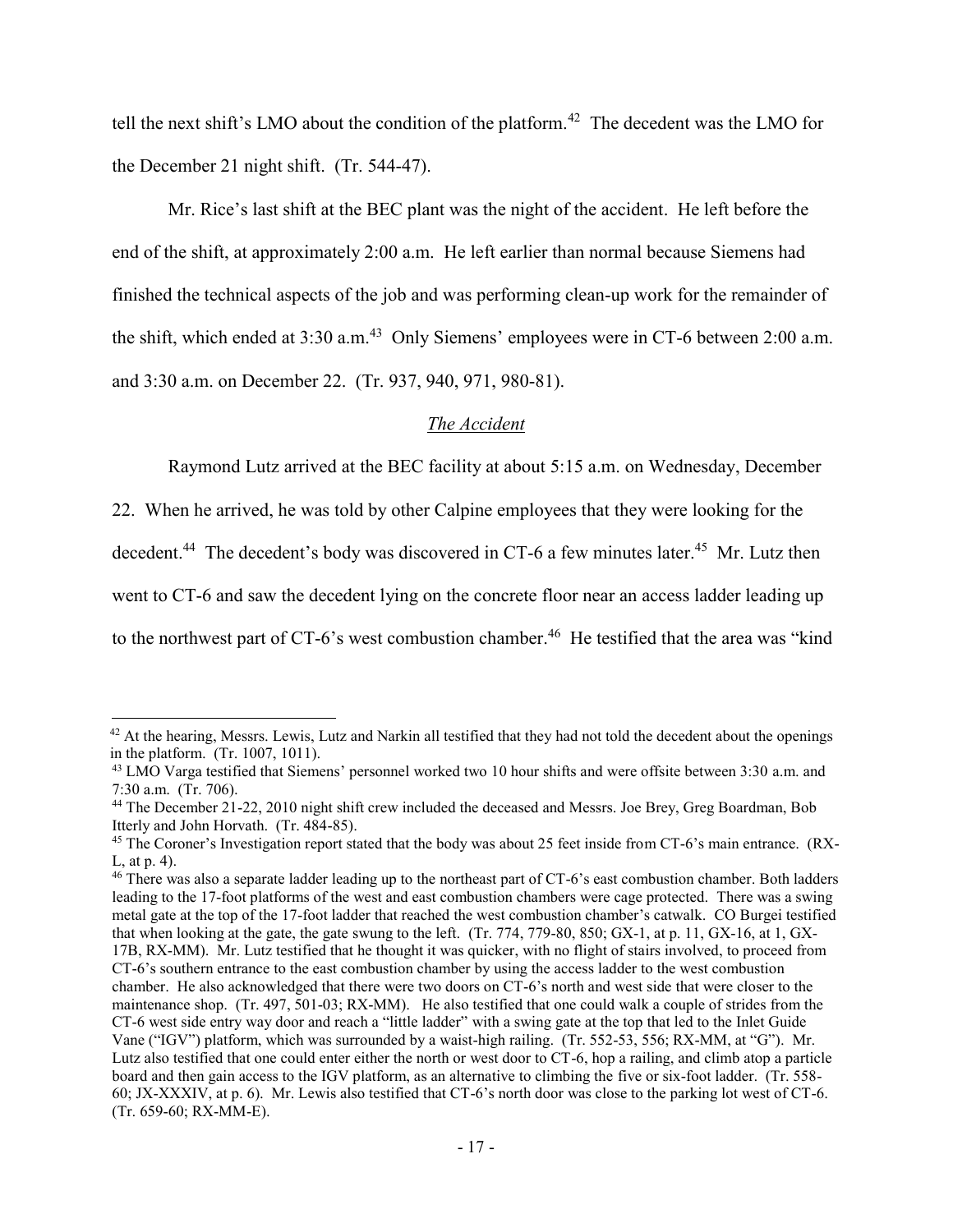of shadowy."<sup>47</sup> Using a flashlight and not wanting to move the deceased, Mr. Lutz concluded that the deceased had perished. (Tr. 483-91, 496; RX-MM).

On December 22, 2010, Mr. Varga reported to work at about 5:30 a.m. and went directly to CT-6 when he learned of the accident and saw the deceased lying on his belly. Mr. Varga testified that it was "rather dark" inside CT-6 and he used a flashlight to see better. He testified that the deceased's legs were on either side of the access ladder that led to a combustion chamber with his crotch pressing very tightly at an elevated level against the access ladder's left upright. Mr. Varga agreed that it was "very apparent" that there were holes in the catwalk platform. He further agreed that he would have worn a harness for safety reasons if he were to have ascended to the catwalk platform.<sup>48</sup> He also testified that the deceased's head was a couple of inches from the right upright of the shorter ladder that led to the IGV platform. Mr. Varga testified that one of the openings in the platform surrounding the combustion chamber was "pretty much right above" where the decedent's body was discovered.<sup>49</sup> He testified that he did not recall seeing any tarps covering the combustion chambers. He was at the north side of the west combustion chamber for less than five minutes. (Tr. 695-97, 708-09, 725-26, 731-32, 737-38; RX-MM-F).

Coroner Lysek<sup>50</sup> arrived at the BEC facility between 6:00 a.m. and 7:00 a.m. to

investigate the reported death of an employee.<sup>51</sup> Upon arrival he was directed to CT-6. Mr.

<sup>&</sup>lt;sup>47</sup> Mr. Lutz testified although CT-6 was typically well lit, at about 5:30 a.m., December 22, 2010, it was kind of shadowy and "kind of dark" in the area where the deceased was because Siemens had re-installed the roof several hours before and the lights nearest the deceased had not yet been reconnected. He stated that it was "Not dark like oh, I can't see nothing, but shadowy." (Tr. 491-92, 742). CO Burgei also testified that he could see the catwalk's condition before climbing the access ladder. (Tr. 843).

<sup>&</sup>lt;sup>48</sup> Mr. Varga testified that neither he nor any of the other operators had been up on the catwalk platform when there were holes in the platform. (Tr. 731-32).

 $49$  Mr. Varga testified that he saw a grate opening slightly east of the access ladder leading to the west combustion chamber. (Tr. 699-700; RX-MM-F, at "A", RX-MM-G, at "A"). Mr. Varga identified the approximate locations of four holes in each of the upper platforms surrounding the two combustion chambers in CT-6. Mr. Lutz also testified that a platform opening was above where he found the deceased. (Tr. 492, 710-11, 1014; RX-MM-G).

<sup>&</sup>lt;sup>50</sup> Zachary R. Lysek has been the Northhampton County coroner since 1992. Since then he has been involved in or supervised the investigation of 21,000 deaths. This includes about 620 cases attributed to accidental death, as opposed to suicide, homicide, or natural death. Of the accidental deaths, 36 were workplace related. Prior to being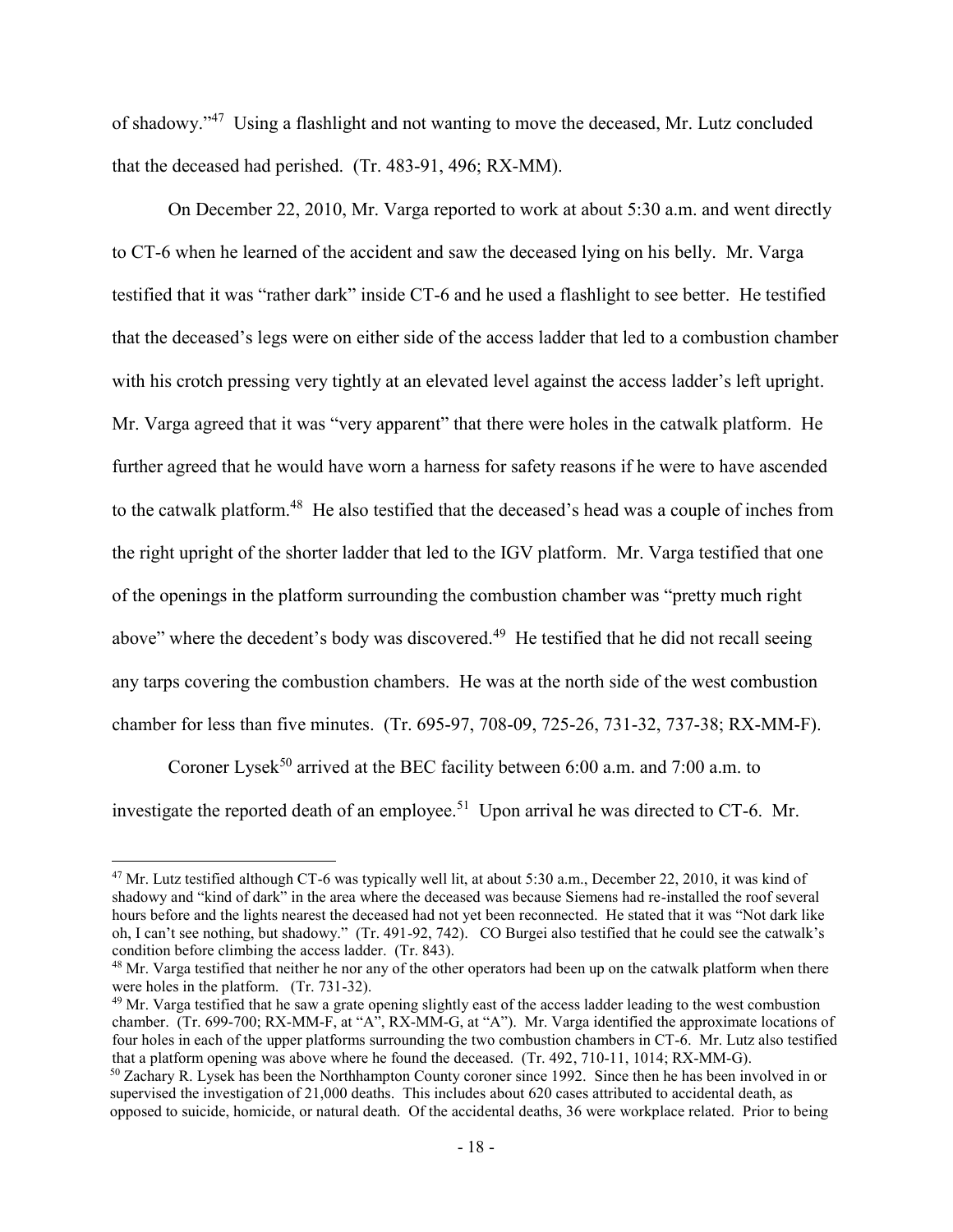Lysek ascertained that the lighting was the same as it would have been when the decedent entered CT-6 a few hours prior. He testified the lighting in CT-6 was "adequate enough that I could look up and see the grating and make out everything" and that he could clearly see the missing grates which were "leaning against the railing" on the catwalk; he could see this without a flashlight or other type of lighting device. (Tr. 1588-92, 1607, 1651-54, 1718-19).

Coroner Lysek explained that on the day of the accident he observed the body and the area surrounding it.<sup>52</sup> He testified that the decedent's gloves were not misplaced and were on each hand properly.<sup>53</sup> There were no tears in his jacket and it "appeared perfectly fine." He further testified that decedent's head was lying face down on the concrete floor positioned about an inch or two from the short access ladder (identified with the letter "D" on RX-MM-I) with seven steps leading to the lower platform (also referred to by Coroner Lysek as a catwalk) to the east (identified with the letter "E" on RX-MM-I). There was a wet area on the concrete floor that extended from the west wall over to the west side of the combustion chamber. Coroner Lysek described the lower platform as a metal grate walkway about three to four feet wide, about

coroner, he investigated accidents and all types of crime scenes as a policeman for about 8 years. He has worked in the trauma room and pathology department as a forensic pathology assistant at the Lehigh Valley Hospital. He also worked full-time as a forensic pathology assistant involved in autopsy and forensic investigations with a group of forensic pathologists. He was a medical investigator in Warren County, New Jersey and served as Northhampton County's deputy coroner for about four or five years before being appointed coroner. Since 1992, he has continued his training, which has included classes in accident reconstruction, crime scene investigation, and blood pattern analysis. He has two bachelor degrees in management and administration and safety management from DeSales University. He testified that his job is to "investigate death to determine the cause and the manner of death, to determine what happened to an individual, how it could have happened and whether or not this could potentially – the death could have occurred as a result of someone's else's action." (Tr. 1580-86, 1708).

<sup>51</sup> Coroner Lysek testified that the Bethlehem Police 911 center was contacted at about 5:42 a.m., December 22, 2010. Once the police determined at the scene that the individual was dead, police officer Kopp contacted the coroner's office at 6:07 a.m. (Tr. 1633-34, 1674; RX-L, at p. 3).

<sup>&</sup>lt;sup>52</sup> Coroner Lysek testified that he assumed that the decedent entered CT-6 through its west door as was commonly done. (Tr. 1594).

<sup>&</sup>lt;sup>53</sup> Coroner Lysek testified: "Your Honor, the gloves that [the decedent] was wearing was a pair of brown bronze colored cotton work gloves. They were on his hands properly, his fingers were in each of the finger holes properly. I paid close attention to that because at the scene, one of the questions I had was could he have grabbed a hold of anything in an attempt to stop his fall or prevent his fall. And the gloves were loose fitting, they would have - if he would have grabbed hold of something they would have moved off his hand, and the hand - they were not off his hands, but they were properly on each of his hands, both and his right and his left hand, sir." (Tr. 1650, 1671; JX-XVI at CALPINE000077).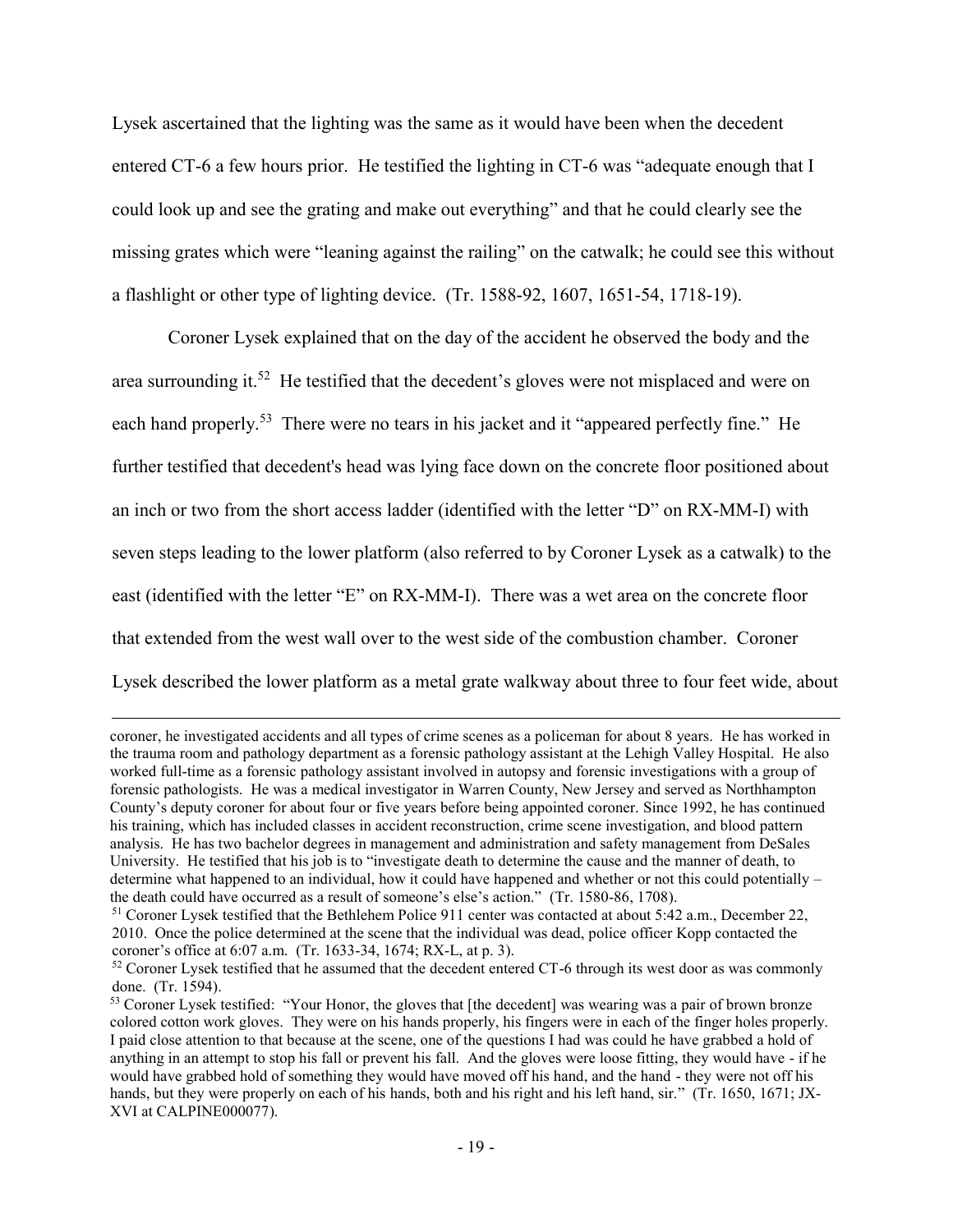seven feet off the ground.<sup>54</sup> Two bars, a lower bar and an upper bar, protected and confined the lower catwalk's space. There was a gate atop the short access ladder that had to be opened to stand on the catwalk. He testified that the catwalk extended to the combustion chamber's south side. Immediately north of the short access ladder, he described an area where there were two six-inch I-beams, one north and one south, that extended from left to right from the lower catwalk, and a catwalk to the left and west side. He testified that there was a small section of particle board (also referred to as composite plywood) over the southern I-beam. He testified that there was another steel grated platform area that he identified at "H" on RX-MM-I, to the left of the particle board (looking north), where there was another ladder that extended from the floor where the deceased was found up to a platform that was about the same elevation as the lower catwalk at RX-MM-I at "E". The distance from the particle board to the lower platform ladder at "D" was very short. (Tr. 383, 1597-1610, 1623-26, 1647-49, 1671-72, 1731; JX-XXXIV, RX-L, RX-MM-I).

Coroner Lysek testified that the west combustion chamber was "obviously under construction" with various light stands and tools set about the walls. Upon entering, he saw that "the top of that whole chamber was tarped with a very heavy green tarp." He saw two sections of grate missing from the upper platform (also referred to herein as the "upper catwalk") that surrounded the west combustion chamber, one on the south side that he identified as "I" on RX-MM-I and another on the north side that he identified as "J" on  $RX$ -MM-I.<sup>55</sup> He also saw areas of yellow caution tape hanging downward from the upper platform walkway. (Tr. 1605-07, 1654, 1718; RX-MM-I).

<sup>54</sup> He identified the lower platform at RX-MM-I at "E". (Tr. 1601-02).

<sup>&</sup>lt;sup>55</sup> Coroner Lysek testified that from the concrete floor he could clearly see the holes in the upper platform catwalk and they were obvious when he entered CT-6. (Tr. 1607).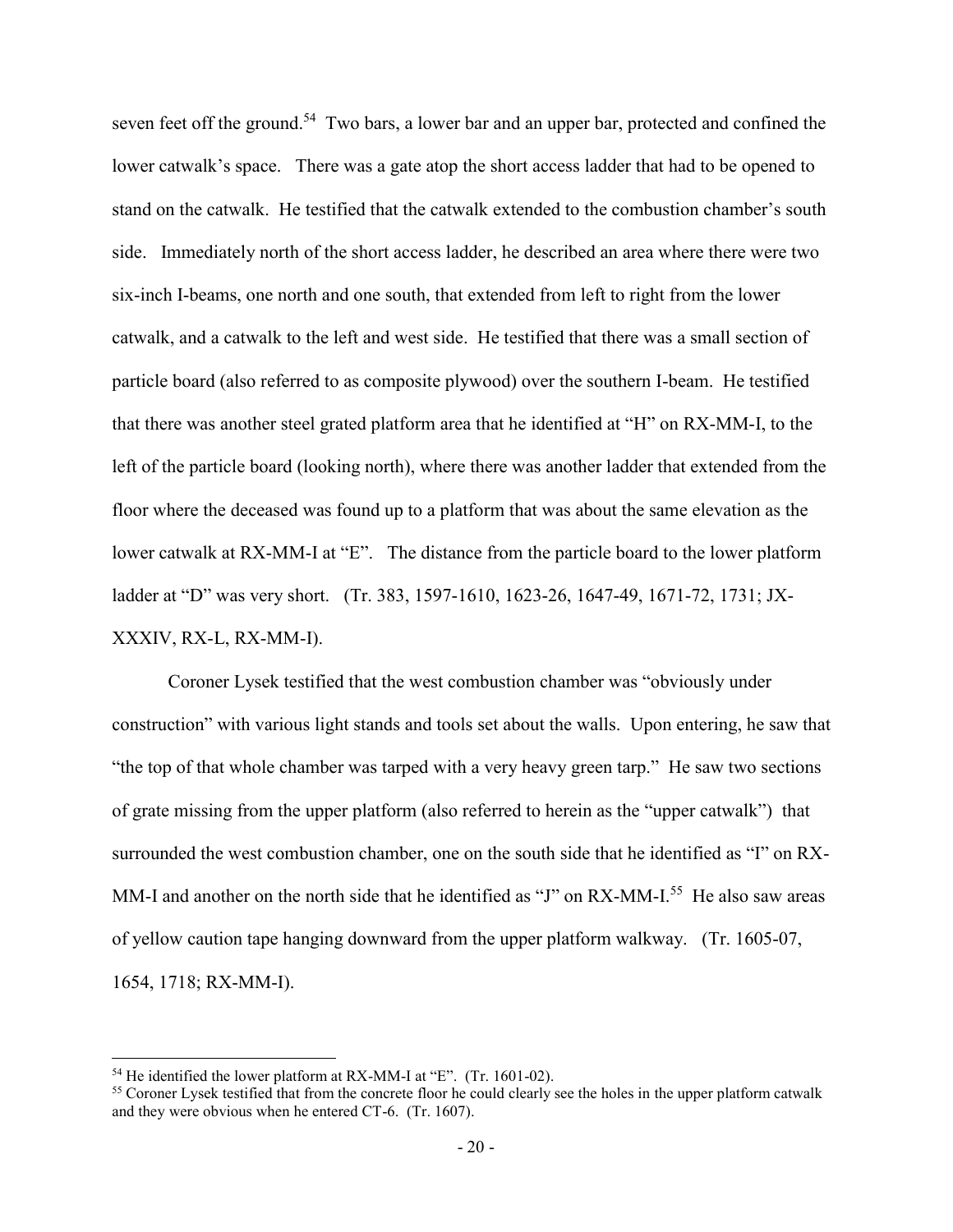Coroner Lysek took photographs of the area surrounding and above the location of the body. He examined the nearby lower platform which was about seven feet above the floor, the higher, upper platform (where the grated floor sections were missing) which was 17 feet,1 and 31/32 inches, above the floor (hereinafter any reference to "17 feet" or "17-foot" is referring to an actual height of 17 feet, 1 and 31/32 inches above the floor), and the corresponding access ladders for potential evidence. In an effort to identify any evidence that might suggest the origin of where the deceased fell from, he climbed over a three to four foot high railing that partitioned the lower platform at "H" from the lower platform at "E" identified on RX-MM-I,<sup>56</sup> and another railing on the east, right side of the lower platform. He then carefully walked across the two Ibeams using his left foot on the northern I-beam and right foot on the southern I-beam and climbed over another railing in order to reach the lower platform at "E" identified on RX-MM-I.<sup>57</sup> Using the caged access ladder at "B", he then climbed to the upper platform and looked down through the hole on the catwalk and saw two pieces of grating that fit the two openings leaning up against the railing at the west side of the west combustion chamber. (Tr. 161, 333- 34, 1597-1613, 1622, 1630-31, 1715; JX-XIV, at p. 10, JX-XVI, at p. Calpine000089, JT-XXXIV, RX-MM-I).

During his testimony Coroner Lysek described the opening in the upper catwalk platform that was closest to, and when climbing up to the left of, the caged access ladder.<sup>58</sup> He testified

<sup>&</sup>lt;sup>56</sup> He testified that he had to step on the lower of two railings and then put his leg over the top railing and then put it back on the lower railing to get down. (Tr. 1714).

<sup>&</sup>lt;sup>57</sup> Coroner Lysek testified that he chose to walk using the I-beams that were below the particle board to avoid walking across only the particle board because he was not very light. He testified that "it probably wasn't the smartest or the safest way to move" between the lower platforms at "H" and "E". He found the particle board area to be "a dangerous area to walk." (Tr. 1610-11, 1632-33; JX-XXXIV, at p. 6, RX-MM-I). He further testified that the upper platform opening at "I" could not have played any role in the accident because it was on the opposite, south side of the west combustion chamber in CT-6. (Tr. 1616; RX-MM-I).

<sup>58</sup> Coroner Lysek described the opening as a slice of pizza pie with the tip of it being cut off. He estimated both opening sides to be about 32 inches, decreased by a 1.5 to 2 inch lip that the missing grate would sit on, with a beam about 1.5 to 2 inches beneath the opening's east side. He also estimated the opening's outside radius to be 22 inches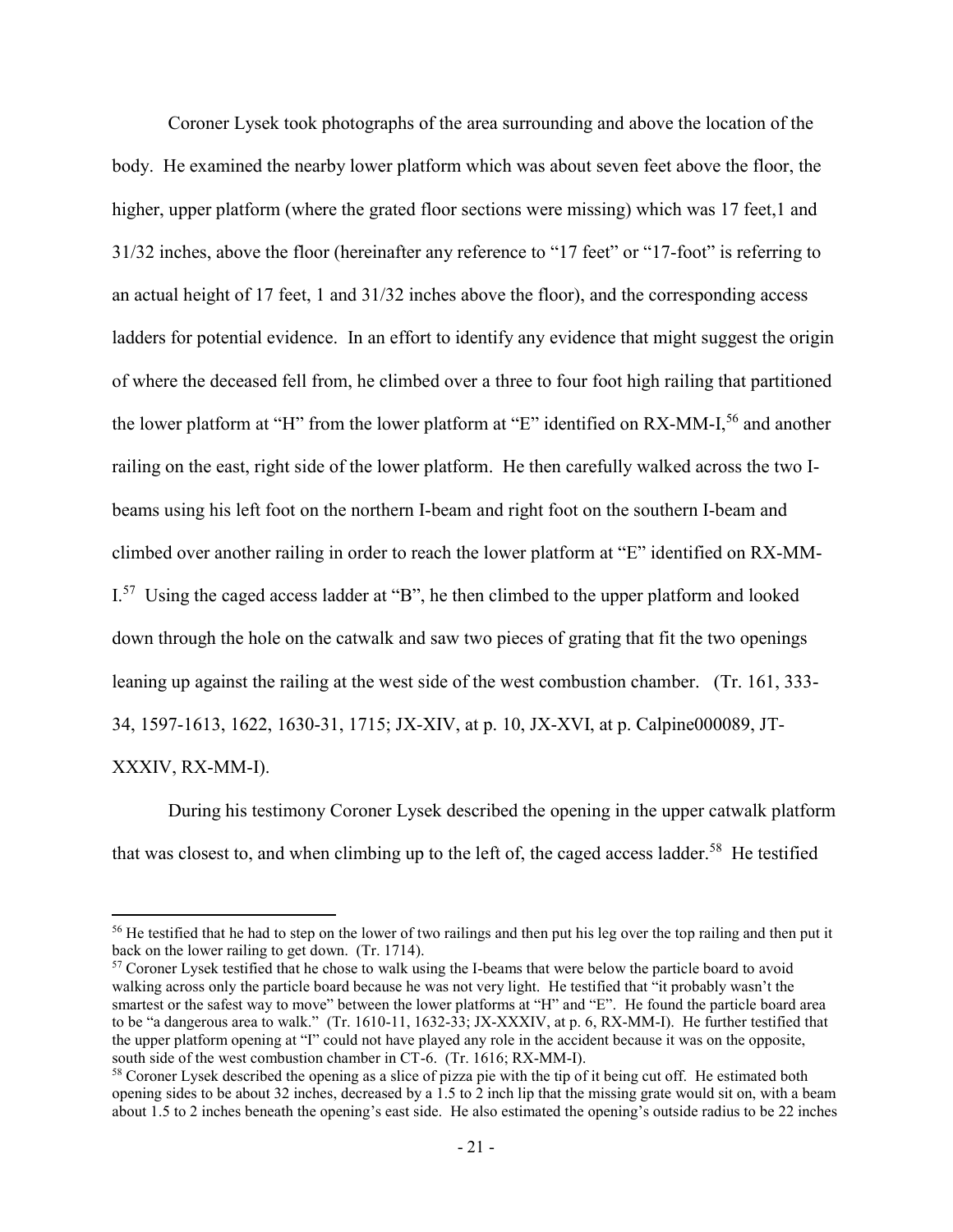that he would expect there to have been contact between the body and the opening's metal surfaces if someone of the decedent's size had fallen through. He found no physical evidence to indicate the deceased had fallen through or near the platform opening.<sup>59</sup> Also, the body's location was not directly below the opening, which made it improbable he fell from the upper catwalk platform.<sup>60</sup> He testified that the lower seven foot high platform at "E" was "directly above the body." Coroner Lysek said that he used a very accurate Leica DISTO meter, D-8, to measure that the distance from the concrete floor to the bottom of the upper catwalk was 17 feet, 1 and 31/32s inches. (Tr. 1617-19, 1622-23, 1633, 1642, 1652, 1683-85, 1710-11; JX-XVI, JT-XXXIV, RX-MM-I).

Coroner Lysek stated that the deceased's body was removed and that his office personnel cleaned up blood beneath the deceased's head before the OSHA COs arrived at CT-6. He also testified that the deceased's cell phone located near the decedent's head and hard hat may have removed before the COs arrived at the accident scene. He further testified that a small silver colored ignition fixture was found in the decedent's coat or shirt pocket,  $61$  as well as papers in his pocket of work that was done or checked off. Coroner Lysek rendered his initial investigative

and the inner radius to be about 15 inches. He saw "a lot of sharp edges or angles of metal" there, including two bolts. The north side of the opening was wider because it was the outer curve of the upper platform. He estimated that the height of the railings at the upper and lower platforms to be about three to four feet above the platform floors. (Tr. 1615-18, 1629-32, 1716-17; JX-XXXIV).

<sup>&</sup>lt;sup>59</sup> Coroner Lysek testified that he looked for tissue, blood, and clothing fibers to indicate where the decedent could have been standing when he fell; he looked carefully at the opening in the 17-foot-high catwalk for any tissue, blood, material, fiber from the decedent's clothing, or a swipe in the dust. He found no physical evidence on the opening. He paid close attention to this area because the law enforcement officers initially focused on the upper platform floor holes as a potential area where the decedent could have fallen through. (Tr. 915-16, 1612-15, 1645- 47; RX-L. at p. 4).

 $60$  "[B]ecause of the size of the opening in the upper catwalk, which ultimately was not really that big, [the deceased] was 5 foot 11, about 200 pounds, you - if a person were to trip on that upper catwalk they would have had to have gone through that hole on the upper catwalk at an angle. The only way to do that is to impact with the metal surfaces, which would have caused some form of injury. . . . where the body was with respect to where the opening was it was a distance over - I would estimate approximately four feet north of the opening in the floor, and I don't think that he could have - where he fell - when people fall they don't fall at angles, they fall straight down . . . . and with that fact and where he fell he did not move." (Tr. 1683-85; RX-L, at p.2). The autopsy reported the decedent's height at 70 inches and weight at 219.5 pounds. (Tr. 1747; RX-L, at p. 9).

 $61$  Coroner Lysek testified that the fixture that his office initially retained as evidence could also be described as the silver tip that unscrews from the top of a spark plug. (Tr. 1722).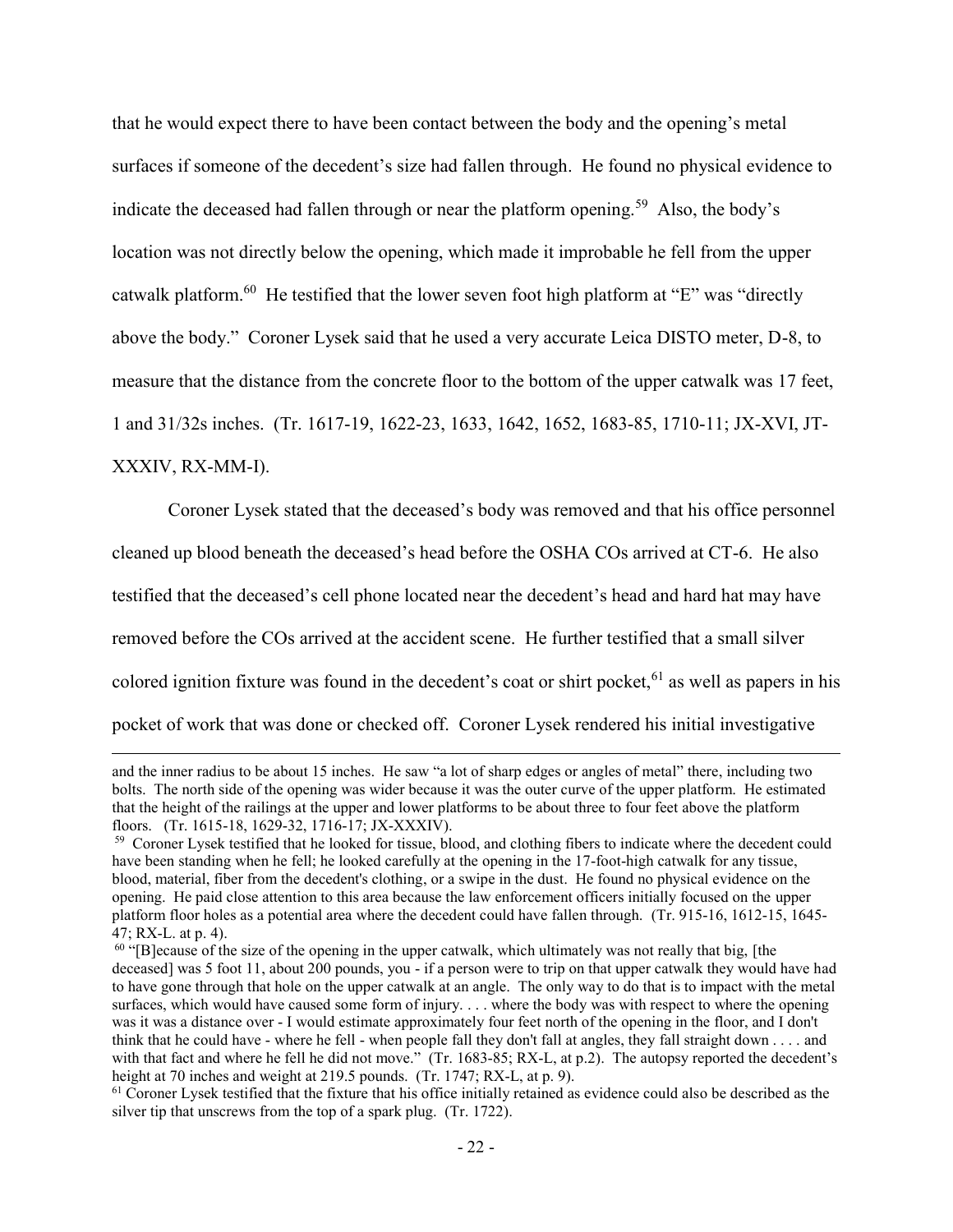findings and completed the deceased's death certificate on December 23, 2010. He reported the cause of death as "Blunt Force Head Trauma" and the manner of death as an "Accident." His initial investigative findings did not include rendering an assessment as to the origin of where the deceased fell from because of a lack of evidence.<sup>62</sup> Coroner Lysek testified that he could not tell if the decedent fell while on the ladder leading to the 17-foot platform (at "B", RX-MM-I) or the ladder leading to the lower level platform (at "D", RX-MM-I). He further testified that the decedent's body was about four feet north of the 17-foot platform opening and since he fell straight down and his body did not move he fell from above where he was and not through the opening in the 17-foot platform. He testified that "it's unlikely that he could have fell through the opening." He also testified that the Decedent "very likely" fell from the ladder identified as "D" leading to the lower platform at "E", RX-MM-I.<sup>63</sup> (Tr. 1637-39, 1648-49, 1664-65, 1668-70, 1681, 1684-85, 1722-33; JX-XVI at CALPINE000074, RX-L, RX-MM-I).

Detective Iatorola took many photographs while at the accident site on December 22, 2010 at about 7:00 a.m. Several of these photographs have been sealed by Court order due to their graphic nature. Photograph JX-XVI, at p. Calpine000083, shows the platform opening that was nearest the caged ladder that led to the 17-foot platform, as well as the caged ladder and a piece of dangling tape, at the north side of the west combustion chamber of CT-6. $^{64}$  (Tr. 1636; JX-XVI).

OSHA COs Tricia Weisenberger and Nicholas ("Nate") Burgei arrived at the BEC facility at about 9:30 a.m. on December 22. $65$  Before arriving at the accident site, it was CO

 $62$  The Coroner's Investigation Report stated how the injury occurred as "Fell from catwalk." (RX-L, at p. 2).

<sup>63</sup> Coroner Lysek testified that the ladder at "D" was within inches of the decedent's head. (Tr. 1732).

<sup>&</sup>lt;sup>64</sup> Coroner Lysek testified that there were about seven steps before the safety cage surrounded the ladder leading to the upper platform. (Tr. 1612-13).

<sup>&</sup>lt;sup>65</sup> CO Weisenberger, a safety specialist, was the lead investigator; she became a CO at OSHA's Allentown office in 2004. Before that, she served as an OSHA system administrator subsequent to 1991. By December 2010, she had conducted about five inspections that involved falls, including one that involved a fatality in 2006 where an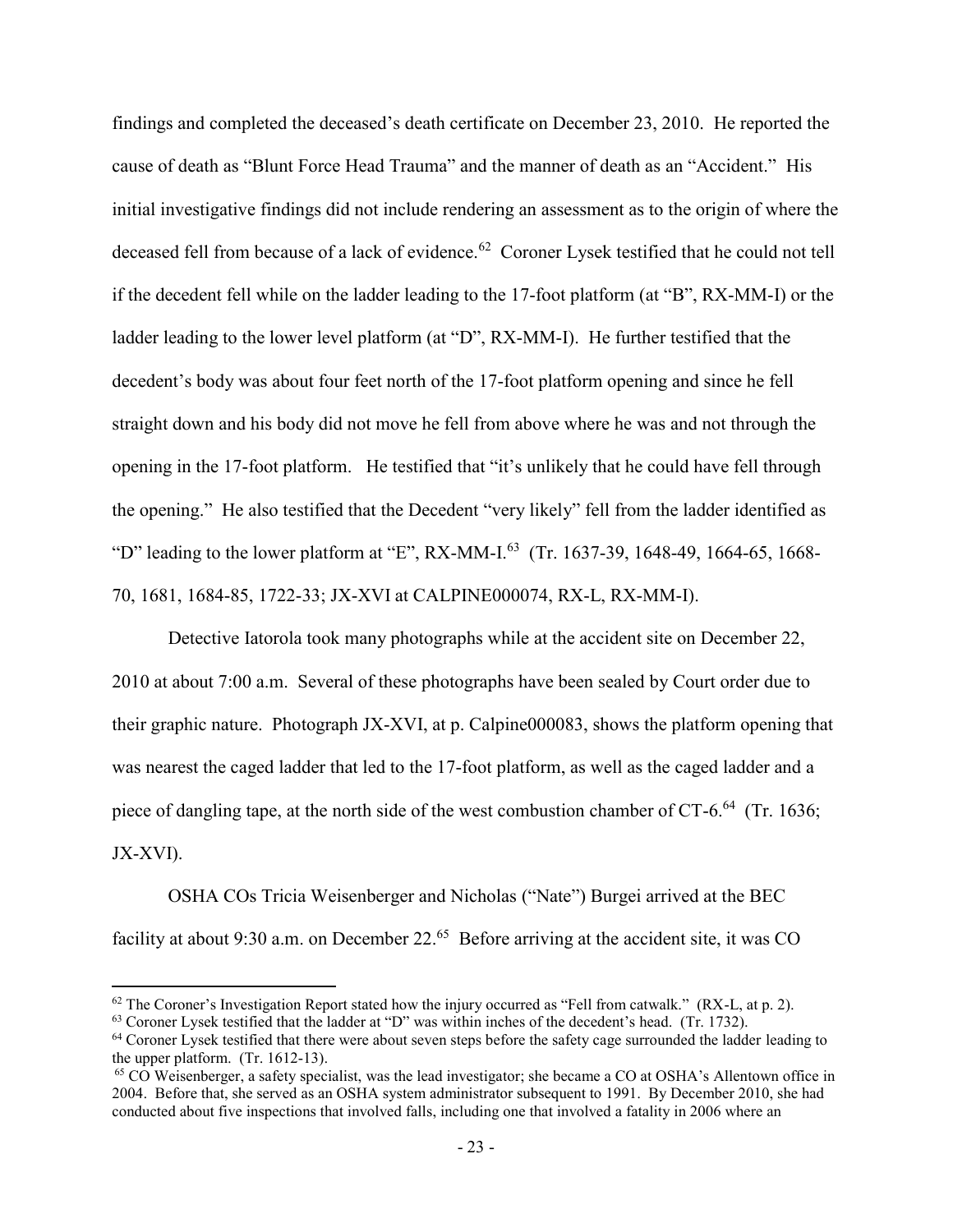Weisenberger's understanding that an employee had fallen through an opening. They spent from about an hour and a half to two hours at the BEC facility. CO Weisenberger testified that it was fairly dark when they entered CT-6.<sup>66</sup> Mr. Killgore escorted the COs to CT-6, where the coroner and Mr. Narkin were at that time.<sup>67</sup> The coroner showed the COs the location of the body because, by the time they arrived, it had been moved and the blood was washed away.<sup>68</sup> CO Weisenberger made no detailed notes of what the coroner told her.<sup>69</sup> CO Burgei did not make any handwritten notes or sketches during, of after, the inspection. He sent CO Weisenberger an email on December 22, 2010, at 12:59 p.m., that stated that, from what he could remember, a worker fell from about 17-feet through an open hole in the catwalk.<sup>70</sup> He also stated in the email

<sup>69</sup> A note made by CO Weisenberger on December 22, 2010 states:

Zach lysic [sic] Cornor [sic]

 $\overline{a}$ 

Thinks hit head on sharp object.

employee fell from a roof. Mr. Burgei, an industrial hygienist, became a CO in the same office in April 2010. CO Burgei was there to "mostly just kind of observe", assist in the inspection, and for training purposes. He testified that he had no involvement with the inspection after December 22, 2010 until he was alerted that he was going to be deposed. He was deposed on February 21, 2012. He did, however, discuss the case with OSHA personnel on and after December 22, 2010 through June 14, 2011, and he obtained the coroner's report on February 17, 2012, which he delivered to the OSHA area office on February 22, 2012. (Tr. 124-25, 181-82, 193, 205, 224, 432-33, 766-69, 801-03, 808, 811-14, 837-39, 846-47, 890-93, 1049, 1185-86).

<sup>66</sup> CO Burgei testified that CT-6's lighting was sufficient for him to conduct his investigation. (Tr. 894). <sup>67</sup> CO Weisenberger testified that Mr. Narkin told her that the decedent had fallen through the opening in the platform. (Tr. 157-58, 639; RX-MM-1 also marked as RX-MM-A).

 $68$  CO Weisenberger testified that the coroner told her that blood by the drain had been cleaned up at the accident site before her arrival. She also stated that the coroner told her that the deceased's legs was found lying underneath the platform hole with his legs wrapped around the ladder and his head close to the drain. Coroner Lysek testified that he did not tell CO Weisenberger on December 22, 2010 where the decedent fell from because he could not identify that location. CO Burgei testified that the coroner did not describe the deceased's orientation, but the coroner did indicate that his body was found about three and a half to four feet away from underneath the 17' foot platform opening in the floor area between the drain and the ladder that led to the 17-foot platform. (Tr. 284-86, 334, 371, 373, 504, 832-33, 1687; JX-II, at p. 2, JX-XIV, D, at p. 10). The Court finds that CO Weisenberger was mistaken when she testified that the deceased was found lying on the floor below the catwalk surrounding the "east" combustion chamber. The deceased was found lying below the catwalk surrounding the west combustion chamber. (Tr. 317, 496, 505-06; RX-RR, RX-MM).

She added during her testimony that the coroner told her that the deceased hit his head on a sharp object on the way down, and that the coroner never identified any object that the deceased might have hit his head on. By letter dated November 14, 2011, Coroner Lysek informed CO Weisenberger that the deceased's "cause of death was determined to be Blunt Force Head Trauma, and the manner of death was Accidental." (Tr. 329-30, 332-33, 1107-11, 1688-89; JX-XIV, at p. 12, RX-C).

 $70$  He testified that the assertion was not supported by facts and was "an assumption based on the remarks of the coroner and personal opinion." He admitted that he based the guesstimates and assumptions contained in his December 22, 2010 email to CO Weisenberger upon what he heard from the coroner earlier that day that were not in final form. (Tr. 896, 909-10, 927; RX-D). AD Kulp testified that CO Burgei's assertion in his email that the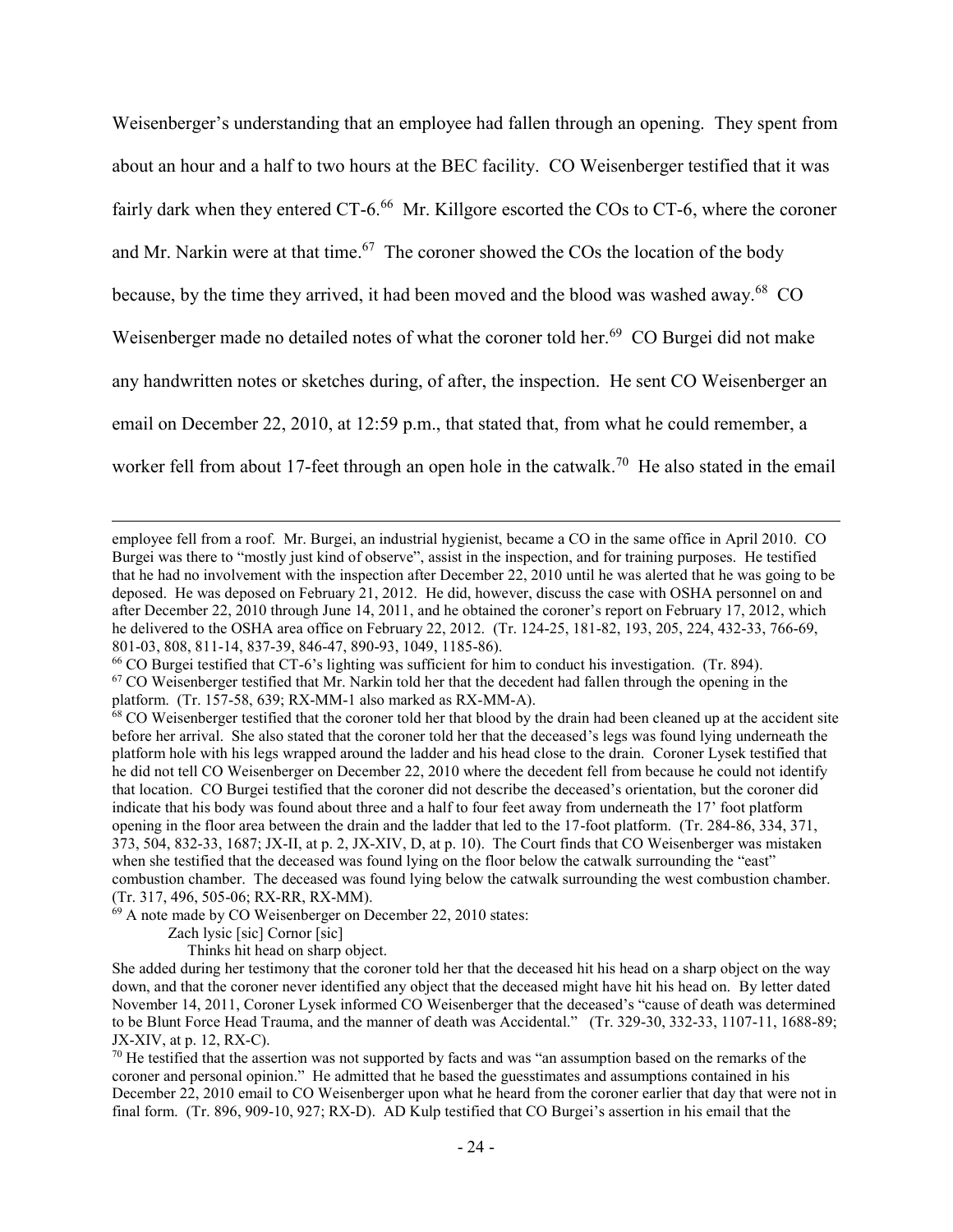that "Yellow caution tape was tied to the guard railing around all four open holes, but the tape had been cut or ripped. It was still tied to the railing, but dangling."<sup>71</sup> CO Burgei testified that he did not know of any facts that supported the assertion that the deceased was ever up on the catwalk, or that he fell.<sup>72</sup> AD Kulp testified that CO Burgei's assertion in the email that Siemens had replaced the catwalk and installed grates during the December 21, 2010 night shift was "found not to be true." She agreed that Siemens had replaced the catwalk during the December 21, 2010 day shift. (Tr. 128-32, 157-59, 162, 223, 284-86, 309, 326, 421, 434-35, 775, 829-32, 860, 895, 905-09, 1167-69, 1637, 1704; GX-7, RX-D).

CO Weisenberger could see that the catwalk platform surrounding the combustion

chambers had missing floor grates.<sup>73</sup> CO Burgei took 19 photographs during the inspection.<sup>74</sup>

Photograph GX-1-8 taken by CO Burgei shows the floor opening to the left of the gate on the

upper platform. It also shows a tarp that reached nearly down to the walkway at the west

deceased fell 17-feet through an open hole in the catwalk was later found to be inconclusive because OSHA did not know if the deceased fell from the 17-foot catwalk. (Tr. 1168).

 $71$  CO Burgei testified that it appeared to him that the tapes had been connected because there was partial tape tied to the left side and partial tape tied to the right side. He also testified that he could not determine who cut or ripped the yellow tape, or when it was put up, ripped or cut. (Tr. 906; RX-D).

<sup>72</sup> CO Burgei testified:

Q … You don't have any facts when you drafted this [December 22, 2010 email to CO Weisenberger] that he was up on the catwalk. Do you?

A. No.

Q 'The direction that he fell was undetermined.' You have no information to determine whether or not he fell. Do you?

A. No.

<sup>(</sup>Tr. 908; RX-D).

 $<sup>73</sup>$  CO Weisenberger testified that Mr. Narkin told her that Siemens had created the openings on the platform while</sup> performing the overhaul of the combustion chambers in CT-6. She also testified that Siemens' District Manager Rich Gautille told her that Siemens had previously removed all of the walkways (also referred to sometimes as platforms or catwalks) around the combustion chambers. She testified that Siemens was responsible for reconstructing the walkways, creating the openings in the platform on December 21, 2010, and not covering the openings by the end of its night shift [3:30 a.m.] during the morning of December 22, 2010. She also stated that Siemens' safety representative, Daniel Cunnard, indicated to her that the deceased may have fallen off the ladder, or a 10 foot high platform that was adjacent to the 17-foot high platform. (Tr. 174-75, 242-47, 252-57, 263-64, 335, 338, 343-44, 360, 378, 416, 842, 1295-96; JX-XIV, at pp. 10, 13, JX-XV, at p. 6, GX-7, RX-J; SF-11, SF-12). <sup>74</sup> Neither CO Weisenberger nor CO Burgei took any video at the accident site on December 22, 2010. (Tr. 277, 421).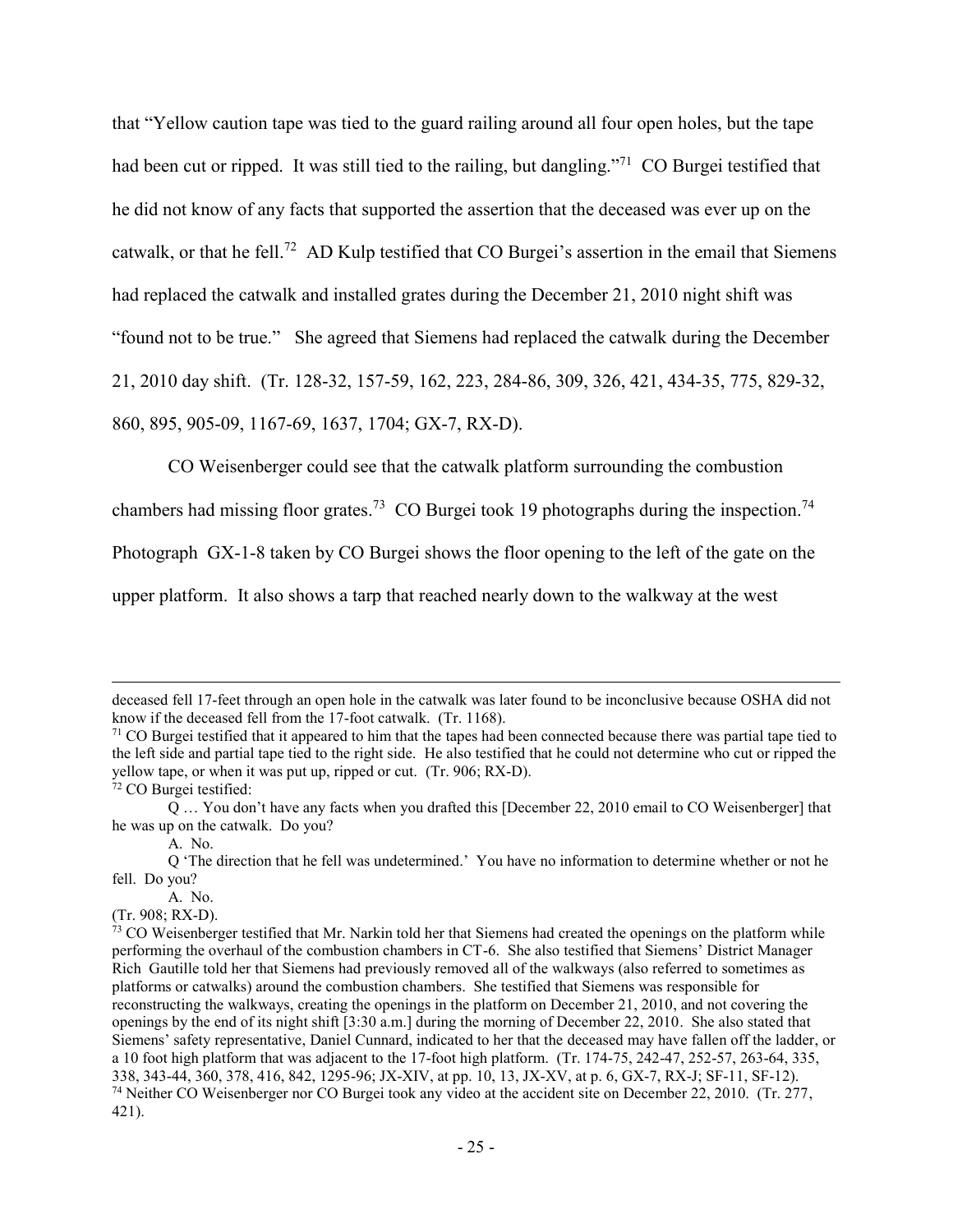combustion chamber in the area of the platform opening.<sup>75</sup> Photographs GX-1-11 and GX-1-12 also show the floor opening at the upper platform to the left of the gate. Photograph GX-1, at p. 1 (first exhibit photograph), showed yellow caution tape hanging down near, but not going across, one of the 17-foot platform openings on the south side of the west combustion chamber.<sup>76</sup> CO Burgei, along with Calpine's Environmental Health and Safety person, Al Fisher (also referred to as Fischer), used the taller access ladder to climb to the 17-foot platform surrounding the combustion chambers.<sup>77</sup> He testified that neither he nor CO Weisenberger measured the platform height, the opening in the platform, the ladder, the distance from the swing gate's right post to the opening, or the deceased's distance from the area below the opening.<sup>78</sup> CO Burgei did not project a perimeter of the upper platform opening straight down to the floor to see what was directly beneath the opening on the north side of the west combustion chamber. He did not look for or find any physical evidence to show that the decedent could have fallen through the platform opening. CO Weisenberger did not check the ladders for signs of blood, body tissue,

<sup>&</sup>lt;sup>75</sup> The tarps were used to protect the combustion chambers when the roof was removed from CT-6. (Tr. 337-38; JX-XIV, at p. 11). A photograph taken by Detective Lalatola also shows a tarp hanging down near, but not going across, one of the 17-foot platform openings. (JX-XXXIII, at p. 13).

<sup>&</sup>lt;sup>76</sup> In about early 2011, Mr. Cunnard told CO Weisenberger that caution tape was used as a physical barrier for the crane as a fall protection warning in CT-6. (JX-XV, at p.3). Another Siemens employee told CO Weisenberger on March 4, 2011 that the Siemens' December 21, 2010 night shift crew worked on the ground within CT-6. (JX-V, at p. 2). At about the same time, a Siemens' employee told CO Weisenberger that Siemens' "didn't complete catwalk – 2 openings on each chamber" on December 21, 2010 and that the later December 21, 2010 night shift crew performed bottom [ground floor] work and did not work on the catwalks. (Tr. 1287; JX –XV, at p. 8).

<sup>&</sup>lt;sup>77</sup> CO Weisenberger testified that CO Burgei did not wear any fall protection when he went up the ladder onto the platform because Mr. Fisher assured him that he would be safe up there and Mr. Fisher would keep him away from the hole while acting as the hole's attendant. (Tr. 163-64, 310, 777, 843-45).

<sup>78</sup> CO Weisenberger testified that neither she nor CO Burgei took any measurements of anything at the accident scene on December 22, 2010. She was present when the coroner measured the distance from the floor to the platform at 17-feet, one and 31/32s of an inch. She made a simple sketch of the accident site that showed two small circles connected with two horizontal lines that were crossed by an oblong shape with "Turbine" written on it. She further testified that she did not know the deceased's height or weight or whether he could fit through the platform opening. CO Burgei also testified that he did not take any measurements to determine whether or not the deceased could fit through the opening. OSHA never asked Calpine to provide it with the opening's measurements. (Tr. 277, 283, 288, 298-99, 330-31, 387, 777, 849, 853-54, 1177, 1652; JX-XIV, at p. 9, JX-XVI, at CALPINE000089).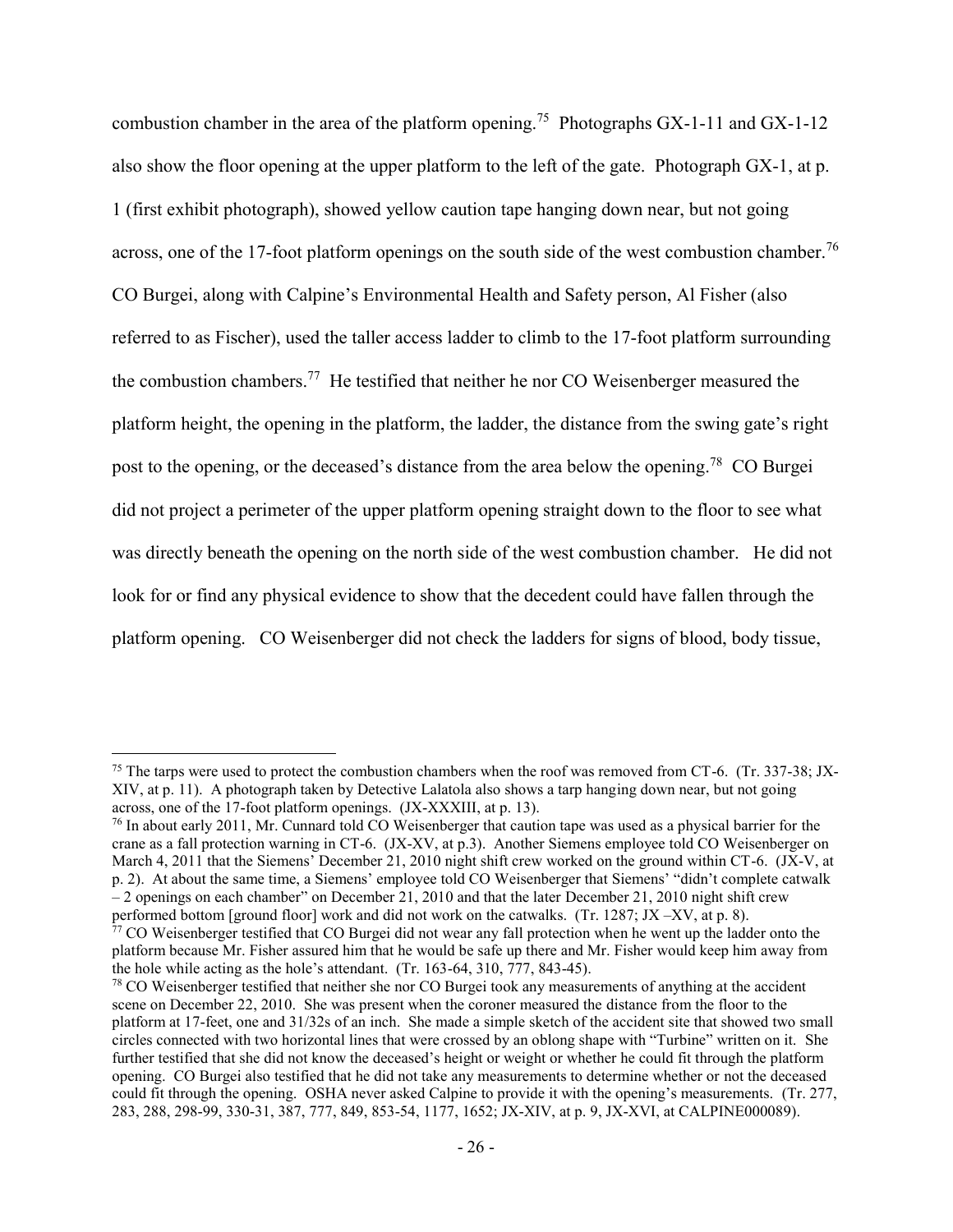clothing material, fiber, or scuff marks.<sup>79</sup> (Tr. 132, 152, 160-63, 283-84, 301, 777-83, 813, 849-51, 857, 876-77, 915-18, 1149; GX-1, at pp. 1-19, RX-M).

CO Weisenberger identified two combustion chamber areas [BK-1 and BK-2, also sometimes referred to as the east (BK-1) and west (BK-2) combustion chambers] in CT-6 that were covered by tarps on December 22, 2010. The OSHA-1B Worksheet indicated that the tarps did not cover the catwalk area or the ladder leading to it. OSHA contends that the deceased was exposed to an opening in the elevated walkway surrounding a Unit 6 combustion chamber. CO Weisenberger testified that she believed that the deceased died from a fall, but OSHA is not sure if he fell through the platform opening.<sup>80</sup> CO Weisenberger testified that the standard at issue called for either a guardrail or someone to constantly attend to the 17-foot platform opening. (Tr. 155-56, 241, 277-78, 299-300, 304, 317, 396-99, 1012, 1151, 1409; JX-III, at p. 2, GX-1-8, GX-17B, RX-E, RX-RR).

The COs left CT-6 and continued their discussions with Mr. Narkin in the control room. CO Weisenberger testified that Mr. Narkin told her a surveillance video showed the decedent walking in the direction of CT-6 from the maintenance shop at 3:32 a.m. that morning. She believes that he also told her that OMT John Horvath found the deceased sometime after 5:15 a.m. (Tr. 164, 335-36, 381-82, 483-84, 495, 1669; JX-XIV, at p. 10, RX-L, at pp. 1-2).

During interviews of Siemens' employees conducted by CO Weisenberger in early 2011, she was told that Siemens' employees were working on the lower area of the combustion

<sup>&</sup>lt;sup>79</sup> AD Kulp testified that OSHA did not find any blood or tissue evidence related to the deceased along any fall path from the 17-foot high platform to the floor. (Tr. 1145-46). In her responses to Respondent's First Set of Requests for Admissions, Complainant denied that she did not know with a reasonable degree of certainty from where the deceased fell. (Tr. 1158-59; JX-XI, at p. 5). At the trial, AD Kulp testified that it was "inconclusive that he actually fell from that location [the walkway surrounding the BK-2, west combustion chamber at CT-6]. (Tr. 1159, 1170- 72).

<sup>&</sup>lt;sup>80</sup> At one point in her testimony, AD Kulp agreed that OSHA had asserted that the deceased fell to his death through an opening left by Siemens in an overhead walkway. Later on, she testified that she did not know that OSHA has contended that the deceased fell to his death through the opening left by Siemens in the overhead walkway. (Tr. 1144-45, 1151-52).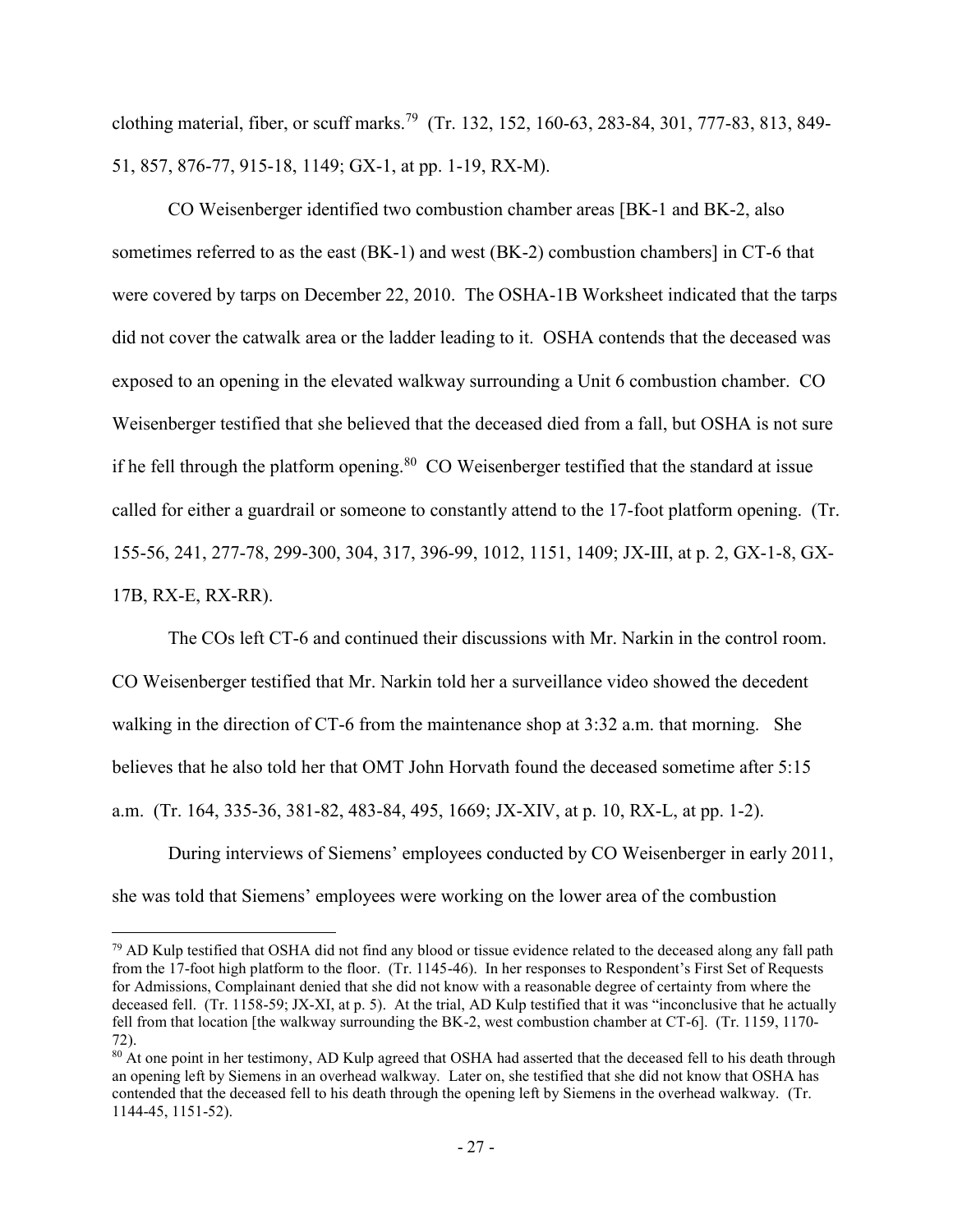chamber, not on the 17-foot platform, during the December 21-22, 2010 night shift. On about January 11, 2011, Mr. Gautille told CO Weisenberger that Siemens' employees had removed forty percent of the catwalk and forty percent of the walk around platform so that they could use a crane.<sup>81</sup> He told her that Siemens personnel left CT-6 at 3:30 a.m., December 22, 2010, and that they had been working on the "bottom part of [the] combustor – not on [the] platform." He also told her that Siemens' December 22, 2010 day shift was to replace the missing portions of the 17-foot catwalk comprising two openings at each combustion chamber. (Tr. 343, 375, 412; JX-II, at p. 3, JX-XV, at pp. 4, 6-7).

Mr. Killgore also took several photographs of the combustion chambers and the upper platforms that surrounded the combustion chambers in CT-6 after the coroner departed and while the OSHA compliance officers were on site on December 22, 2010. (Tr. 1405; JX-XXXIII). Photograph JX-XXXIII, at p. 3, shows the upper platform opening that was nearest the caged ladder that led to the 17-foot platform, as well as the caged ladder and a piece of dangling tape, at the north side of the west combustion chamber of CT-6. $82$  Photograph JX-XXXIII, at p. 9, shows yellowing cautionary tape hanging down where there is an upper platform opening and a piece of green tarp over the combustion chamber. The photograph at JX-XXXIII-A shows a piece of grating leaning up against an outside railing and the photograph at JX-XXXIII-B shows the upper catwalk leading from the west combustion chamber to the east combustion chamber, and yellow cautionary tape and a piece of green tarp near an upper platform opening at the south

<sup>&</sup>lt;sup>81</sup> CO Weisenberger testified that she was not sure if the forty percent referred to a day's work performed on December 21-22, 2010, or from the beginning to the end of the project. (Tr. 379).

 $82$  Although he never measured the opening, Mr. Killgore estimated the platform opening's dimensions at "a foot and a half, or maybe two foot by maybe a foot in the inside, pie shaped." He testified that he thought fall protection was needed going up to the platform, but not in the platform area where there were handrails. (Tr. 1429-30; JX-XXXIII, at p. 3).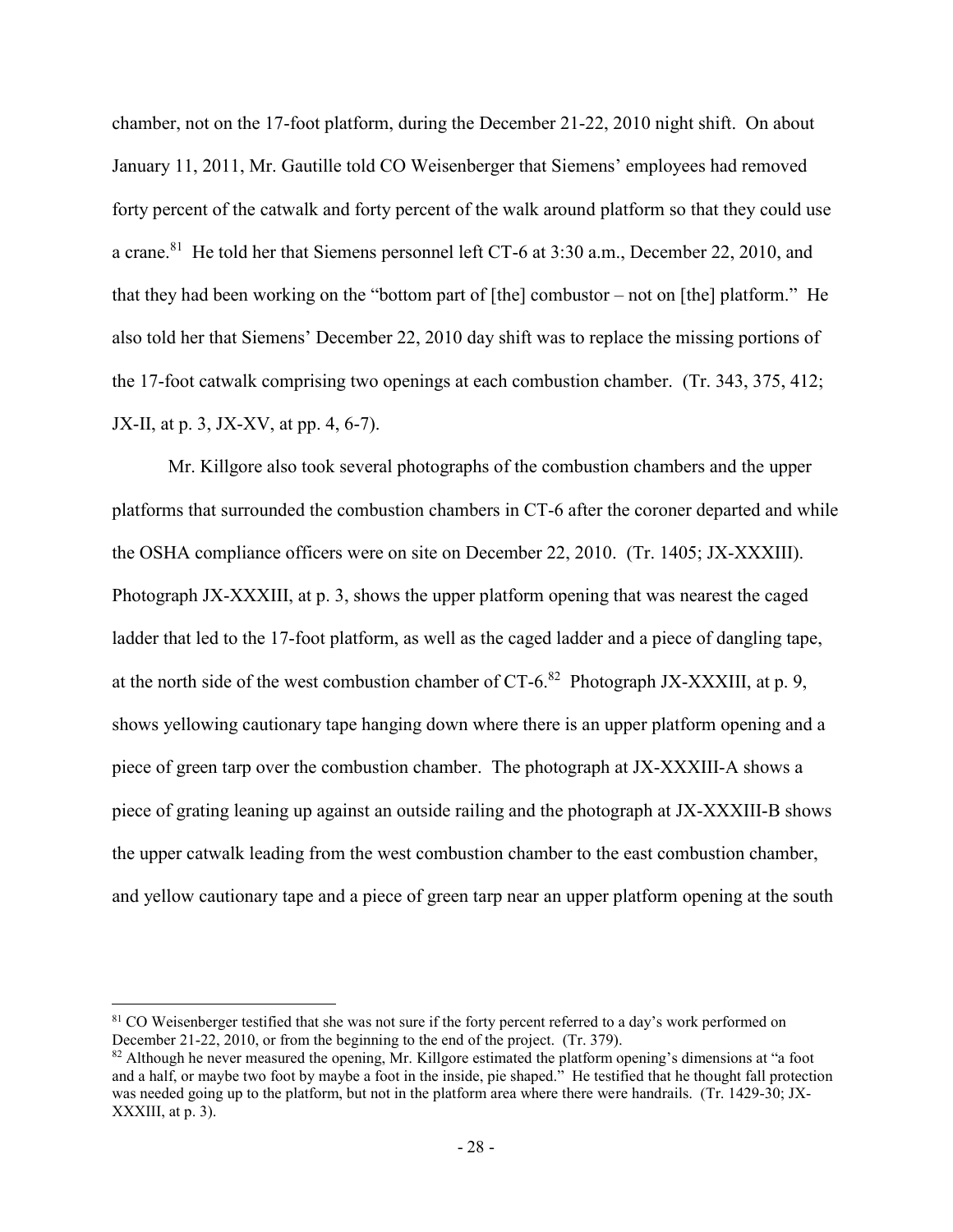side of the east combustion chamber.<sup>83</sup> Other photographs at JX-XXXIII, at pp. 7-9, 12-13, taken by Mr. Killgore show yellow caution tape tied to fixtures at various places on the 17-foot platform. Mr. Killgore testified that he said to the OSHA compliance officers that they were not wearing any fall protection. He then went up first to the west combustion chamber's 17-foot platform and put a piece of grating down at the opening to the left of the top of the ladder. $84$  He further testified that the opening was visible from the ground level. (Tr. 1405-17; JX-XXXIII, GX-1, at p. 13).

AD Kulp testified that she made the final decision to issue the citation to Calpine.<sup>85</sup> (Tr. 1049-50, 1128-34; JX-1). She stated that the basis for the citation was the assignment "to go into an area that involved being exposed to a temporary floor opening. That that potential existed without the employee receiving any type of special instructions, being provided any type of fall protection and training specific to the work environment." (Tr. 1314). AD Kulp agreed that OSHA had no evidence that the decedent was on the upper catwalk platform on December 22 and that the evidence was inconclusive as to where he was when he fell.<sup>86</sup> (Tr. 1170-72, 1293). AD Kulp conceded that she received information during the course of the investigation that it

 $83$  Mr. Killgore estimated that the leaning grate was probably two and a half to three feet at the upper, largest part, and maybe three feet high and a foot and a half to two feet at the bottom. (Tr. 1430).

<sup>&</sup>lt;sup>84</sup> The Court finds that CO Burgei took photographs of the opening to the left of the gate on the upper platform before Mr. Killgore installed the grate at the opening. (Tr. 778-79; GX-1, at pp. 8, 11, 12).

<sup>&</sup>lt;sup>85</sup> AD Kulp testified that she was responsible for directing and managing enforcement, community program and office administrative activities. (Tr. 1038). CO Weisenberger testified that the OSHA 1-B Worksheet in the file indicated that the decedent was the only employee listed as being exposed to the floor opening for an estimated five minutes because he was given a written work order to go into the area to perform the task, and fell 17-feet to his death. The Worksheet further identified Respondent as the "controlling and exposing employer." She testified that the coroner told her that the deceased fell 17-feet to his death. (Tr. 350-51; JX-III). The Court credits the testimony by the coroner that he did not tell CO Weisenberger on December 22, 2010 where the decedent fell from. <sup>86</sup> AD Kulp testified:

Q. Is there any evidence to this day that [the deceased] was even up on the [upper] walkway of BK2 unit six?

A. No, and that's why it's inconclusive.

<sup>(</sup>Tr. 1172).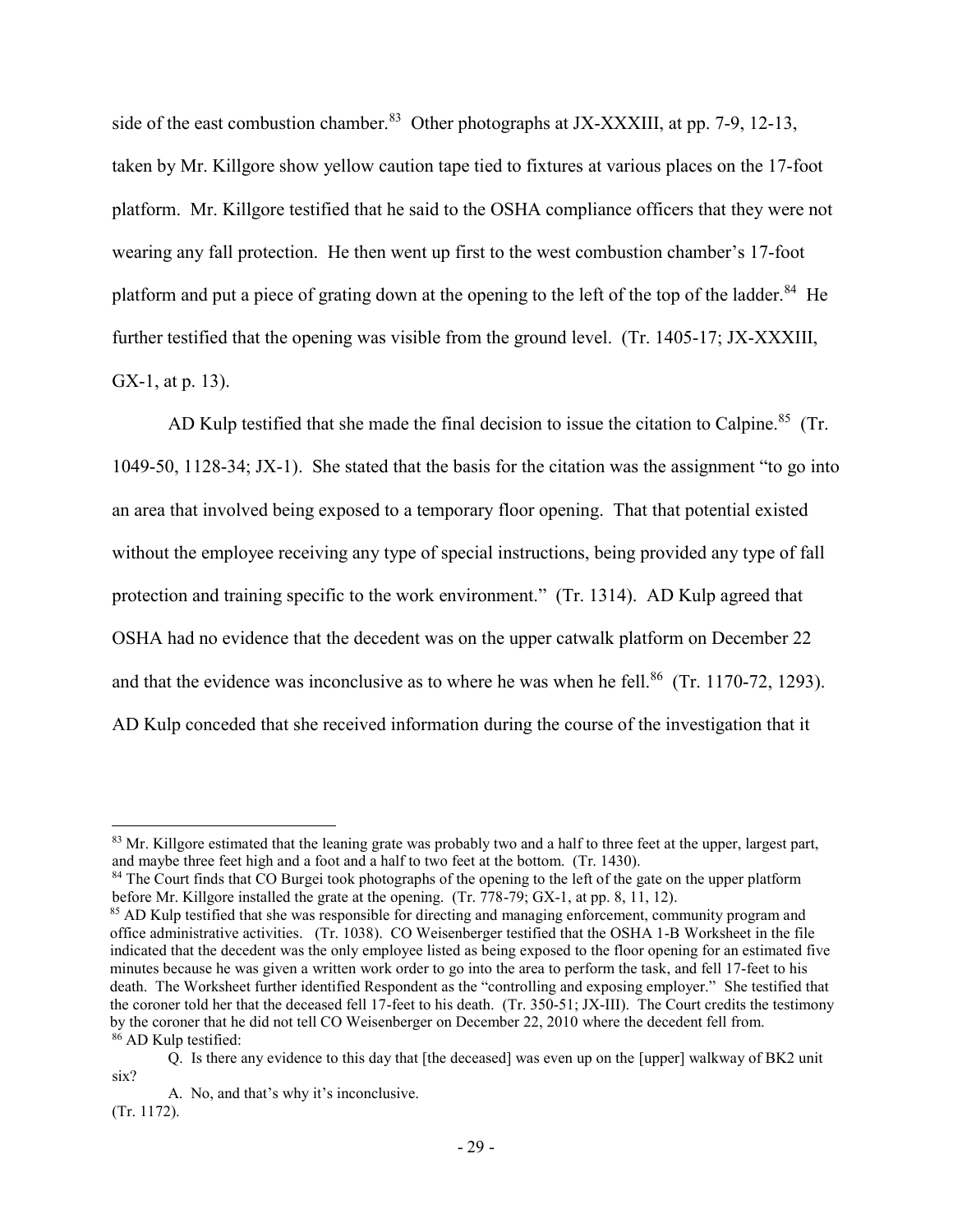was a "possibility" the decedent may have entered CT-6 to merely assess the work area. $87$  She testified that the coroner told her in March, 2012, that the deceased's injuries could have been consistent with falling from any location within CT-6's work area. (Tr. 1111-13, 1294).

Coroner Lysek testified that the reference in the coroner's report that the body was beneath the upper catwalk platform could be misunderstood.<sup>88</sup> He clarified that it referred to his observation that the upper catwalk was generally above the body; it did not mean the body was directly below the area of missing grates in the upper catwalk platform. He stated that the body was about four feet away from the area directly below the upper platform opening.<sup>89</sup> (Tr. 1732-

33).

 $\overline{a}$ 

Coroner Lysek returned to the BEC facility with Dr. Edward Chmara in February 2012 to

walk through the area of the accident to see if he could determine where the decedent was when

he fell. (Tr. 1118, 1695-97). Coroner Lysek, after both his initial and follow-up visits to CT-6,

concluded that:

[T]he evidence that is there: where the blood impact spatters were, where the body was and the position of it is, I can say he did not move. It's not as if he fell, was in pain and rolled or anything of that nature. Where he hit the ground he stayed, he did not move. And  $-$  it's  $-$  to me logical he couldn't have fell from the turbine because of the distance away. He would have had to somehow swung or moved his body a distance north to get in the position he was. It's not a direct fall down and if fitting through that hole he would have had to have had also some

<sup>&</sup>lt;sup>87</sup> AD Kulp further testified: "We assumed and knew from the facts that he was given an assignment to go into that area. Whether he was there to assess or actually perform the work, because we didn't witness how he needed to do that, to make an assessment, whether that would require you to go up to the top we don't know, but we did obviously have a fatality as a result." (Tr. 1305-06). She also testified that she had learned that the deceased had reportedly been awake for at least 24 hours before the accident. (Tr. 1125).

<sup>&</sup>lt;sup>88</sup> Coroner Lysek testified that the statement was based upon Deputy Coroner Smith's observation and wording and that only he [Coroner Lysek] climbed to the top of the 17-foot platform. He further testified that the reference was "misleading" because "when you're standing on the bottom looking up it's a total different appearance then when you're standing on the top catwalk looking down…. The body wasn't directly under it. It's just a generalization in what he's [Deputy Coroner Smith] saying that the body was beneath it. Well, the catwalk is above it so it is beneath it. It doesn't mean it's directly under it, because the ladder, which is ladder "B", the tall access ladder to up to the 17-foot catwalk, is not under it, it's away from it, as is ladder "D" where [the decedent's] head is. So it's the terminology and the phrasing I think is not accurately [sic] – if you're reading that I think it could be misleading – you –[.]" (Tr. 1724-25, 1732-33).

 $89$  This clarification was provided during Respondent's redirect examination of the witness. (Tr. 1730-33).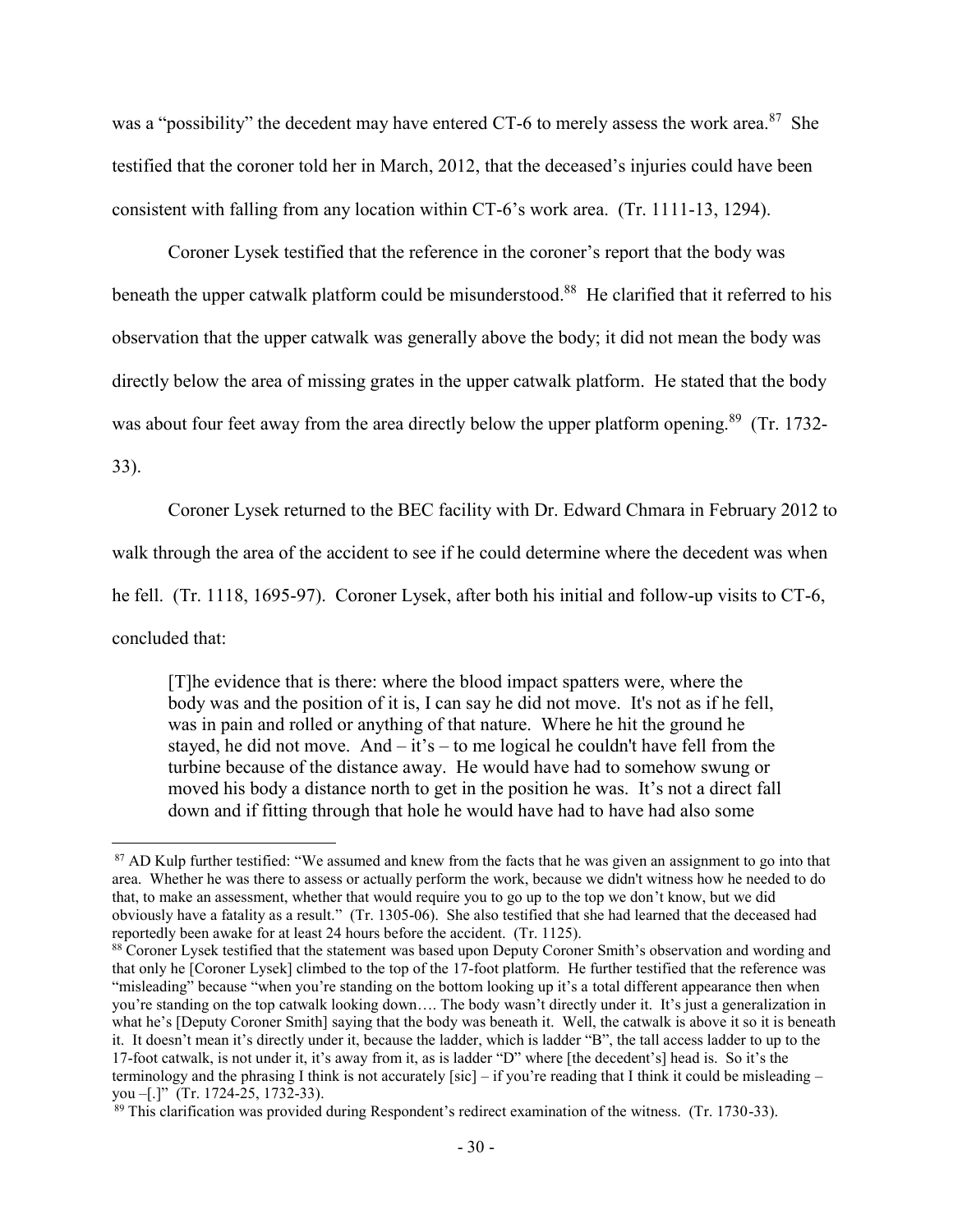other evidence, whether it would have been on the metal surrounding that, or the bottom . . . I don't specifically know where he fell from, but I could say with – he reasonably he could not have fell from one area because of where his body was, that I think it would have had to have come from [another] area.<sup>90</sup>

(Tr. 1705-1706). Coroner Lysek testified that it was "very likely" that the decedent actually fell from the access ladder that went up to the shorter platform [also referred to sometimes as the "Turbine" deck].<sup>91</sup> He also testified that "I also think that the area precludes a high elevation fall, and I didn't feel that he could have gotten very high, he would have had to have fallen from a distance of approximately seven (7) feet or less, just based on the limitations of the area." Coroner Lysek further testified that the injuries to the decedent "could be consistent with him falling from a standing position and striking something, or from a lower level." (Tr. 1682, 1707,

1730-31).

 $\overline{a}$ 

Dr. Chmara was the forensic pathologist who performed the autopsy on the decedent on

December 23, 2010.<sup>92</sup> One of his tasks includes determining the cause of a death.<sup>93</sup> He testified

<sup>93</sup> Dr. Chmara testified as follows regarding his job:

<sup>&</sup>lt;sup>90</sup> Coroner Lysek testified that the blood spatters near the body show that the decedent did not move after his impact with the floor. (Tr. 1645, 1655-1657; JX-XVI, at CALPINE000099-100). Coroner Lysek has attended courses in blood pattern analysis and has been through basic and advanced level courses at the Blood Institute in Coming, New York. (Tr. 1586).

<sup>&</sup>lt;sup>91</sup> There was a "turbine deck" (also referred to as "the IGV platform") with a five or six-foot ladder next to the combustion chamber with a 17-foot platform. (Tr. 343; JX-XV, at p. 4, RX-RR at "K"). Mr. Lutz testified that this five or six-foot ladder was used to get to the IGVs in order to make adjustments. Mr. Varga testified that he went on the IGV platform to perform maintenance and lubrication on the IGVs. (Tr. 507-08, 551, 744; RX-MM, at letter "G"). Mr. Lutz testified that he guessed that someone could get up to the combustion chambers from the IGV platform "if you wanted to monkey it up a little bit." There is no ladder from the IGV platform to the combustion chambers. (Tr. 551; RX-MM).

 $92$  He is a board certified forensic and anatomic clinical pathologist. He has a bachelor's of science degree in Biology, with a minor in chemistry from Rider College. He attended medical school at the University of Medicine and Dentistry, Robert Hood Johnson Medical School, and performed clinical years at Cooper Hospital. Thereafter, he completed his anatomic and clinical residency at the University of Pennsylvania, and a one-year fellowship at the medical examiner's office. He then finished his residency at Drexel University, College of Medicine. After that he completed fellowship training in forensic pathology at the Philadelphia's medical examiner's office. He testified that he has performed about 2,500 autopsies. (Tr. 1670, 1739-41). Chief Deputy Coroner Smith also attended the autopsy. (RX-L, at p. 13).

Q. Right. But your job, when you were asked to do this autopsy was simple to determine the cause of death and the manner of death?

A. And to convey how the injury occurred, sure.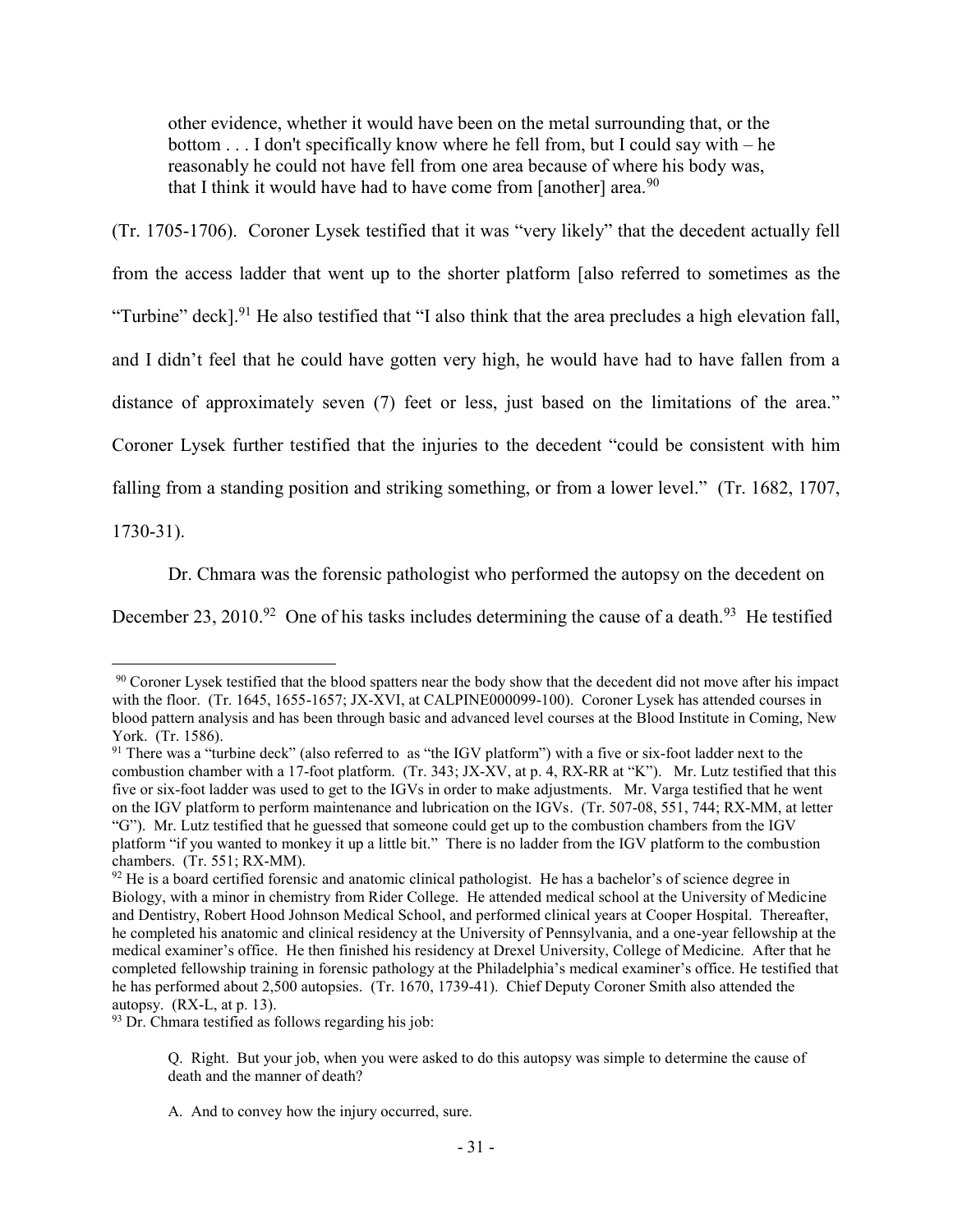that at the time of the autopsy, it had been conveyed to him that the decedent "might have fallen through a part of a catwalk."<sup>94</sup> He determined that the death was accidental and from multiple blunt force injuries.<sup>95</sup> He testified that the broad area of the decedent's abrasion at the top of his head was "absolutely classic for a head impacting a large flat surface, *i.e.* a concrete floor." Dr. Chmara further testified that the decedent "fell virtually straight downward and that's why this is right at the top of his head." He elaborated that as the decedent's head hit the ground, his legs spilled over as if trying to do a somersault forward, but your head stops everything and your legs continue to go. He clarified that he had not visited the scene of the accident when he wrote the initial autopsy report. The coroner's office received the autopsy report in July, 2011. (Tr. 1670, 1680, 1719, 1738-46, 1750-54, 1770; RX-L).

Dr. Chmara's first visit to BEC's facility was in in February 2012 when he and Coroner

Lysek walked through CT-6 at the request of Calpine's attorneys.<sup>96</sup> Prior to this visit, Dr.

Chmara and Coroner Lysek reviewed simulations of possible accidental fall scenarios that had been prepared by Calpine's expert C. Brian Tanner. They spent about an hour and a half at the accident scene. After the visit, Dr. Chmara reviewed the photographs taken the day of the

Q. Right. Your job was not to determine where the decedent fell from?

A. Part of how the injury occurred it would fall under the realm, I would think. That's my job, to tell somebody in a courtroom what happened. So --.

(Tr. 1773).

 $94$  The autopsy report stated that "[T]he decedent had been walking on a cat walk where reportedly there was [sic] missing grates on the floor. He reportedly fell through one of these areas where the grate was missing. He is found below after workers had not seen him for some time. Approximate height of the fall is 17-feet." He testified that this part of the Circumstances section of the Autopsy Report is "not at all" factual based upon what he knew at the time of his testimony. (Tr. 1746-47; RX-L, at p. 9).

<sup>&</sup>lt;sup>95</sup> CO Weisenberger testified that the coroner told her that the deceased suffered broken ribs, a broken neck, and a head laceration, and that he died from a fall. (Tr. 363). The Final Pathologic Diagnoses in the Autopsy Report identified multiple blunt force injuries including neck fracture, skull fractures right frontal, and right rib fractures. Dr. Chmara testified that there was a large abrasion on the top of the decedent's head, which he described as the point of impact where the decedent came in contact with the ground. He further testified that the skull fracture was "one of the injuries that probably would have rendered him incapacitated at that moment, the concussive effect from a fall and blow like that is significant." (Tr. 1749-50; RX-L, at p. 7).

<sup>&</sup>lt;sup>96</sup> Coroner Lysek testified that he "went back out to the scene to look at the scene again to determine if I could come to a conclusion as to where [the decedent] fell from." (Tr. 1695-96).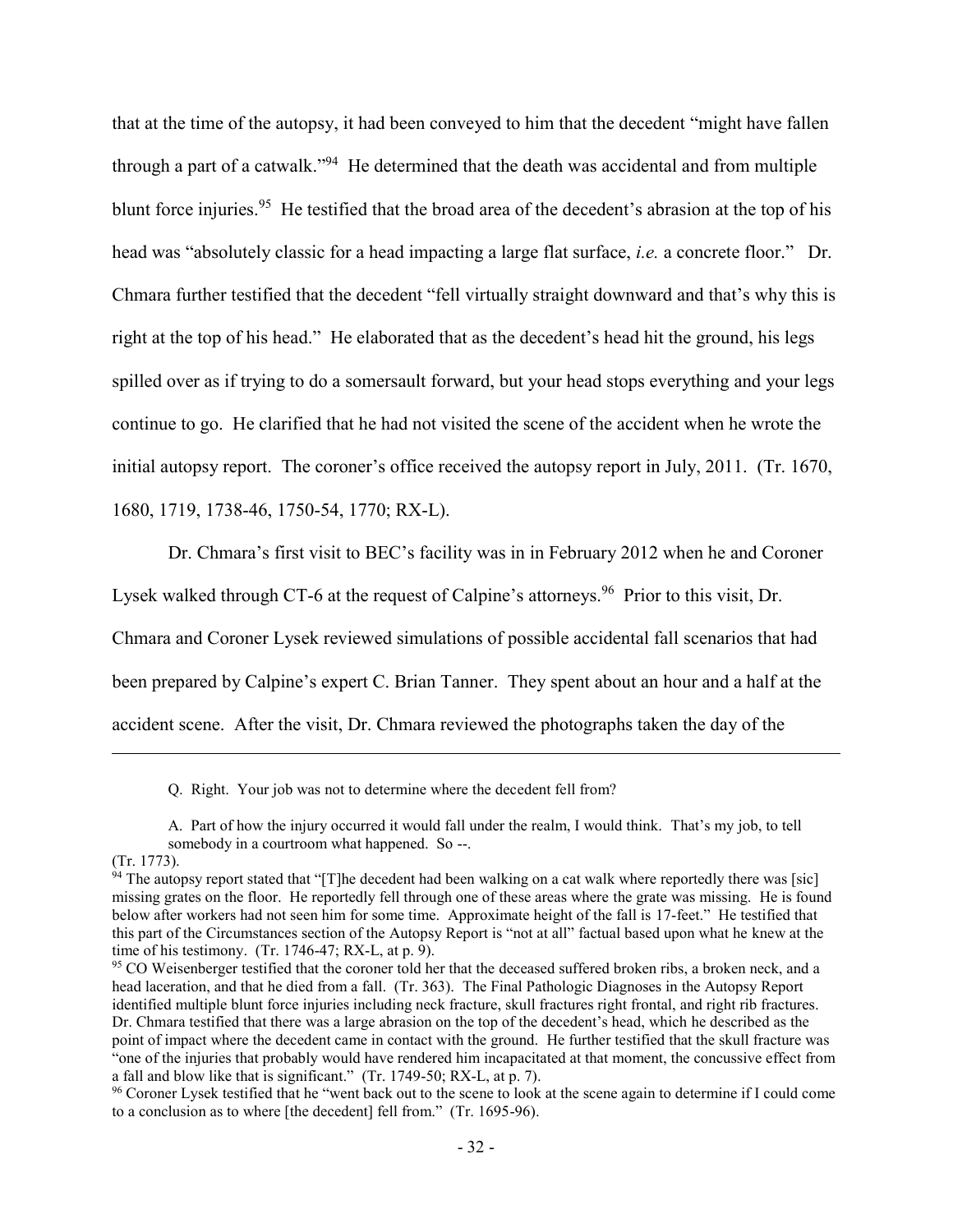accident and the autopsy photographs. After visiting the scene, Dr. Chmara testified that "it didn't make sense that the body would fall through those catwalks and land where it was positioned" as shown in the photographs. He further testified that he "couldn't make sense of how the body would get five to six feet over further if the body fell straight through from there [17-foot catwalk opening where grate missing identified at "A", RX-MM-J] and hit nothing on the way." Dr. Chmara testified that he "did not think it was possible in any way, shape or form that that  $[decoder]$  body, ..., fell through the opening in the catwalk and then – an unobstructed fall to the ground below from what was a height of 17 feet to the bottom of the platform. It just – it didn't happen that way." <sup>97</sup> Dr. Chmara testified that, instead, he concluded that the deceased:

[w]as climbing up the ladder going to the 17-foot walk, I mean this is my medical opinion to a high degree of medical certainty, for the record. He was climbing up the ladder, the backside of the ladder, and tried to step over to the platform on the other side. The only way that he could be in the compromised position, in my opinion, to have the legs literally straddling that – the uprights of that other ladder, is that he somehow at some point was holding the ladder, climbing up the backside, tried to step over to the other platform by putting his left leg across in front of his right and at some point lost his balance, lost his grip, and at that point fell straight down. (Tr. 1771).

Dr. Chmara testified that he discussed amending the autopsy report with Coroner Lysek, but since he was no longer with Forensic Pathology Associates, he did not have the opportunity to amend any report that came from there.<sup>98</sup> In late March, 2012, Coroner Lysek met with AD Kulp in his office for between one to two hours during which he reviewed about two hundred photographs of the accident scene on a large screen display. The focus was on photographs of where the body was with respect to the ladders, catwalks, including the two lower catwalks. Coroner Lysek testified that during this meeting he explained that his initial report did not

 $97$  Dr. Chmara testified that he had been to hundreds of scenes where the body was pressed back with the crotch that close to the ladder. (Tr. 1770).

<sup>98</sup> Dr. Chmara testified that forensic pathology evolves and that he'll receive information today on a case that he did five years ago and may come up to another determination. (Tr. 1773).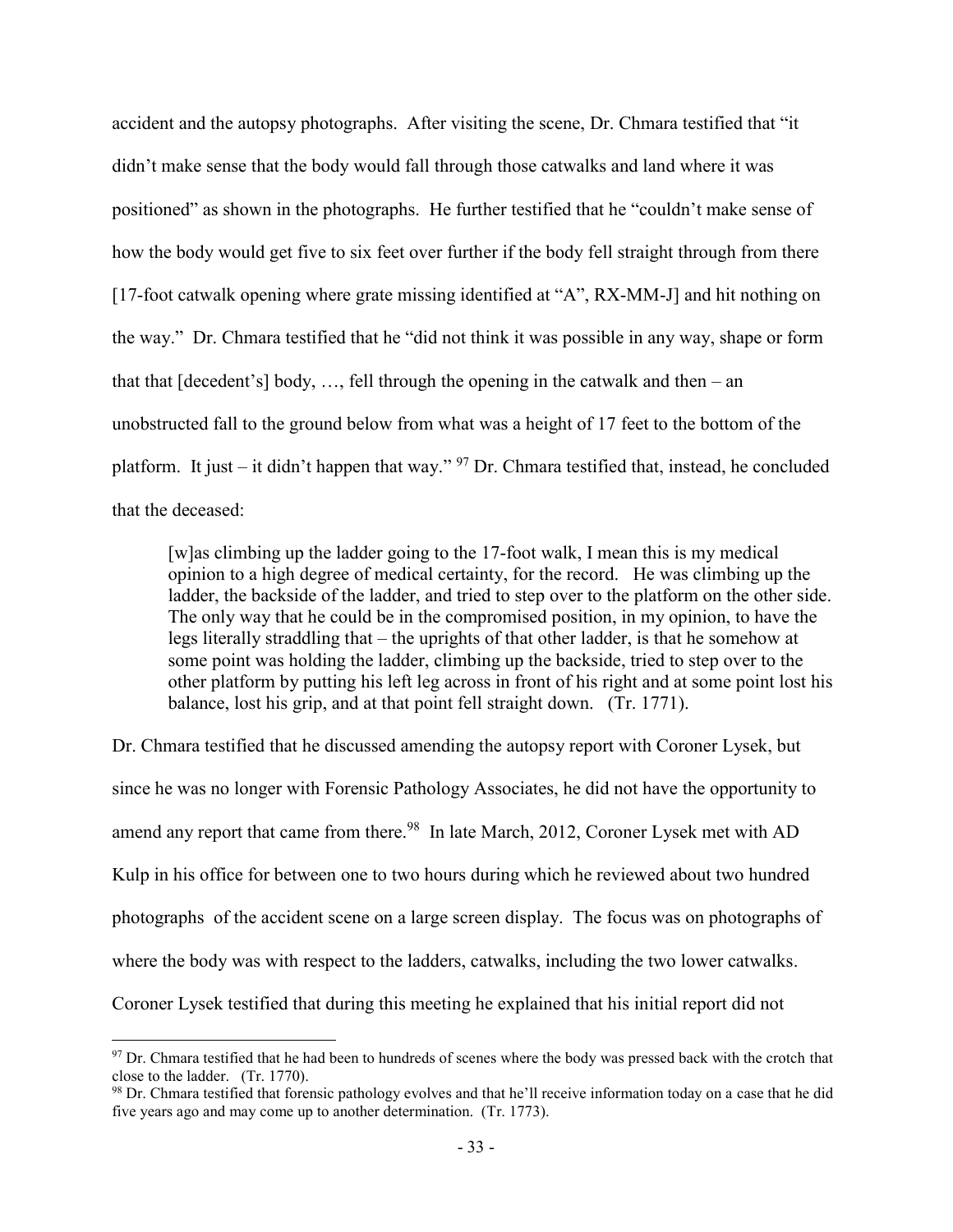identify where the decedent fell from and that the wording "fell from catwalk" did not mean fell from the 17-foot higher catwalk, the low catwalk, or the beams. He made it clear, that he did not "think that the [decedent] fell from the upper 17-foot catwalk" because of the body's location, blood impact spatters, and the body's distance from the turbine; as well as the lack of material evidence showing he fell through the catwalk opening. Instead, he explained to AD Kulp that the decedent fell in the area between "B" [tall 17-foot access ladder at RX-MM-I] and "D" [ladder leading to lower level platform at RX-MM-I]. (Tr. 1689-91, 1696-1707, 1753, 1756, 1760-66, 1770-74; RX-MM-I, RX-MM-J).

# *Safety Program*

CO Weisenberger testified that she conducted an audit of Calpine's safety programs and she did not recall finding any deficiencies in Calpine's fall protection program.<sup>99</sup> (Tr. 367, 372, 389, 392-404, 416-18, 1254 ; JX-II, at p. 5, RX-J, at pp. 4-5, RX-Q, RX-PP). Calpine's Contractor/Visitor Safety Orientation policy called for BEC on-site contractors, such as Siemens, to "provide and keep in good repair, fences, temporary sidewalks, guard rails, barricades, warning lights, signs and other safeguards necessary to protect all personnel and the public from injury."<sup>100</sup> AD Kulp agreed the CO's file notes indicate that Calpine "has an extensive safety and health program and training on hazards." (Tr. 395-96, 399-400, 1307-08; RX-Q, at p. 4, JX-

II).  $\overline{a}$ 

<sup>&</sup>lt;sup>99</sup> CO Weisenberger found that Calpine trained all of its maintenance employees on both general industry and construction fall protection methods. She further found that Calpine's training went "into substantial detail regarding the methods and means of fall protection across both vertical and horizontal unguarded edges." (Tr. 368- 69, 408-09, 1504-05; JX-III, at p. 2),

<sup>&</sup>lt;sup>100</sup> The purpose of Calpine's policy on "Barricading Requirements", SPM-39, is to educate employees [it also applied to contractors performing work at BEC] regarding safe work practices when working on or around areas or equipment where barricades, warning tape or signs are being utilized. SPM-39 defined "Barricade" as "a rigid device used to warn individuals of a danger and prevent them from exposure to the danger." It defined "Warning Tape" as a "semi-rigid device that may be utilized to "rope-off" an area or piece of equipment that poses a danger to individuals." It defined "Signs/Placards" as devices "that give written/visual indication of hazards or directions (i.e. "Do Not Enter," "Overhead Work," etc.)[.] " SPM-39 stated that Yellow Tape "denoted a possible hazard to personal health and safety. Areas roped off by yellow (Caution) tape may be entered, but the use of caution and heightened awareness should be exercised." (Tr. 404; RX-J, RX-PP).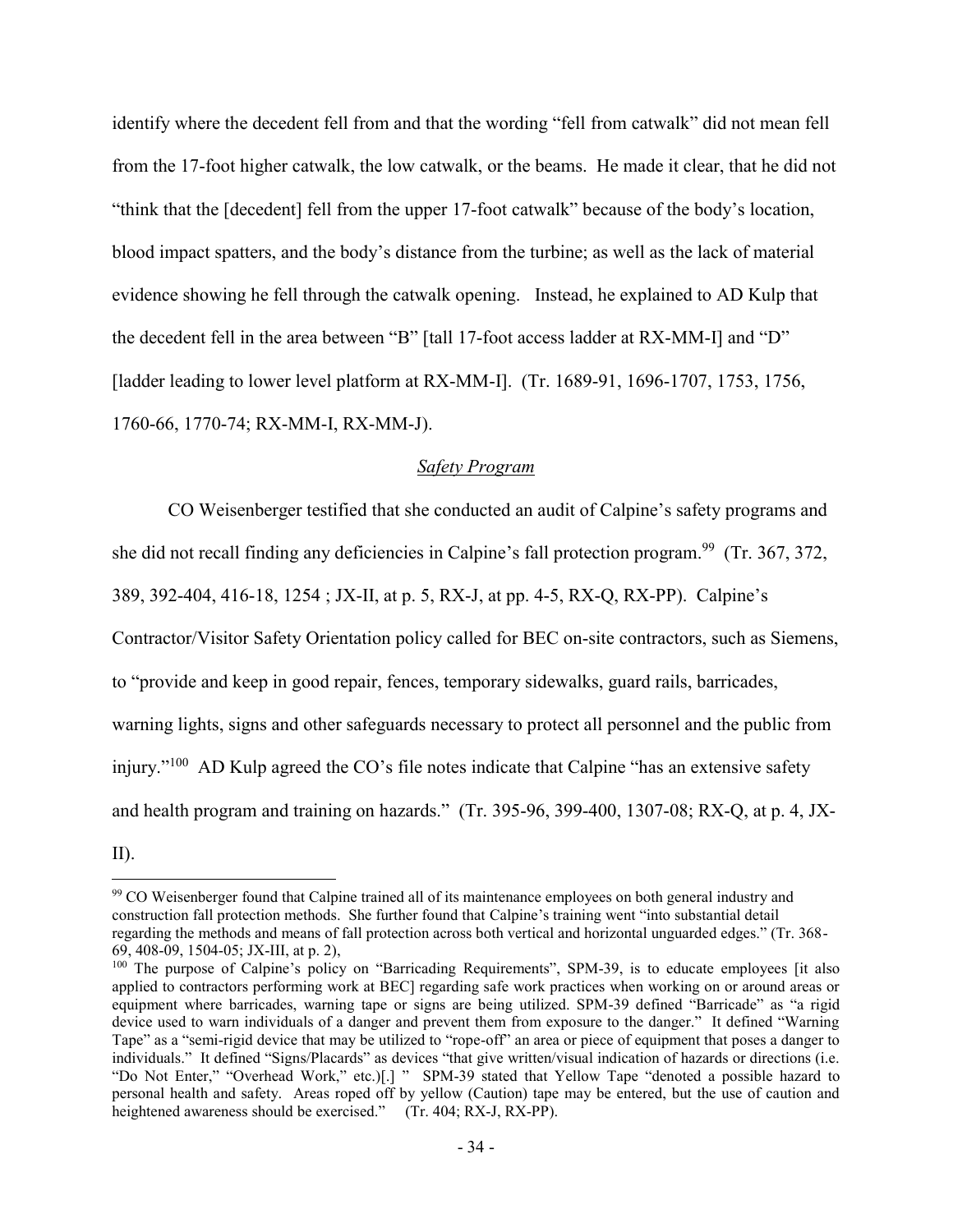In her OSHA-1B Worksheet for Siemens, CO Weisenberger stated:

Siemens employees did not implement the directed administrative control of placing warning signage and tape across the ladder access points. This control measure would have provided definitive, easily identifable (sic) warning to all employees accessing the upper catwalk. This would have indicated the need to use conventional fall protection when working near the unguarded edges. A combination of signage and warning tape, as described in SPM-39 instruction under sections 5.2 and 5.3 would have been a sufficient warning for Calpine employees. (Tr. 405-06; R-J, at pp. 2, 4).

Mr. Narkin testified that his staff, including the deceased, was required to complete formal safety training modules every month.<sup>101</sup> They were also required to do a pre-job safety checklist before each job commonly done in the plant. Mr. Narkin testified that employees were trained to first assess jobs for safety and that he put a system in place to ensure all jobs were done safely. He also acknowledged that Respondent's Fall Protection policy called for supervisors to "[p]erform a fall hazard assessment for each job and determine the proper equipment and procedure for that specific task." He described Calpine's safety program as "extremely good" with a very strong safety culture. (Tr. 998, 1442, 1449-53, 1474, 1500; RX-PP).

Mr. Miller testified that Calpine had monthly safety training and a monthly safety committee meeting, and that each employee received a copy of an employee safety policy handbook. Mr. Miller stated specifically that BEC's safety policy would require an employee working near a floor opening to wear fall protection or barricade the opening.<sup>102</sup> (Tr. 1533-35, 1541-42, 1565).

<sup>&</sup>lt;sup>101</sup> Mr. Narkin testified that there were between 25 to 35 required safety training modules covering topics that included fall protection, ladders and staircases, walkways and walk surfaces, and scaffold safety. (Tr. 1450-53, 1455,1458-59; RX-II (admitted portion only), RX-JJ (admitted portion only)).

 $102$  Mr. Miller testified that during the Fall, 2010, he observed a Siemen's millwright standing on the top railing of one of the lower platforms along a combustion chamber reaching up to tighten a fastener. He told the Siemen's worker to get down from the railing, or get his harness on and tie off to do that job. (Tr. 1554-55, 1559).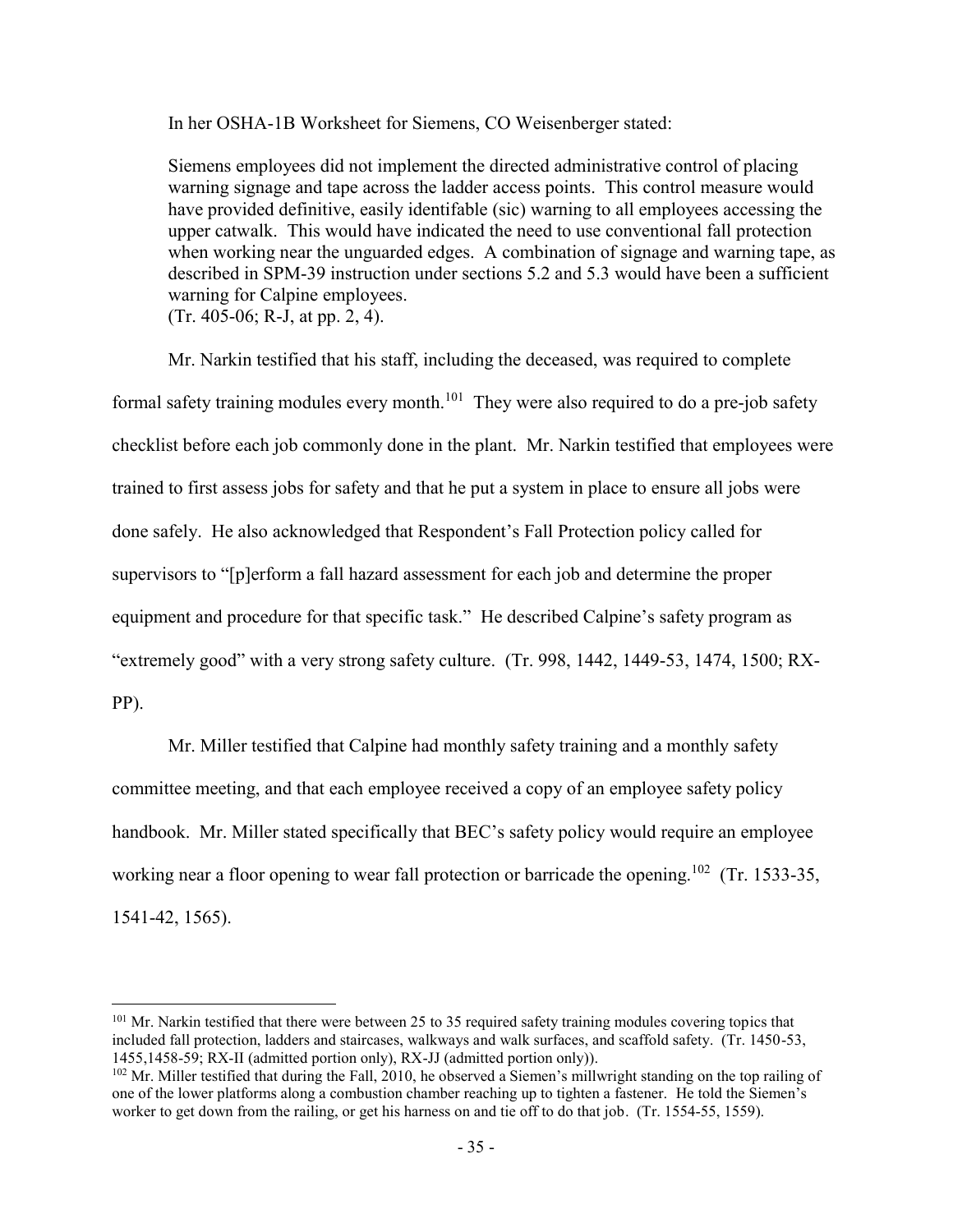Mr. Miller also testified that, as BEC's plant manager, he reviewed the monthly safety training records to determine which hourly employees qualified for the bonus training incentive payments. He estimated that the required training for an employee adds up to about 60 to 80 hours annually. In addition, there was a peer-to-peer safety evaluation program in which an employee observed a co-worker and noted safety compliance issues on the evaluation form. The purpose of this evaluation was to promote a general sense of responsibility for safety among the employees. An employee was required to complete at least one observation each month to qualify for the monthly bonus. Further, Calpine retained an outside safety consultant, TekSolv, to conduct safety audits and training at BEC in about July 2010. (Tr. 1533-35, 1548-51, 1555-6; RX-EE, RX-LL).

 Mr. Lewis testified that every year he was employed at BEC, every employee at the plant was trained annually on safety policies and procedures for an estimated annual total of 40 hours. The training topics included ladder safety, fall protection, walking-working surfaces, hazard identification, personal protection, barricading, and incident protection training.<sup>103</sup> Mr. Lewis noted that every employee received a copy of the employee safety handbook. He testified that as a LMO, he considered himself a supervisor of his crew, responsible for enforcing all of Calpine's safety policies and procedures. He also noted that employees who had the risk of falling four feet or more were trained on fall protection procedures.<sup>104</sup> Mr. Lewis stated that

…

…

<sup>&</sup>lt;sup>103</sup> Mr. Varga testified that he agreed that he was required to receive training in these topics at Calpine. (Tr. 716-22).

<sup>&</sup>lt;sup>104</sup> Respondent's Fall Protection policy stated (in part):

<sup>4.0</sup> Responsibilities

<sup>4.3</sup> Supervisors

<sup>…</sup>

<sup>4.3.2</sup> Perform a fall hazard assessment for each job and determine the proper equipment and procedure for that specific task.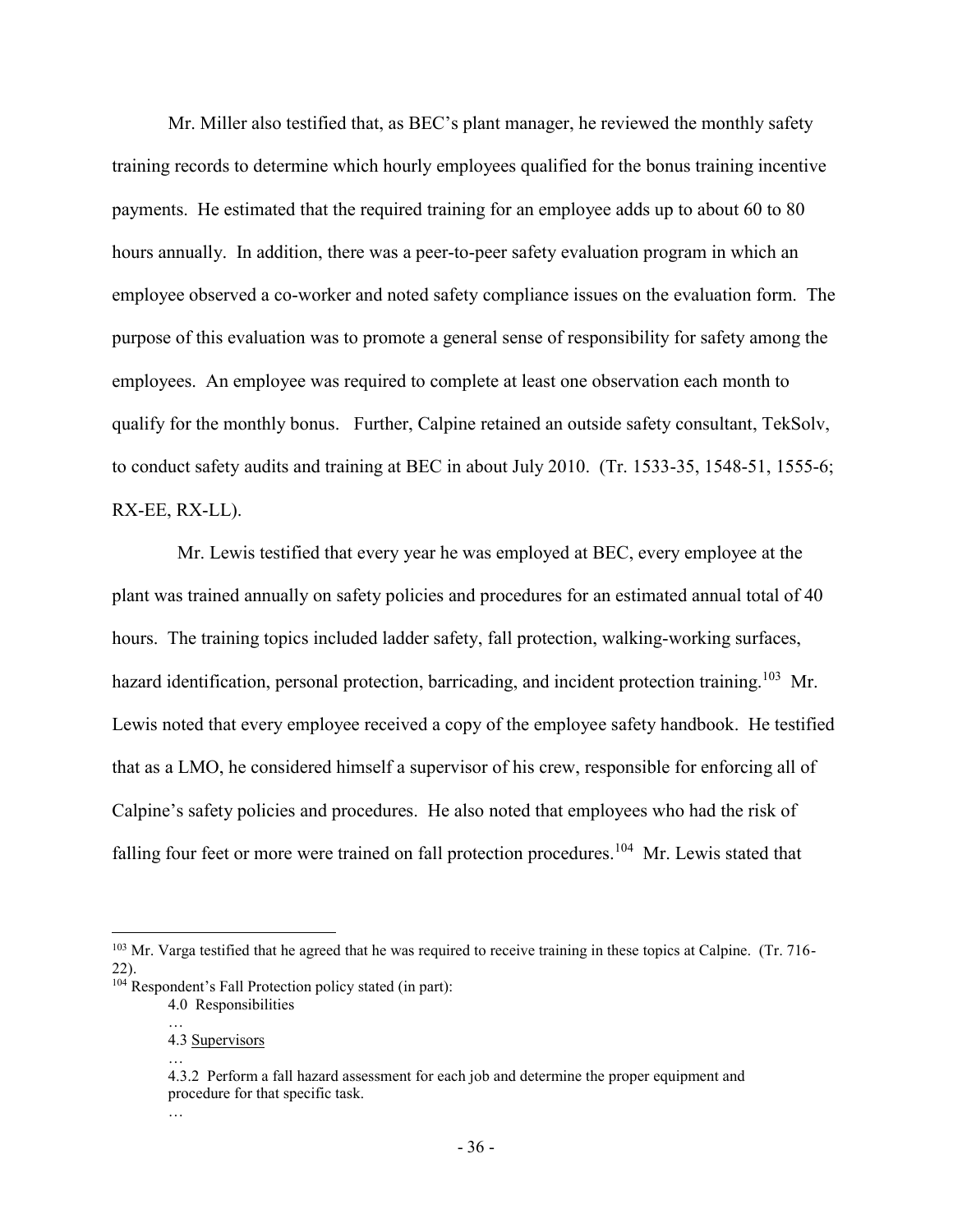Calpine employees' bonus compensation was tied to their adherence to the safety requirements, safety programs and safety training.<sup>105</sup> (Tr. 603-25, 1525-26; RX-JJ, RX-PP).

Mr. Narkin testified that "every employee knows that they're empowered to either stop or not start a job, when they discovery a safety issue, and that happens frequently." He testified Calpine employees regularly complete a job safety audit ("JSA") or job safety briefing ("JSB") checklist before starting a job identified on a night order and the job is "scrubbed" if the employee sees "something that he can't do."<sup>106</sup> He said that employees were disciplined with coaching sessions, written reprimands, and, eventually, termination when they did not comply with safety policies. (Tr. 999, 1443, 1459-62, 1490-91, 1518; JX-XIII).

Mr. Narkin further testified that he prepared a pre-outage list of approximately 16 safety

items, which were descriptions of situations that had caused problems at power plants during

outages. He stated that he went over this pre-outage list before the overhaul project began and

…

 $\overline{a}$ 

(Tr. 599-600; RX-PP).

...

<sup>4.4</sup> Employees – are responsible to ensure that they are trained and maintain compliance with this procedure.

<sup>5.0</sup> Hazard Identification

The Supervisor will evaluate each situation or work procedure when employees may be exposed to a fall of 4 feet or more. The supervisor will be responsible for developing a plan to eliminate the exposures, if possible, or to select the appropriate fall protection systems and/or equipment.

<sup>7.0</sup> Fall Prevention/Protection Required

The following are examples of situations where fall prevention/protection would be needed. There are other situations where a fall of 4 feet or more (6 feet for construction related activities) could be possible. …

<sup>7.2</sup> Holes- Personal fall arrest systems, covers, or guardrail systems shall be erected around holes (including sky lights) that are more than 4 feet above lower levels.

<sup>8.1.11</sup> At holes, guardrail systems must be set up on all unprotected sides or edges. When holes are used for the passage of materials, the hole shall have not more than two sides with removable guardrail sections. When the hole is not in use, it must be covered or provided with guardrails along all unprotected sides or edges.

<sup>&</sup>lt;sup>105</sup> Mr. Varga testified that he learned through training and experience to assess the work area before performing a task. Mr. McClelland testified that he is required to participate in safety training every month. (Tr. 742, 1796). <sup>106</sup> Mr. Narkin testified that the JSA or JSB called for each worker to write down, at or near the task site, each task that he is doing and each hazard that he might encounter, as well as how he intends to overcome any identified hazard. The JSB usually remains with the worker until the end of the day, when it is then submitted to Mr. Fischer. He testified that he did not think that a JSA/JSB form was ever found that related to completing the December 21, 2010 task to install a new spark rod in CT-6. (Tr. 1518-23, 1529; JX-XIII).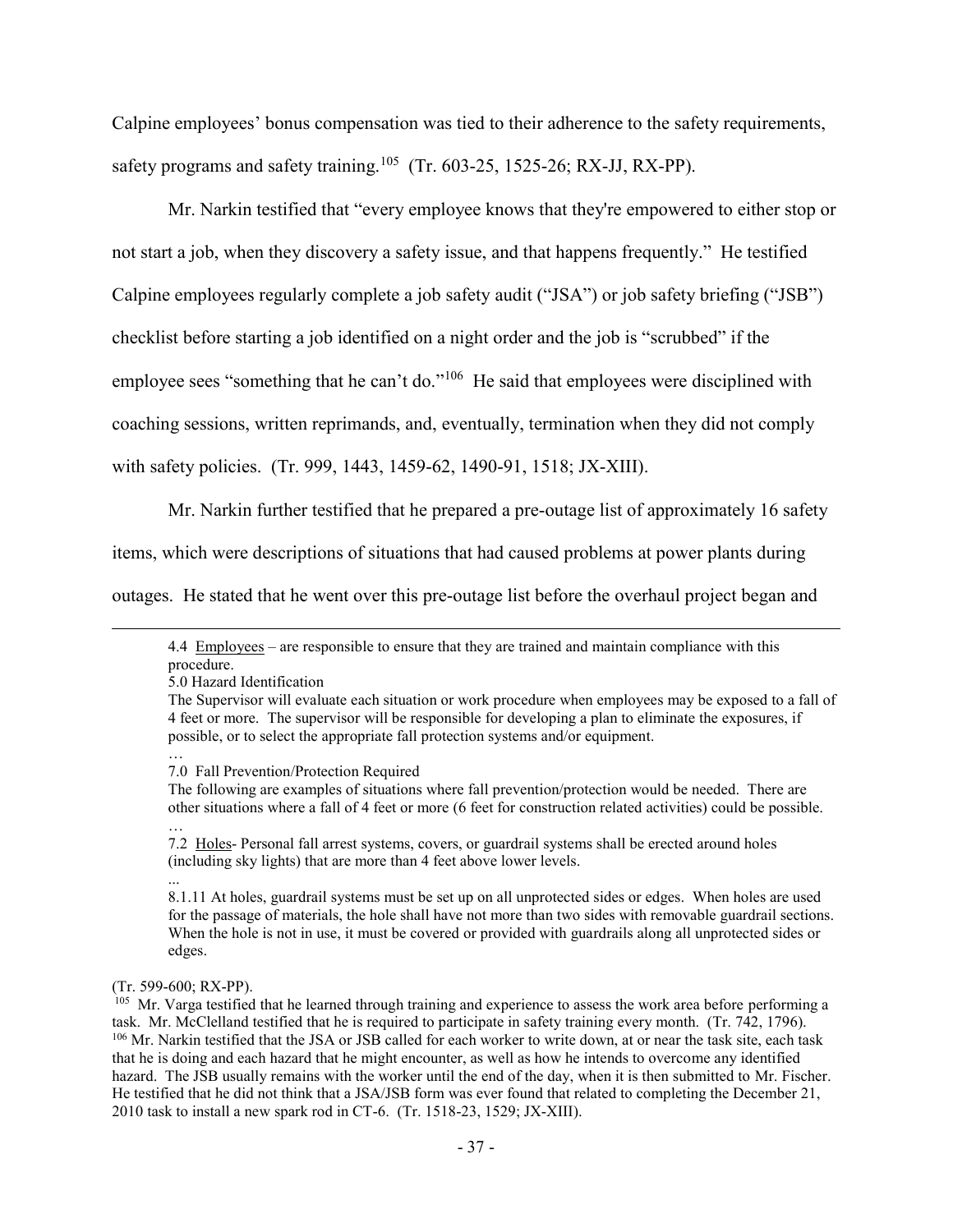that he emailed it to his employees twice before the overhaul started. He also stated that one of the items on the pre-outage list was that fall protection was required at heights greater than four feet. (Tr. 990, 1451-52. 1480-82, 1509; GX-11).

### *The Decedent*

Messrs. Lewis, Lutz, and Varga began working at BEC the same year as the decedent – 2002. (Tr. 441, 483, 567, 601, 706). Mr. Lutz testified that it was the decedent's habit to always wear his gloves while climbing a ladder, and that he did not usually wear them while performing a task. (Tr. 508). CO Weisenberger was told during her employee interviews that the decedent's routine was to wear his gloves while climbing the ladder. He would remove his gloves after closing the gate behind him and then "do what he had to do." (Tr. 341, 383, 386, 388, 508-10; JX-IV, at p. 3).

Mr. Varga testified that the decedent had a "great attitude about safety" and always wore his personal protective equipment; he was not aware of him working unsafely. (Tr. 706-07). Messrs. Lewis and Lutz also testified that the decedent was very safety-conscious. (Tr. 483, 510,  $601-02, 671$ . <sup>107</sup> Mr. Lewis further testified that he did not believe the decedent would knowingly expose himself to danger by climbing up to the combustion chamber when there was an opening in the platform. (Tr. 670-71).

Mr. Miller testified that the decedent's 2003 performance evaluation included a rating of "exceeds expectations" for safety. He further testified that his observations of the decedent's performance were consistent with that evaluation. Mr. Miller explained that the decedent "tried his hardest to complete the tasks he was given. He wanted to make sure he followed all the

<sup>&</sup>lt;sup>107</sup> Mr. Lewis testified that "[the decedent] was very meticulous about his safety," "always made sure he had the proper PPE [personal protection equipment]," and "always followed the rules. He didn't do it begrudgingly. He just did it. So that tells me he followed it, he believed in it." (Tr. 601-02). Mr. Lutz testified that the decedent "took care of things when it came to safety" and "tried to follow the rules the best he could, I never really seen him ever do anything that was other than what was expected of him." (Tr. 483).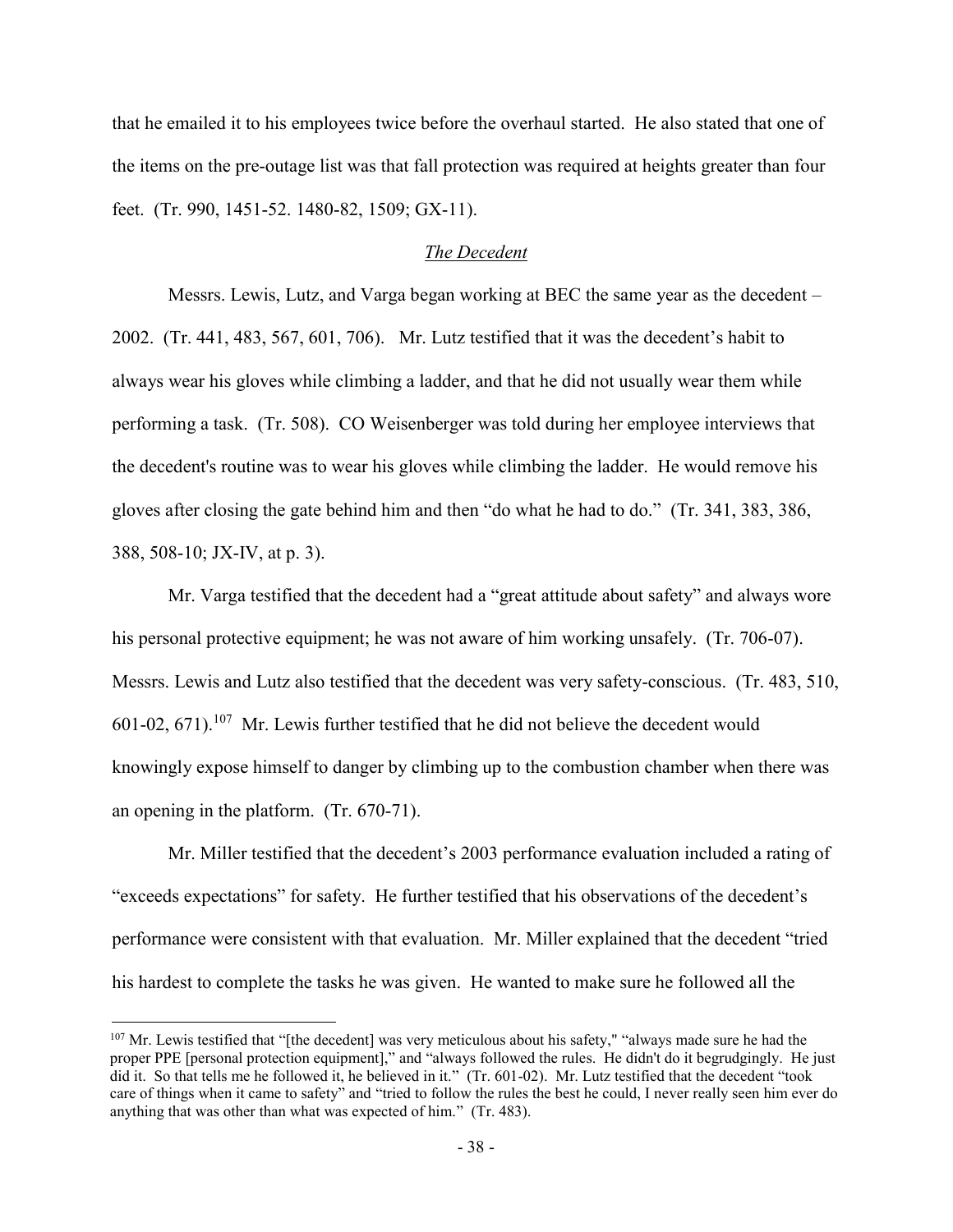policies and procedures when doing so. Very conscientious, a very good work ethic, which lines up with the ratings on this particular performance evaluation." He testified that the deceased appeared "a little more distracted" and "a little flustered" at about 6:30 p.m., December 21, 2010, at a time when some fire alarms were "going off."<sup>108</sup> (Tr. 1539-41, 1563-64, 1677-78; RX-S).

### **Cited Standard**

The Secretary cited Calpine for violating 29 C.F.R.  $\hat{\zeta}$  1910.23(a)(7)<sup>109</sup>, which states that:

(7) Every temporary floor opening shall have standard railings, or shall be constantly attended by someone.

### **Secretary's Burden of Proof**

To establish a violation of an OSHA standard, the Secretary must show by a preponderance of the evidence that: (1) the cited standard applies; (2) the terms of the standard were violated; (3) the employer knew, or with the exercise of reasonable diligence could have known, of the violative condition; and (4) one or more employees had access to the cited condition. *Astra Pharm. Prods*., 9 BNA OSHC 2126, 2129 (No. 78-6247, 1981), *aff'd in relevant part,* 681 F.2d 69 (1st Cir. 1982).

Citation 1, Item 1a Type of Violation Serious 29 CFR 1910.23(a)(7): Temporary floor opening(s) were not guarded by standard railings or constantly attended by someone:

(Complaint, p. 3).

<sup>&</sup>lt;sup>108</sup> Coroner Lysek estimated that the decedent had been up without sleep for about 20 hours before the accident. (Tr. 1679-80; RX-L, at p. 5). The decedent was 49 years of age. (RX-L. at p. 7).

<sup>&</sup>lt;sup>109</sup> The citation was amended as follows:

<sup>(</sup>a) CT6, adjacent to the ladder access way – On or about December 22, 2010, a temporary floor opening in the steel grated platform, which surrounded the turbine chamber, was not guarded by standard railings or constantly attended to prevent employees from falling a distance of no less than 16 feet through the unguarded opening.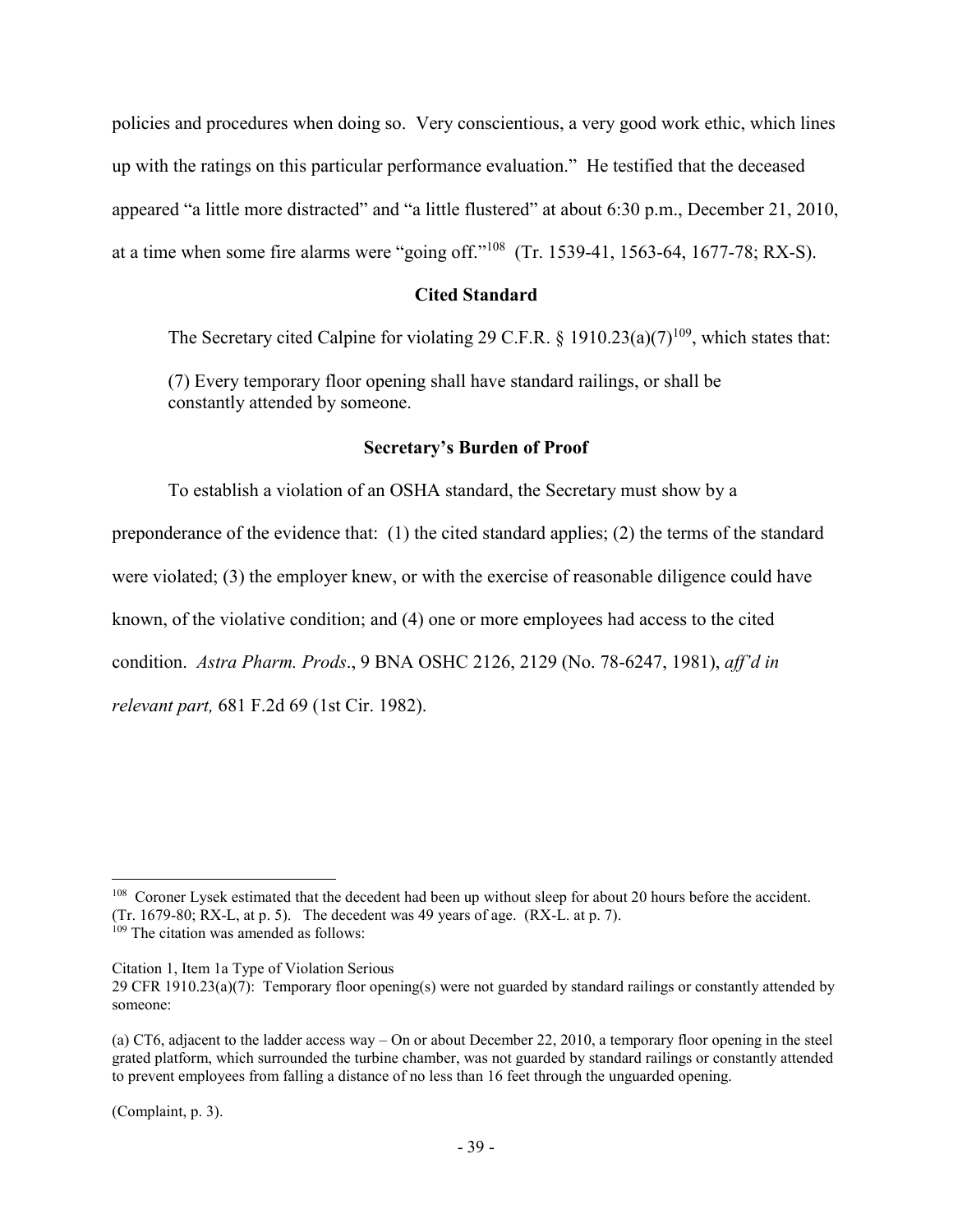### **Discussion**

### *Whether Calpine was prejudiced by OSHA's Inspection*

Calpine asserts that it was "severely prejudiced" because OSHA did not follow its own procedures for an inspection. In particular, Calpine states that because the COs did not take measurements at the accident scene or interview the first responders the investigation was inadequate.<sup>110</sup> (R. Br. 81-82). This argument fails for two reasons. First, Calpine has not provided information to show how it was prejudiced. Most importantly, Commission precedent has long held that OSHA's internal guidance documents do not provide rights or defenses to an employer. *Mautz & Oren, Inc.*, 16 BNA OSCH 1006, 1009-10 (No. 89-1366, 1993) (finding primary purpose of OSHA Field Operations Manual "is not to give employers particular rights or defenses in adjudicatory proceedings."). Although the Court agrees with Calpine that OSHA's pre-citation accident investigation was not thorough in all respects, the Court finds there is no evidence of prejudice to Calpine from OSHA's investigation.

#### *Whether the Secretary Has Established the Alleged Violation*

Based on the record, the Court finds the cited standard applies. The evidence shows there was an opening in the 17-foot, 1 and 31/32 inches platform to the left of the caged ladder measuring about 32 inches on both its right and left side and 12 inches or more at its smallest dimension. The Court finds that the opening for which Calpine was cited meets the applicable definition of a "floor opening."<sup>111</sup> (S. Br. 13-14; Tr. 575, 776, 778-79, 1615; 1717; JX-XVI, at

<sup>110</sup> The COs did not interview the first responders who arrived at the accident site before the COs, including Deputy Coroner Suzanne Dannenhower, Deputy Coroner Coy Smith, Bethlehem Police Officer Christopher Kopp, Detective Sergeant Alleshouse, Detective Iatorola, Officer J. Hoffman, and Officer Phelps. CO Burgei testified that it was important, and he was trained, to interview first responders as soon as possible. (Tr. 326, 338-39, 793-99, 1590;  $RX-M$ ). .

<sup>&</sup>lt;sup>111</sup> A floor opening is defined in 29 C.F.R. § 1910.21(a)(2) as: "An opening measuring 12 inches or more in its least dimension, in any floor, platform, pavement, or yard through which persons may fall; such as a hatchway, stair or ladder opening, pit, or large manhole. Floor openings occupied by elevators, dumb waiters, conveyors, machinery, or containers are excluded from this subpart."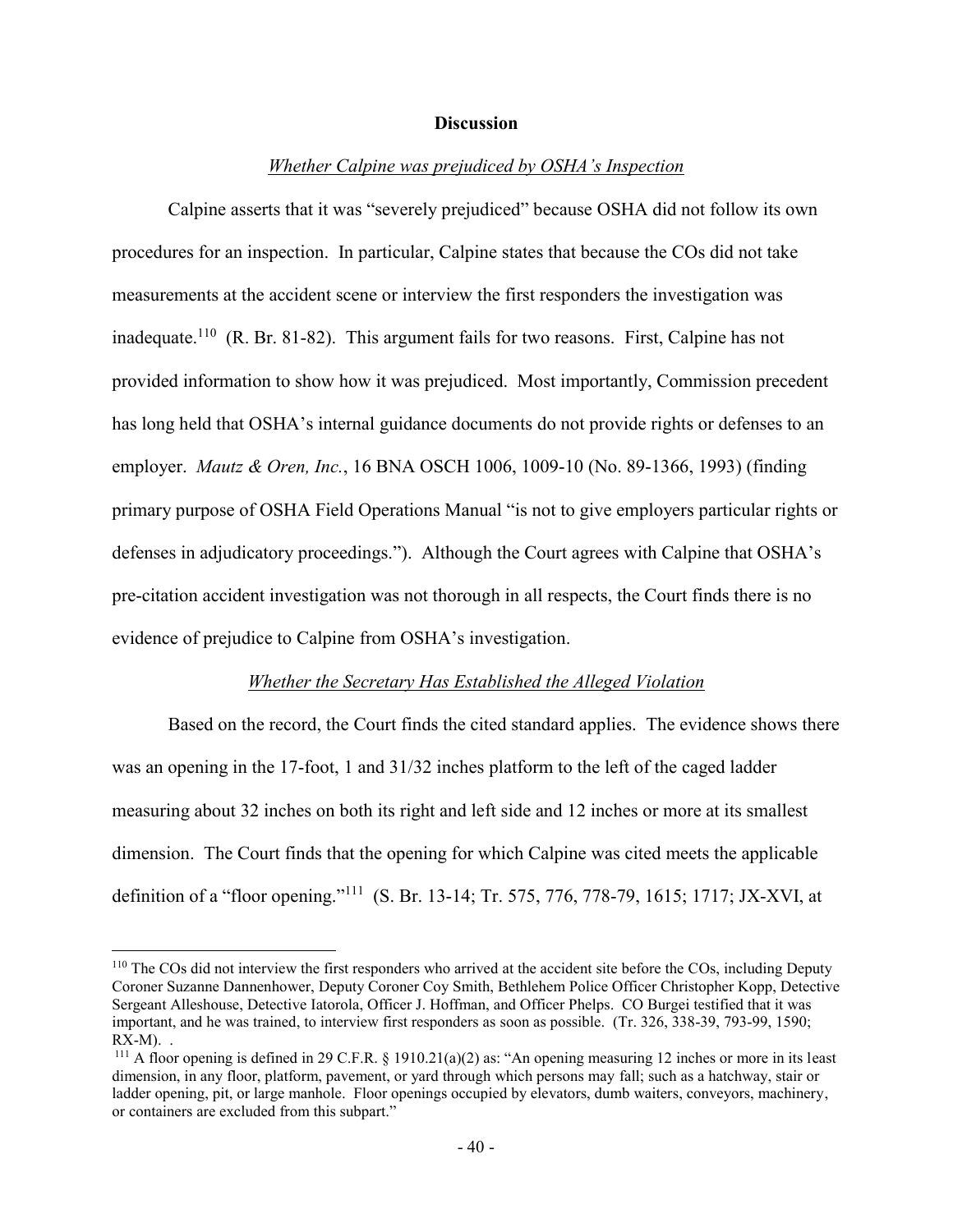Calpine000083, at "A", JX-XXXIII, at p. 3, GX-1, at pp. 8, 11, 12). The evidence also establishes that the upper platform opening was temporary in nature. (Tr. 18-19; 1013-14).

Calpine asserts the standard does not apply because it had no control over CT-6's upper catwalk platform during the outage; instead, its contractor, Siemens, had exclusive control. Therefore, Calpine asserts that Calpine was not responsible for the upper platform's condition. (R. Br. 65-66). When an employer neither creates nor controls the hazardous condition at a multi-employer worksite, it may defend against a citation by showing that it protected its employees by taking reasonable alternative measures or that it could not reasonably have known of the hazardous condition.<sup>112</sup> *Capform, Inc.*, 16 BNA OSHC 2040, 2041-42 (No. 91-1613, 1994) (citations omitted). The Commission has held that the employer's conduct is viewed in its totality and "whether a reasonable employer would have done more." *Id*. at 2041-42*.*

Calpine's multi-employer worksite defense and argument fails, as the Court finds that it did continue to have sufficient control in CT-6.<sup>113</sup> Calpine owned the CT-6 building. Calpine, through TMG, had staff present in CT-6 dedicated to the oversight of Siemens' work. Calpine's employees still accessed the building during the Siemens' overhaul. Mr. Narkin acknowledged that employees had to often go to elevated platforms to perform maintenance during overhaul outages. BEC employees had to perform certain tasks that Siemens was prohibited from doing. Calpine also performed safety audits of Siemens' work in the CT-6 building. The Court finds that Calpine had sufficient control of its own CT-6 facility to the extent that the standard applies. (Tr. 643-44, 1022-23, 1807-08; GX-11).

<sup>&</sup>lt;sup>112</sup> The Court finds that Siemens created the floor opening in the upper catwalk on the north side of the west combustion chamber prior to the accident.

<sup>113</sup> *See Atl. Battery Co.*, 16 BNA OSHC 2131, 2166 n.56 (No. 90-1747, 1994) (multi-employer worksite defense rejected when employer had "control" over the cited conditions).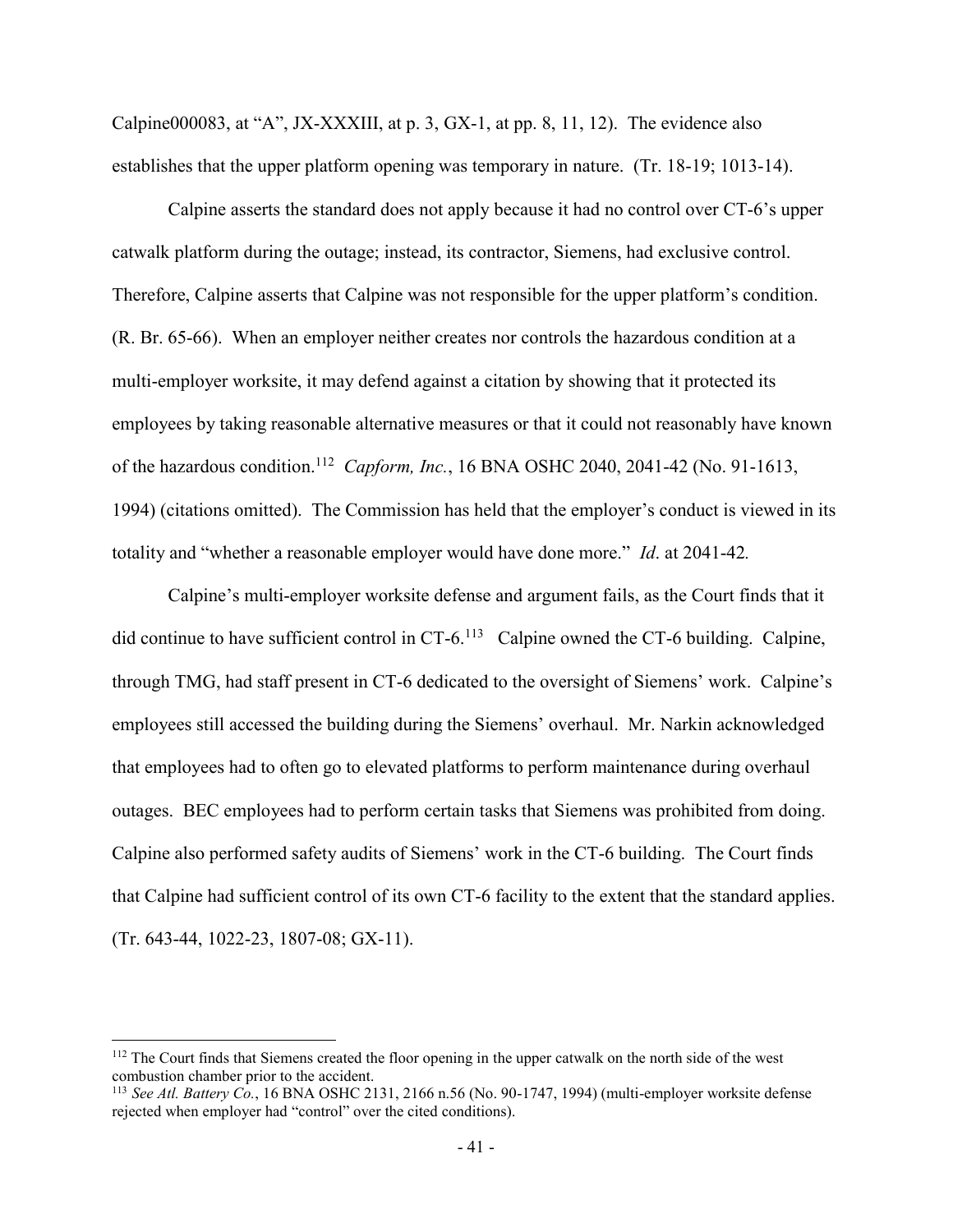Under the Act, an employer has a duty to protect its own employees from workplace hazards. *See* 29 U.S.C. § 654(a); *Baker Tank Co.*, 17 BNA OSHC 1177, 1180 (No. 90-1786, 1990) (Respondent had legal responsibility for the safety of its own employees). That duty may not be contracted away to third parties. *See Bianchi Trison Corp. v. Chao*, 409 F.3d 196, 209 & n.21 (3d Cir. 2005); *Summit Contractors, Inc.*, 23 BNA OSHC 1196, 1207 (No. 05-0839, 2010) (finding employer may not contract out of its duties under the Act), *Baker Tank Co.*, 17 BNA OSHC at 1180 (finding Respondent could not contract away its legal duties to its employees or its ultimate responsibility under the Act by requiring another party to perform them). When an employer denies liability on the ground that it lacked control over hazardous conditions to which its own employees were exposed, it must show, first, that it had no ability or authority to abate the hazard as required under the cited standard; and second, that it took reasonable alternative steps to protect its employees from the hazard. *See Rockwell Int'l Corp.*, 17 BNA OSHC 1801, 1808 & n.11 (No. 93-45, 1996) (consolidated) (establishing the multi-employer worksite defense, an employer must prove three elements, including it did not control the violative condition, so that it could not itself have performed the action necessary to abate the condition, and it took all reasonable alternative measures to protect its employees from the violative condition). The employer bears the burden of establishing this multi-employer worksite defense. *See Grossman Steel & Alum. Corp.*, 4 BNA OSHC 1185, 1190 (No. 12775, 1976).

Calpine has not met its burden of establishing this multi-employer worksite defense in this case. There is no evidence that Calpine lacked the authority or ability to prevent its employees from accessing the southern portion of CT-6, or to assign someone to constantly attend to the 17-foot high platform when it contained unguarded openings, during those periods of time when Siemens' work crews were absent from the worksite, or otherwise. As the owner

- 42 -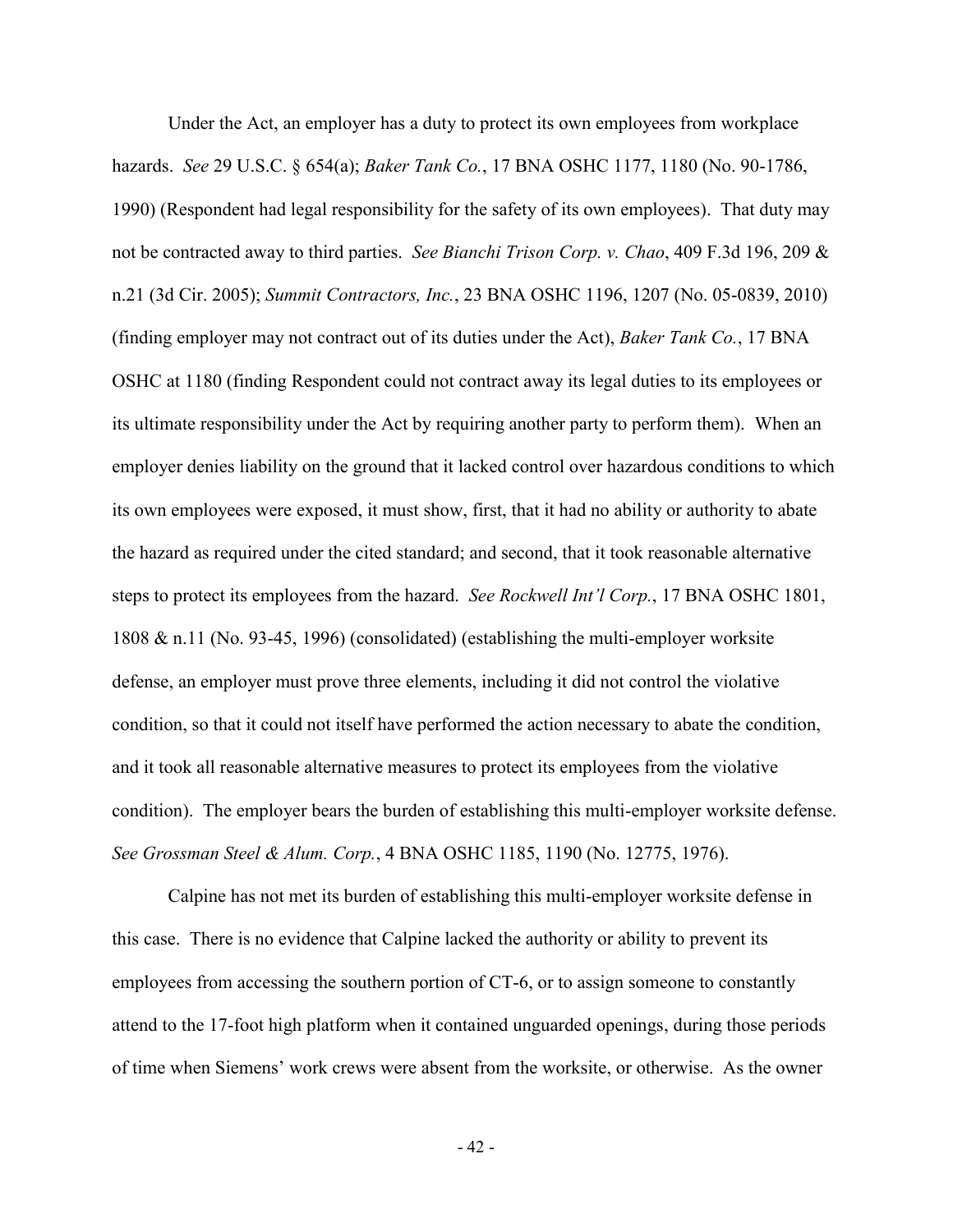of the CT-6 building, Calpine could have taken whatever steps it deemed necessary to protect its employees when they entered CT-6 to potentially perform work there. *See Cent. of Ga. R.R. Co. v. OSHRC*, 576 F.2d 620, 624 (5th Cir. 1978) ("If an employer does contract with a third party to maintain safe conditions, it is to be presumed that the employer can enforce the contract."). Calpine had the authority and responsibility to insist that Siemens comply with the requirements of § 1910.23(a)(7) during those periods when Calpine employees would be performing tasks in the CT-6 building. Calpine had the ability to abate the hazard. There is also no evidence to show that Calpine implemented any reasonable alternative abatement measures. Calpine neither asked Siemens to abate the hazard, nor attempted to abate the hazardous condition itself. Calpine could have elected to wait until Siemens had totally completed its [Siemens] overhaulrelated work in CT-6 before assigning any task, potential or otherwise, to any of Calpine's employees.<sup>114</sup> Calpine could have prevented its employees from accessing the southern portion of CT-6 during those periods of time when Siemens' work crews were absent from the worksite. The Court finds that Calpine does not qualify for the exception set out in *Capform*; therefore, the standard applies.

The Court further finds the requirements of the standard were violated. The standard specifies that a temporary floor opening must be either constantly attended by someone or have "standard railings." Both parties agree there was an opening in the floor of the upper catwalk platform. And, there is no dispute that there was no one was attending the floor opening and that there was no railing around the opening at the time of the accident.

Calpine argues, however, that it did not know of the hazardous condition and that there was no actual or potential employee exposure. The Secretary must prove the employer either

<sup>&</sup>lt;sup>114</sup> Mr. Killgore testified that he could provide information about the progress of Siemens' work if someone from the BEC plant operations staff needed to know. (Tr. 1419-20).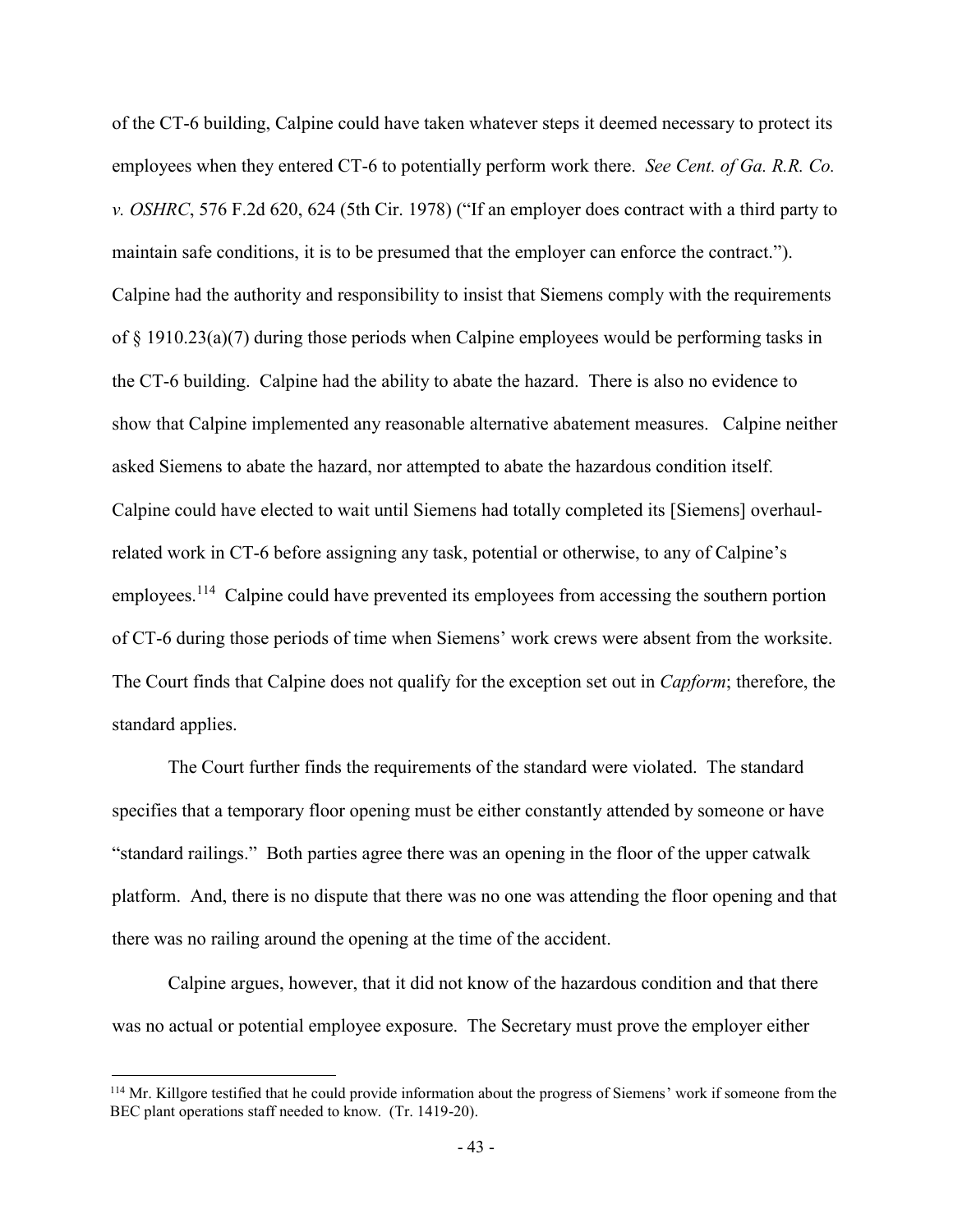knew, or with the exercise of reasonable diligence could have known, of the violative condition. *Dun-Par Engineered Form Co.,* 12 BNA OSHC 1962, 1965 (No. 82-928, 1986). The employer's knowledge is directed to the physical conditions that constitute a violation. *Phoenix Roofing, Inc.*, 17 BNA OSHC 1076, 1079-1080 (No. 90-2148, 1995), *aff'd without published opinion*, 79 F.3d 1146 (5th Cir. 1996).

The Secretary asserts that Calpine had constructive and actual knowledge of the violative condition. She states that Calpine could have known if it had made a reasonable, diligent effort to find the hazard since the openings were readily apparent. She further states that Calpine had actual knowledge through its LMOs -- Mr. Lewis and the decedent. (S. Br. 20-21). The Court finds the Secretary has met her burden for this element for the reasons that follow.

As the Commission stated in *Automatic Sprinkler Corp. of Am.*, 8 BNA OSHC 1384, 1387 (No. 76-5089, 1980), an employer "must make a reasonable effort to anticipate the particular hazards to which its employees may be exposed in the course of their scheduled work." Further, the Commission has stated that "the conspicuous location, the readily observable nature of the violative condition, and the presence of [the employer's] crews in the area warrant a finding of constructive knowledge." *KS Energy Servs., Inc.,* 22 BNA OSHC 1261, 1265 (No. 06-1416, 2008) *petition denied*, 703 F.3d 367 (7th Cir. 2012) (citations omitted).

The actual or constructive knowledge of an employer's supervisory personnel can be imputed to an employer, unless the employer establishes substantial grounds for not doing so. *Ormet Corp.*, 14 BNA OSHC 2134, 2137 (No. 85-531, 1991), citing *Donovan v. Capital City Excavating Co.*, 712 F.2d 1008, 1010 (6th Cir. 1983). The criteria to determine who can be considered supervisory personnel is set out in the Commission's decision in *Tampa Shipyards, Inc.,* 15 BNA OSHC 1533, 1537 (No. 86-360, 1992) (consolidated) (citations omitted).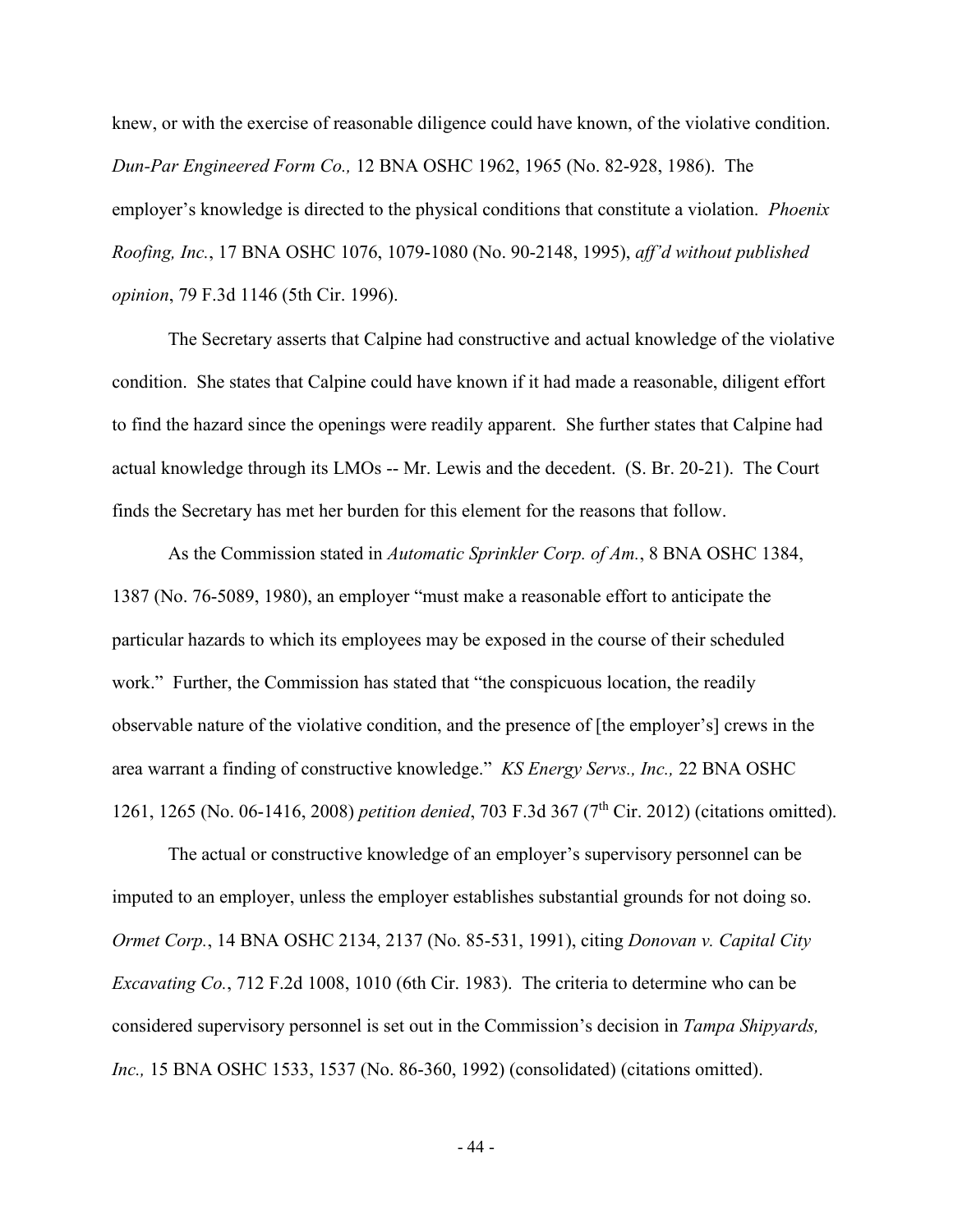An employee who has been delegated authority over other employees, even if temporarily, is considered to be a supervisor for the purposes of imputing knowledge to an employer.

The knowledge of crew leaders and foremen has been imputed in prior Commission decisions. *Id.*; *Kerns Bros. Tree Serv*., 18 BNA OSHC 2064, 2069 (No. 96-1719, 2000); *Jersey Steel Erectors*, 16 BNA OSHC 1162, 1164 (No. 90-1307, 1993), *aff'd*, 19 F.3d 643 (3rd Cir. 1994) ("[t]he actual or constructive knowledge of an employer's foreman or supervisor can be imputed to the employer.").

The Court finds an LMO is a supervisor for the purpose of imputing knowledge. The evidence shows that an LMO operated in much the same way as a foreman. The LMO's duties include delegating tasks to the team and ensuring that safety training was completed. Further, Mr. Lutz testified that when the facility transitioned to Calpine ownership, shift supervisors were eliminated and replaced with LMOs.

Mr. Lewis testified that he knew of the platform openings approximately 24 hours before the accident. He chose not to complete the task on the night order because of the missing catwalk platform grates. Further, Mr. Lewis testified that he notified both Messrs. Narkin and Lutz of the catwalk's condition. As the night shift LMO, his knowledge is imputed to Calpine.<sup>115</sup> Mr. Killgore testified that he worked the December 21, 2010 day shift and described

<sup>&</sup>lt;sup>115</sup> There is a conflict in the testimony as to whether Mr. Narkin was in the room when Mr. Lewis stated he had not changed the spark rod due to the hazard presented by the floor openings. Messrs. Lewis and Lutz thought he was present at the time, but were not completely sure. Mr. Narkin was sure he was not told about the floor openings. On this discrepancy, the Court credits the testimony of Messrs. Lewis and Lutz over that of Mr. Narkin. Mr. Narkin testified that he likes to attend the morning shift turnover meetings to insure "that the turnover is getting done formally and with care. … So I like being there to make sure it's being done in the control room in a controlled manner and that people are taking their time with it." He further testified that by attending the turnover meetings, "It also gives me a chance to get information firsthand from the shift that's leaving, while they're giving it to the guy that's relieving them I can get information that way too." Mr. Narkin's purpose for attending the morning shift turnover meetings was to be attentive and gather information from the outgoing crew. The Court found his denial of Mr. Lewis' report of a hazard to be a convenient explanation for his inaction in not removing the spark plug replacement task from the night order or warning the deceased of safety concerns with regard to the 17-foot platform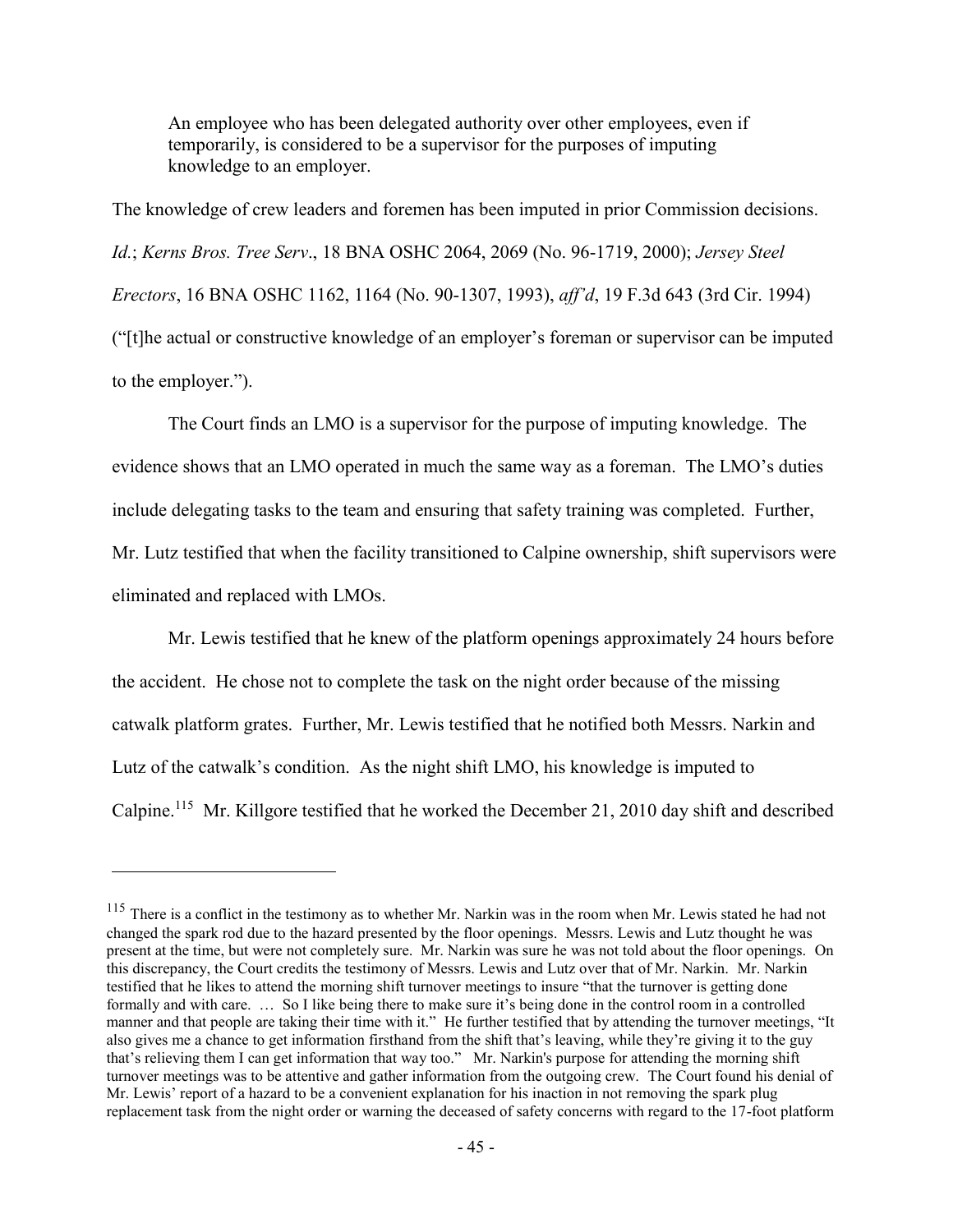the activities accomplished by Siemens during that shift.<sup>116</sup> Also, Mr. Rice had seen Siemens' Shift Turner Report for December 21, 2010, at 5:00 p.m., December 21, 2010, many hours before the accident and Mr. Killgore had firsthand knowledge of the platform openings by 5:00 p.m., December 21, 2010. The Court finds that the knowledge of the unguarded upper platform floor openings of Messrs. Narkin, Lewis, Lutz, Killgore and Rice as of December 21, 2010 and carried forward through to the early morning hours of December 22, 2010 is imputed to

Calpine.<sup>117</sup>

 $\overline{a}$ 

The Court also finds that Calpine had constructive knowledge of the hazardous condition.

Multiple witnesses testified that the openings in the upper platform present from December 20

through the time of the accident were clearly visible after entering CT-6. Mr. Narkin was aware

a day before the accident. The Court also observed the demeanor of Messrs. Lewis, Lutz and Narkin when testifying and found Mr. Narkin's demeanor to be defensive and unpersuasive as to this discrepancy. Some of his testimony was fast and not deliberative; evasive and not to the point. By contrast, he testified that he could "[a]bsolutely not" recall any conversations with either Messrs. or Lewis about the unsafe condition at CT-6's 17-foot platform, and sure that he "didn't know the condition." Mr. Narkin was also impeached when he inaccurately testified at trial that he did not know in December 2010 that the catwalks in CT-6 had to be at least partially removed from the combustion chambers. At his deposition, he answered a similar question affirmatively and without equivocation. As knowledge can be imputed through others, resolving this testimonial conflict is somewhat redundant. (Tr. 1002-03, 1471-73, 1488-92).

<sup>116</sup> Mr. Killgore testified:

- Q. Describe for us what activity took place on that shift.
- A. All the activities?
- Q. As it relates to the platforms.

A. They hot bolted them, which means they basically just kind of tightened them up snug, but didn't torque them properly. Both the platforms and the catwalks. And they set the big roof…. (Tr. 1395-96).

<sup>117</sup> The Court find that for the purposes of imputed knowledge of the hazard condition, TMG, including its representatives Messrs. Killgore and Rice, are regarded as a single entity with Calpine. Messrs. Killgore and Rice were the eyes and ears of Calpine for the overhaul project at the BEC facility. At his deposition, Mr. Rice stated that he worked for Calpine because TMG was a division of Calpine Corporation. Messrs. Killgore and Rice coordinated the tasks that Calpine employees performed within CT-6 on a regular basis. Mr. Miller testified that Mr. Killgore signed as a representative of Calpine on a plant visitor and contractor sign-in sheet. Both TMG and Calpine BEC received the daily turnover reports prepared by Mr. Killgore. TMG and Calpine shared a common worksite, had interrelated operations, and shared supervision on site within CT-6. *See Loretto-Oswego Residential Health Care Facility*, 23 BNA OSHC 1357, 1358 (No. 02-1164, 2011) (consolidated) *petition denied*, 692 F.3d 651 (2d Cir. 2012); *C.T. Taylor Co.*, 20 BNA OSHC 1083, 1086-87 (No. 94-3241, 2003) (consolidated) (purposes of Act best effectuated by two entities being treated as one.); *Kulfa Constr. Mgmt. Corp.*, 15 BNA OSHC 1870, 1872-73 (No. 88-1167, 1992) (finding construction standards applicable to entity that was the "eyes and ears" of the building owner for on-site safety matters even when the building owner maintained overall safety responsibility.). *See also Nantahala Power and Light Co. v. Thornburg*, 476 U.S. 953, 957-58 (1986) (finding it appropriate to ignore corporate form and treat separate entities as one to avoid frustration of a statute's purpose).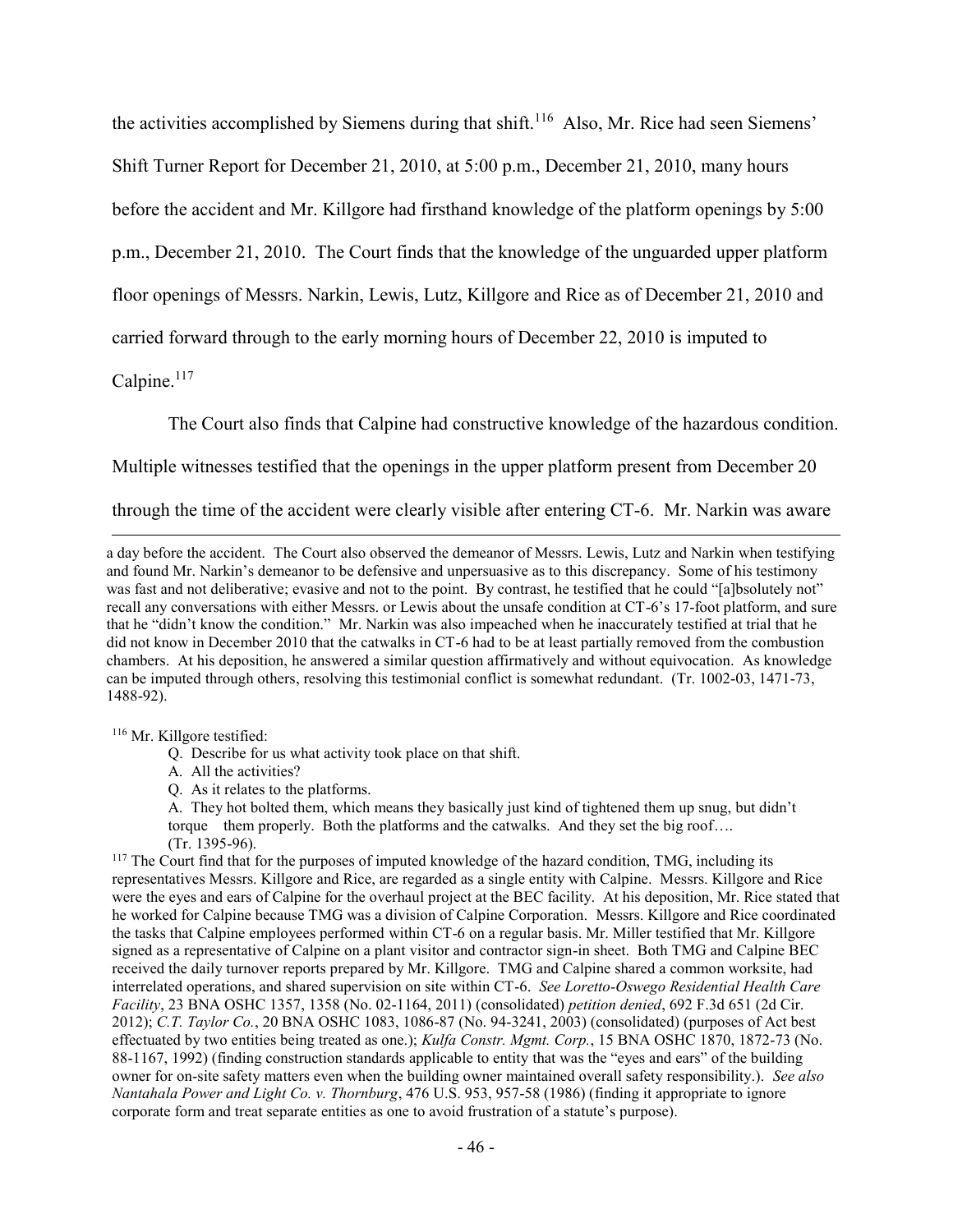that Siemens' work in the CT-6 was in progress. TMG representatives were present in CT-6 with Siemens' staff and attended daily status meetings. Mr. Narkin could have personally gone to CT-6 on December 21, 2010, or requested a status of the catwalk platform's condition through a TMG representative. Because the condition was easily seen and TMG staff was in the vicinity, the Secretary has shown that Calpine could have known of the condition with the exercise of reasonable diligence. *See Revoli Constr. Co.*, 19 BNA OSHC 1682, 1684 (No. 00-0315, 2001) ("The test for knowledge is whether an employer knew, or with the exercise of reasonable diligence could have known, of the violative condition." ); *see also Sec'y of Labor v. ConocoPhillips Bayway Refinery*, 654 F.3d 472, 479-80 (3rd Cir. 2011). A hazardous condition that is "readily apparent" due to its location in a conspicuous area will support a finding of constructive knowledge, especially where employees are present in the area where the hazard is located. *See KS Energy Servs., Inc.*, 22 BNA OSHC at 1267-68; *Kokosing Constr. Co.*, 17 BNA OSHC 1869, 1871 (No. 92-2596, 1996).

Finally, the Secretary must show that an employee was either actually exposed to the zone of danger or that exposure was reasonably predictable. *Consol. Grain & Barge Co.,* 23 BNA OSHC 2055, 2065 (No. 10-0756, 2011) (citations omitted). Had the Secretary presented sufficient evidence to prove that the decedent had fallen through the upper platform opening, then actual exposure would have been shown. There is insufficient evidence to show that the decedent fell through the upper platform opening on the north side of the west combustion chamber. The Court finds that the decedent did not fall through the opening at that location. Instead, fully crediting the testimony of the coroner and forensic pathologist, the Court finds that the decedent fell from the area between the ladder leading to the lower platform that was between five to seven feet in height at "D", RX-MM-I, and the lower, un-caged portion of the

- 47 -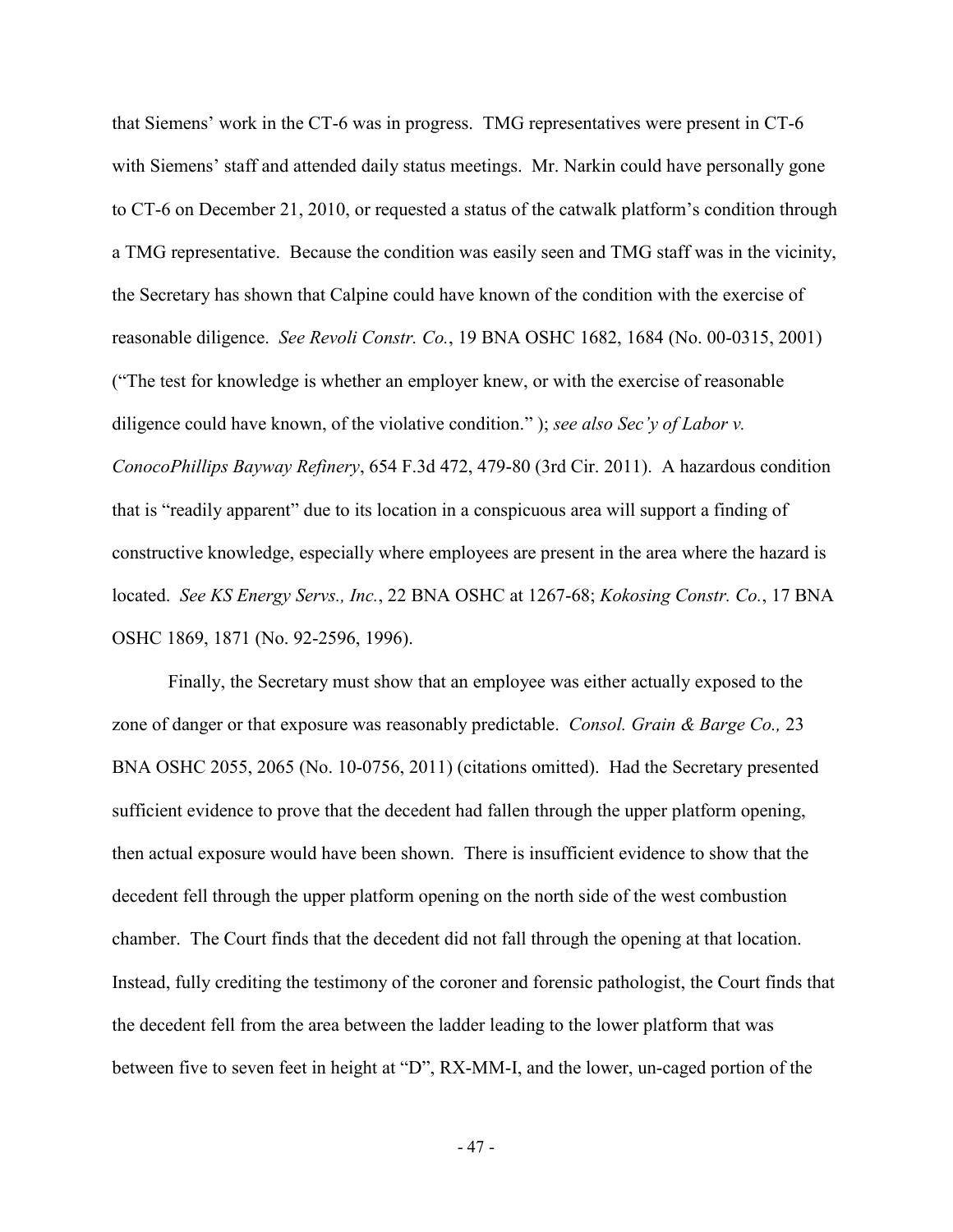ladder at "E", RX-MM-I, comprising not more than seven steps that led to the 17-foot platform. The Secretary has not shown the decedent was actually exposed to the hazard.<sup>118</sup> To the contrary, AD Kulp admitted that the evidence was inconclusive regarding where the decedent was when he fell. The Court finds the coroner's conclusion, that it was more likely the decedent did not fall from the area of the hazard, is persuasive. The coroner has extensive experience in accident investigation. He found no physical evidence to show the decedent fell through the floor opening. The Court further finds that the forensic pathologist, Dr. Chmara, also concluded that the decedent did not fall through the floor opening at the 17-foot platform.<sup>119</sup> The Secretary did not present evidence to rebut the findings of the coroner or the forensic pathologist. The Secretary has not proven any Calpine employee exposure to the upper platform floor opening hazard, actual or otherwise.

The predictability of exposure can be determined through "evidence that employees while in the course of assigned work duties, personal comfort activities and normal means of ingress/egress would have access to the zone of danger." *Phoenix*, 17 BNA OSHC at 1079 n.6. Further, "[r]easonable predictability requires more than a hypothetical possibility of exposure, though less than a certainty." *Consol. Grain*, 23 BNA OSHC at 2066. There are several factors to consider in determining what was reasonably predictable in this case. Calpine's overall safety program, the nature of the assigned task, the purpose of the night order, employee practices, and the decedent's work history are all relevant.

<sup>118</sup> AD Kulp testified that the citation to Calpine was based upon a "potential exposure." (Tr. 1233).

<sup>&</sup>lt;sup>119</sup> The conclusion reached by both Coroner Lysek and Forensic Pathologist Chmara that the decedent did not fall through the upper platform opening is corroborated by the fact that the decedent was found on the floor with gloves on his hands and he had a routine of wearing gloves while climbing ladders, and removing them after reaching the top of a ladder. (JX-XI, at p. 4 – Complainant's Responses to Respondent's First Set of Requests for Admissions, No. 11).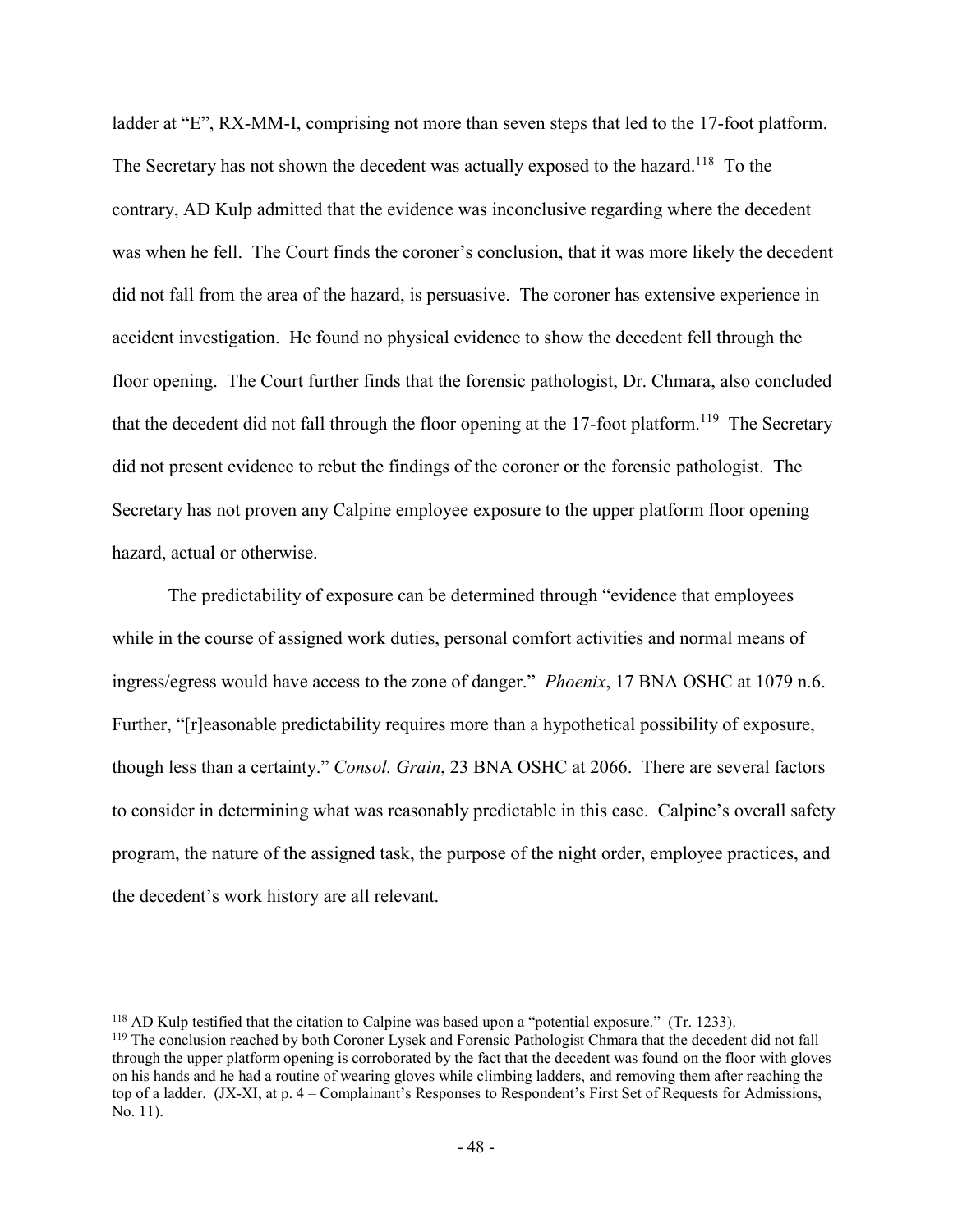The Secretary asserts that exposure is predictable based on the task to replace the spark rod in CT-6. (S. Br. 16). Calpine asserts that because the task was not listed as a priority and was conditional, it cannot be used to show that it was likely an employee would be exposed to the hazard. (R. Br. 26-28). As stated in Respondent's brief, the test for determining access to a violative condition includes a requirement that such access be "reasonably predictable." *Consol. Grain*, 23 BNA OSHC at 2065. "This requirement entails a demonstration that employees will be, are, or have been in a 'zone of danger.'" *Id*., citing *Fabricated Metal Prods., Inc*., 18 BNA OSHC 1072, 1074 (No. 93-1853, 1997). The Commission has held that it requires more than a hypothetical possibility that an employee could come in contact with the hazard. The Commission in *Fabricated Metal Products* "emphasize[d] that … the inquiry is not simply into whether exposure is theoretically possible." *Id.* In *Consolidated Grain,* the Secretary failed to show that it was reasonably predictable that employees would be in the zone of danger, which the court found to be in front of a rotating auger where employees could be exposed to the inrunning nip points of the auger. Pursuant to the company's policy, employees were required to stay behind the rotating auger. The court noted that while it was "not impossible that an employee could come in contact with the in-running nip points of the auger, however, that is not the standard." *Consol. Grain*, 23 BNA OSHC at 2066. (R. Br. at pp. 20-21).

The Court finds that the evidence shows that the task to replace the igniter was a low priority on the night order and that there was no pressure on the decedent to complete this particular task during his shift. Further, the record shows that the lighting conditions in CT-6 the morning of the accident were adequate to see the holes in the upper platform from the building's floor; an employee did not need to climb a ladder to determine there was an opening in the upper catwalk's platform. Mr. Narkin's December 21, 2010 night order had two expressed conditions

- 49 -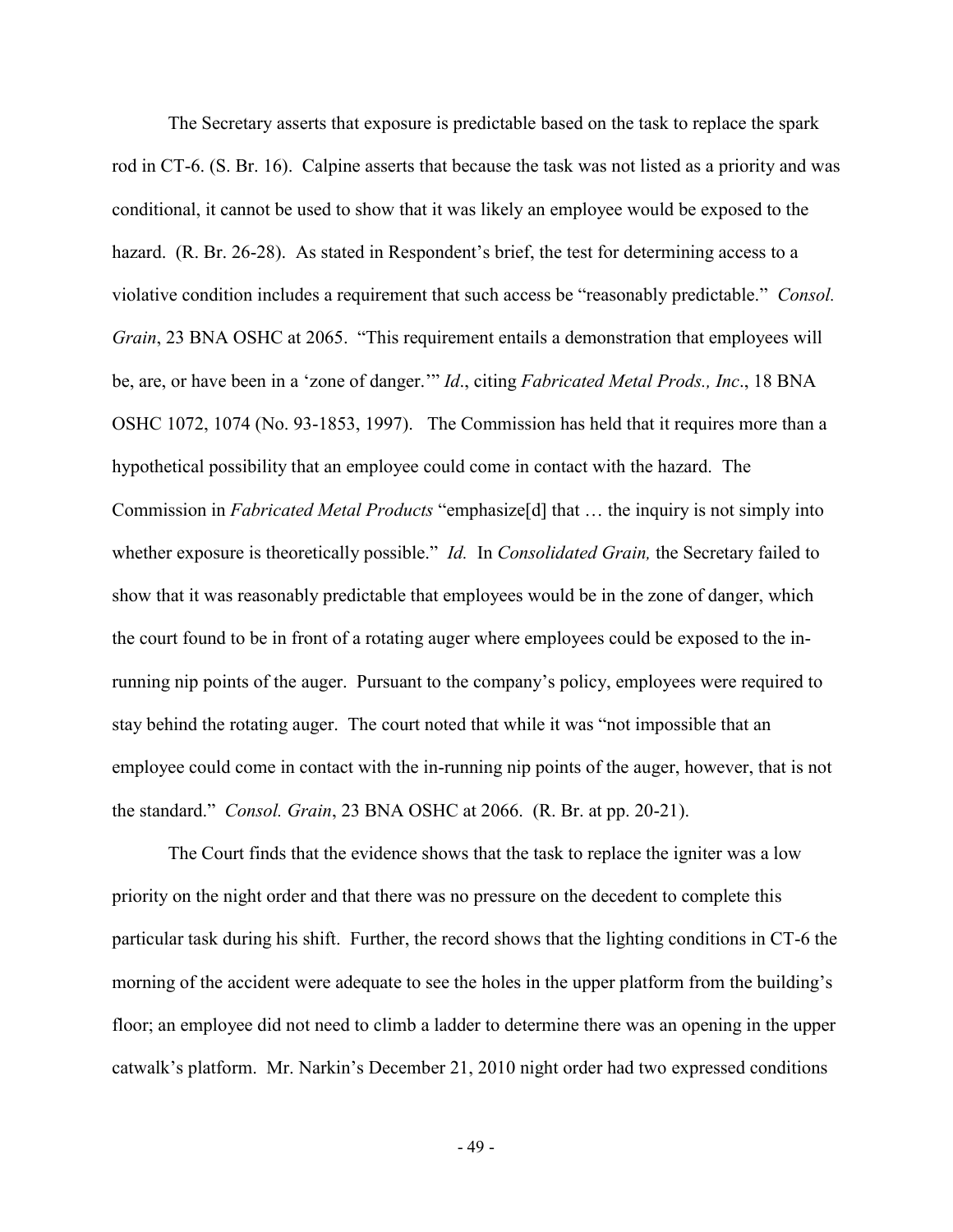that had to be met before the task to replace the igniter was to be accomplished by any Calpine employee, including the decedent. Additionally, it was expected by Calpine management, that anyone, including the decedent, who may decide to tackle the igniter replacement task, would first have to do a safety assessment of the task, and in so doing, would have to readily see that the two preconditions were not yet fully met as of the pre-dawn hours of December 22, 2010, and that it would be unsafe to access the upper platform, or its surrounding zone of danger, due to the floor openings that were there.<sup>120</sup> Tarps were clearly still on top of the combustion chambers and covered the place where the missing igniter was located. (SF-14). The Court finds that the tarps on the combustion chamber were readily visible from the ground level. The facts of this case make it unlikely that the decedent would have found occasion to pass within ten feet of the floor opening on the upper platform on December 22, 2010.<sup>121</sup> Here, there is no evidence that any Calpine employee actually entered the zone of danger, the space within ten feet of the floor opening at the north side of the west combustion chamber's upper platform.<sup>122</sup> Nor was it predictable, or reasonably expected, that any Calpine employee would have access to the floor opening on the 17-foot upper platform, or the zone of danger, at the time of the accident.<sup>123</sup>

<sup>&</sup>lt;sup>120</sup> The evidence supports the Court's finding that a task listed on a Calpine night order was not to be performed if plant conditions did not allow the task to be performed safely. (Tr. 649-50, 1463-71; RX-DD).

 $<sup>121</sup>$  The Court finds that it was not reasonably predictable that the decedent would ignore the obvious condition of the</sup> missing grate in the upper platform which was visible from the ground to virtually all others who viewed the combustion unit, disregard the fact that the tarps were completely covering the areas where the igniter tip would be installed even though the tarp was clearly visible from the ground, and disregard Calpine safety requirements after viewing the hazard and fail to go back and get his fall protection assigned to him by Calpine, or pass on performing the task as Mr. Lewis had done the day before.

<sup>&</sup>lt;sup>122</sup> The Court finds that employees standing on the ground floor in the area north of the west combustion chamber were not exposed to the upper platform opening hazard that was more than 17-feet above them.

 $123$  The Court notes that Respondent was not cited for exposing Messrs. Lewis or McClelland to any upper platform opening hazards when they entered CT-6 a day, or so, before the accident to perform tasks therein. Also, eleven Siemens employees worked in the southern part of CT-6 during the night shift that ended at 3:30 a.m., December 21, 2010, and Siemens was not cited for exposing any employee to opening hazards on the upper platform. Similarly, Siemens employees worked on the ground floor of CT-6 during the night shift that ended at 3:30 a.m., December 22, 2010; just an hour or so before the accident and Siemens was not cited for exposing any employee to opening hazards on the upper platform.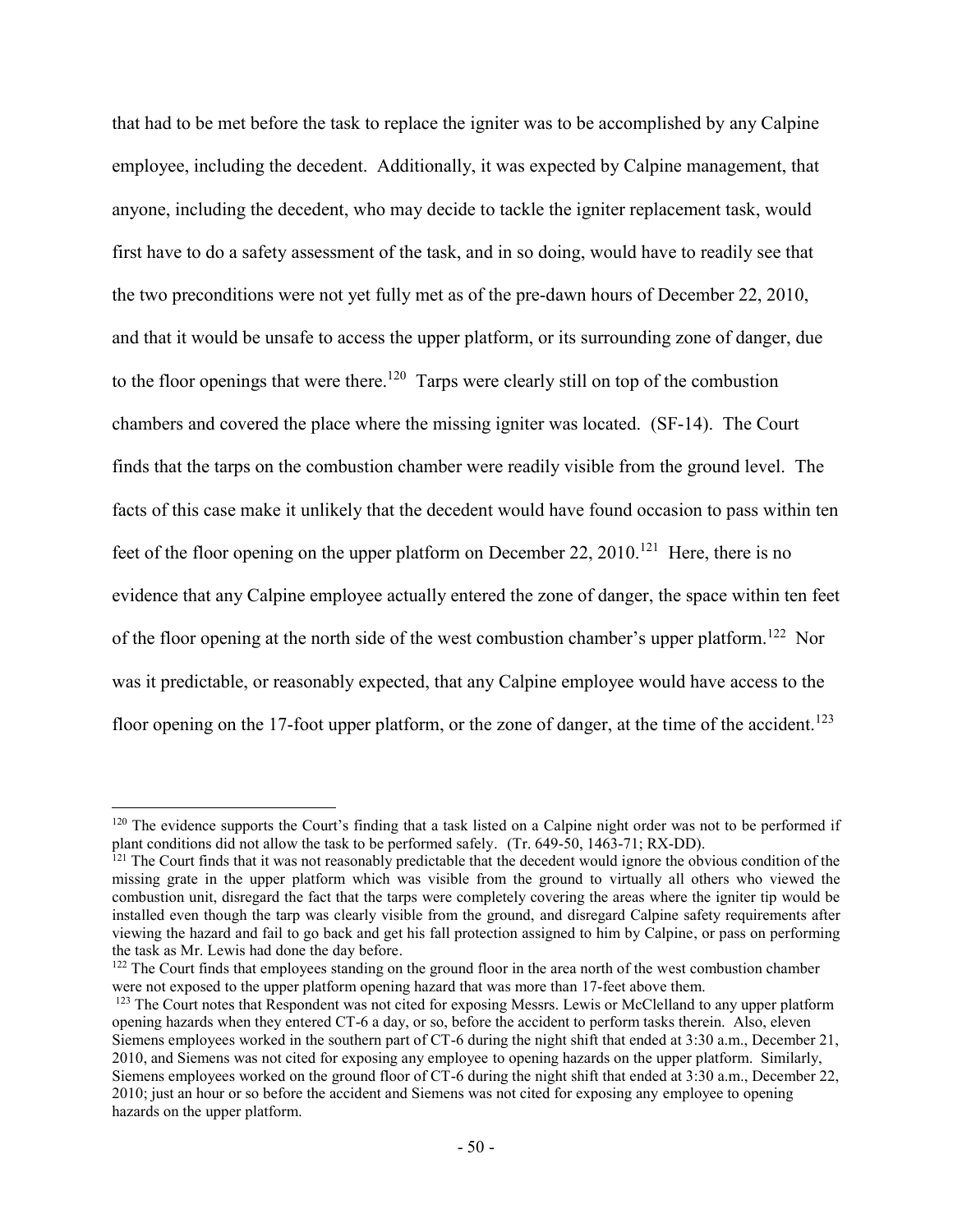The Court finds that the decedent never got within ten feet of the floor opening at the north side of the west combustion chamber's upper platform and that there was no actual exposure to the hazard.<sup>124</sup> CO Weisenberger testified that she did not know the location from which the decedent fell. CO Burgei acknowledged that his preliminary conclusion that the decedent fell through an opening in the upper platform was not supported by facts. AD Kulp also agreed that OSHA had no evidence that the decedent was ever up on the upper platform on December 22, 2010, and admitted that OSHA had no information proving that the decedent actually fell from the upper platform. AD Kulp also testified that it was OSHA's position that the location from which the decedent fell to his death was "inconclusive." (Tr. 277-78, 895-96, 907-09, 1159, 1172). The Court finds that the uncontroverted and un-rebutted testimony of Coroner Lysek and Forensic Pathologist Dr. Chmara established that the decedent did not fall through the upper platform's floor opening. The Court finds their testimony to be very creditable. Their professional experience and credentials regarding their duties to determine a decedent's cause of death are impressive, even more so when weighed against that of the two COs.<sup>125</sup> The Court observed the demeanor of Coroner Lysek and Dr. Chmara during their

<sup>124</sup> *See Special Metals Corp.*, 9 BNA OSHC 1132, 1134 (No. 76-4940, 1980) (finding climbing a 30 foot ladder to an unguarded platform is beyond normal employee random movement contemplated by the access test leading to the conclusion that the unguarded grating was too remote to pose a threat to the safety of employees); *Zwicker Elec. Co.*, 5 BNA OSHC 1329, 1332 (No. 11771, 1977) (Commissioner Barnako concurring) (finding no violation where employees not within 30 feet of floor opening); *Garden Ridge, Store # 46*, No. 10-1082, 2010 WL 5600075 (O.S.H.R.C. A.L.J. November 19, 2010) (Secretary failed to prove that employee(s) were within 10 feet zone of danger of an hydraulic ram); *EMCO Mech. Contractors*, No. 89-0773, 1989 WL 223452 (O.S.H.R.C. A.L.J. October 20, 1989) (showing exposure where Secretary proved employees had access to a zone of danger that was within 10 feet of an escalator opening in the course of their duties); *Shank-Ohbayashi*, No. 88-0497, 1989 WL 223342 (O.S.H.R.C. A.L.J. March 31, 1989) (upholding citation where there was ample evidence that employees going about assigned duties would pass within 10 feet of an insufficiently unguarded "skip pit"); *Rudolph & Sletten, Inc.*, No. 87-1983, 1988 WL 212672 (O.S.H.R.C. A.L.J. November 21, 1988) (finding no access where employee's assigned duties make it unlikely that employee would have occasion to pass near the floor opening); *Merritt-Meridian Constr. Corp.*, No. 84-760, 1985 WL 44736, at \*3 (O.S.H.R.C. A.L.J. September 13, 1985) (finding that violation was unproven where no evidence that employees were ever closer than 10 or 15 feet from the zone of danger – "too remote").

<sup>&</sup>lt;sup>125</sup> The Court finds that the initial conclusions reached by Officer Kopp and CO Burgei on December 22, 2010 that the decedent fell through the floor opening in the upper platform to have been premature and superficial. What was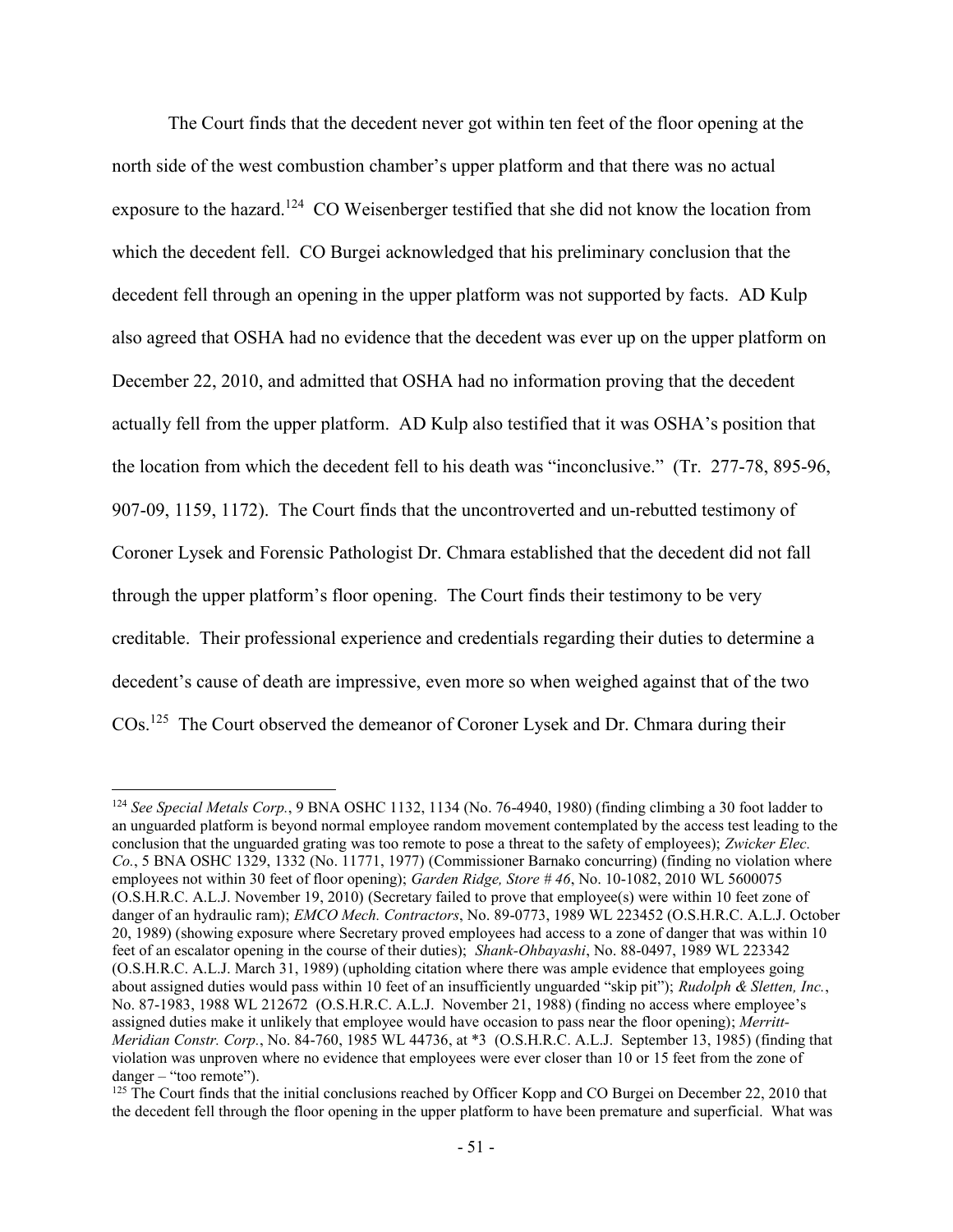courtroom testimony and found them both to be honest, knowledgeable, impartial, professional, thorough, confident, direct, and persuasive.

The Commission has frequently found exposure through access where employees had occasion to pass within 10 feet of an unguarded opening. *See e.g. A. Munder & Son, Inc. and Robert Catino, Inc.*, 4 BNA OSHC 1593, 1595 (No. 1858, 1976); *Public Improvements, Inc.*, 4 BNA OSHC 1864 (No. 1955, 1976). The Court finds that the access ladder at "D", RX-MM-I, that led to the lower platform at "E", RX-MM-I, was not more than five to seven feet in height from the floor. The Court further finds that the top of the un-caged portion of the ladder leading to the 17-foot platform was not more than seven feet in height. The Court finds that there was more than ten feet of distance from the point where the decedent fell in the area between the ladders at "B" and "D", RX-MM-I, to the floor opening in the upper platform, which was 17 feet, 1 and  $31/32$  inches in height.<sup>126</sup> The Court further finds that the unguarded upper platform opening was beyond the normal employee random movement contemplated by the access test and that the unguarded floor opening was too remote to pose a threat to the safety of the decedent on December 22, 2010. *See Special Metals Corp.*, 9 BNA OSHC at 1134.

The record shows that BEC had a multi-faceted safety program which included training, audits, and discipline. Several employees testified that safety training was required for all employees on a monthly basis. Calpine provided incentives, through monetary awards, to its employees for complying with its safety training requirements. A third party was hired in July of 2010 to conduct a safety audit and provide additional safety training. Calpine had an ongoing program in which employees evaluated each other for safety compliance. The testimony of two

quickly presumed to be an obvious conclusion, turned out to be an error when all of the facts were carefully developed and considered.

<sup>&</sup>lt;sup>126</sup> The Court finds since the violation concerns a floor opening hazard that it is appropriate to measure from the floor level of the 17-foot upper platform to the decedent's feet at the time of his fall, and that distance exceeds ten feet.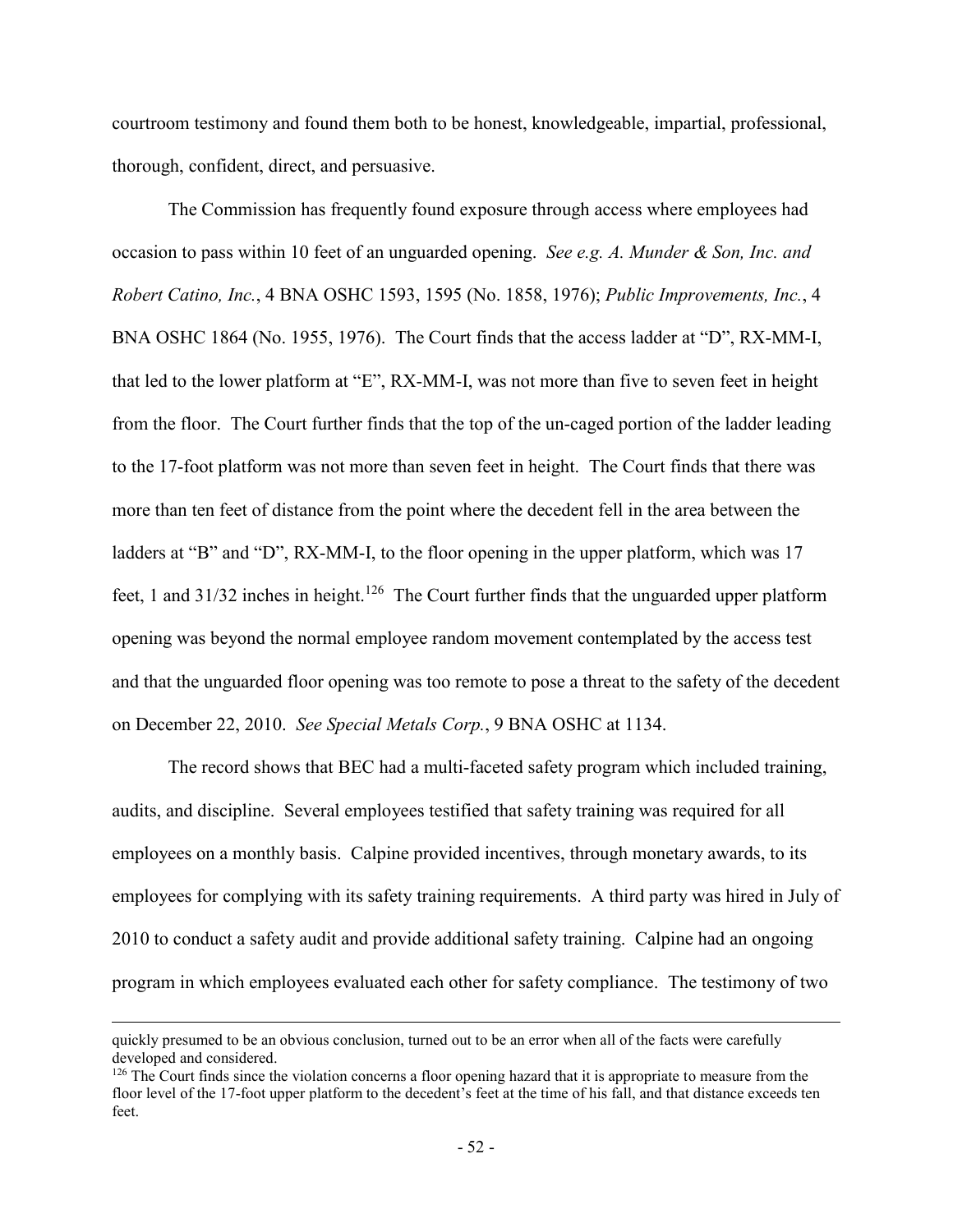employees demonstrated that assessing the safety requirements of a particular work activity was a part of the work culture at the BEC facility.<sup>127</sup> Respondent's Fall Protection policy called for supervisors, such as the deceased, to "[p]erform a fall hazard assessment for each job and determine the proper equipment and procedure for that specific task." The Court finds that the evidence shows that it is more probable than not that the decedent entered CT-6 with an igniter in his pocket to perform an assessment of the job conditions related to the task of installing the igniter into the east combustion chamber. <sup>128</sup> Whereas Mr. Lewis carried tools and an igniter when he performed his safety assessment relating to the identical task the day before, no tools were found with the decedent when his body was discovered after the accident.<sup>129</sup> The Court finds that it was readily possible and reasonably predictable for Calpine employees, including the decedent, to enter CT-6 and perform a safety and readiness assessment of the igniter replacement task without being exposed to the opening hazard at the upper platform more than 17 feet above the floor.

Finally, the record shows the decedent had a good reputation for safety, and there was no evidence of his noncompliance in regard to safety. There is also no evidence in the record that there was a general pattern of lax safety compliance by the BEC employees. No evidence was presented to show that the decedent would be likely to engage in unsafe behavior.<sup>130</sup> The Court finds that, as a whole, Calpine had a strong safety program and that the decedent's general

 $127$  Testimony from two employees, Messrs. McClelland and Lewis, established that each of them did, in fact, make an assessment of the safety issues related to an assigned task. Mr. McClelland utilized personal fall arrest equipment to work in the area where the upper platform floor was incomplete. Mr. Lewis, when assigned the same task as the decedent, chose not to perform this task after observing the holes in the upper catwalk platform the previous day. (Tr. 578-81; 1799-1804).

 $128$  These job conditions including making an assessment as to whether or not the task could be performed safely and whether or not the two expressed conditions relating to the igniter replacement task had been met; *i.e.* that "[i]f tarps and Siemens are not in the way."

 $129$  AD Kulp testified that OSHA knew as a result of its investigation that the decedent did not have his tool belt when found and may have entered CT-6 to assess the job conditions. (Tr. 1294, 1303-05).

<sup>130</sup> In *Kerns Bros.*, the Commission found the Secretary had not presented evidence to rebut the employer's evidence that its employees took the work rule seriously and that it had a "formal, well-conceived program . . . and exercised reasonable diligence in in carrying out that program." *Kerns Bros.*, 18 BNA OSHC at 2071.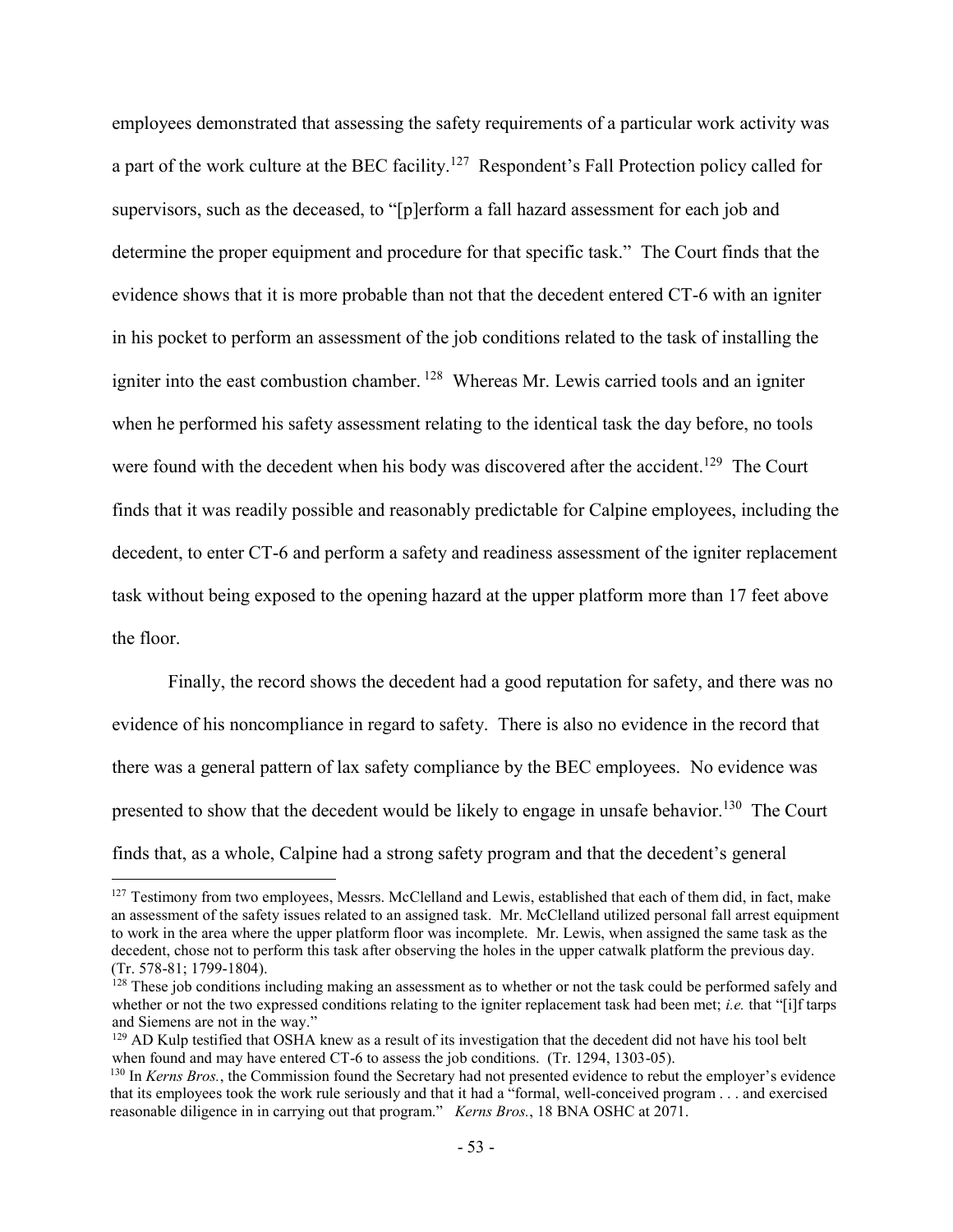conduct was to follow safety procedures. Calpine employees were trained to assess their environments for safety prior to performing any work, to perform tasks only in safe conditions, to use appropriate personal protective equipment (*e.g*. fall protection in any condition such as that which existed at the time of the cited violation) when confronted with an unsafe condition, or to not perform the assigned task. (Tr. 742, 998, 1800-04; GX-11).

The information available to Calpine, when considered in its totality, shows that Calpine would not have reasonably expected the decedent to be on the upper catwalk platform when the opening was easily seen upon entering CT-6. No witnesses saw the deceased fall.<sup>131</sup> The Court finds the Secretary has not shown it was reasonably predictable for the decedent to be in the zone of danger.<sup>132</sup> The Court concludes, therefore, that the Secretary has not proven either actual or reasonably predictable exposure to the cited hazard.

The Secretary cites to two Commission decisions to support her argument that the task on the night order made it reasonably predictable that the decedent would be in the zone of danger. *Nuprecon LP*, 23 BNA OSHC 1817, 1819 (No. 08-1307, 2012) *petition denied*, Order at 1, No. 12-71026 (9th Cir. Jan. 17, 2013); *Lancaster Enters., Inc.*, 19 BNA OSHC 1033, 1037 (No. 97- 0771, 2000). The facts in both of these cases, however, are distinguishable from the case at hand. In *Lancaster*, employees actually used an access ladder that was "closely adjacent' to an unguarded skylight to gain access to their work area. In *Nuprecon,* the evidence showed that an employee doing pipe removal work was "closely adjacent" to an unprotected edge. Both of these cases rely on evidence of actual exposure to the zone of danger and do not aptly compare to the case at hand.

<sup>&</sup>lt;sup>131</sup> Tr. 836, 1145.

<sup>&</sup>lt;sup>132</sup> The Secretary offered no evidence or argument that employees other than the decedent could have been exposed to the zone of danger during the December 21 night shift when the same floor openings existed on the upper platform as existed at the time of the accident. (Tr. 127).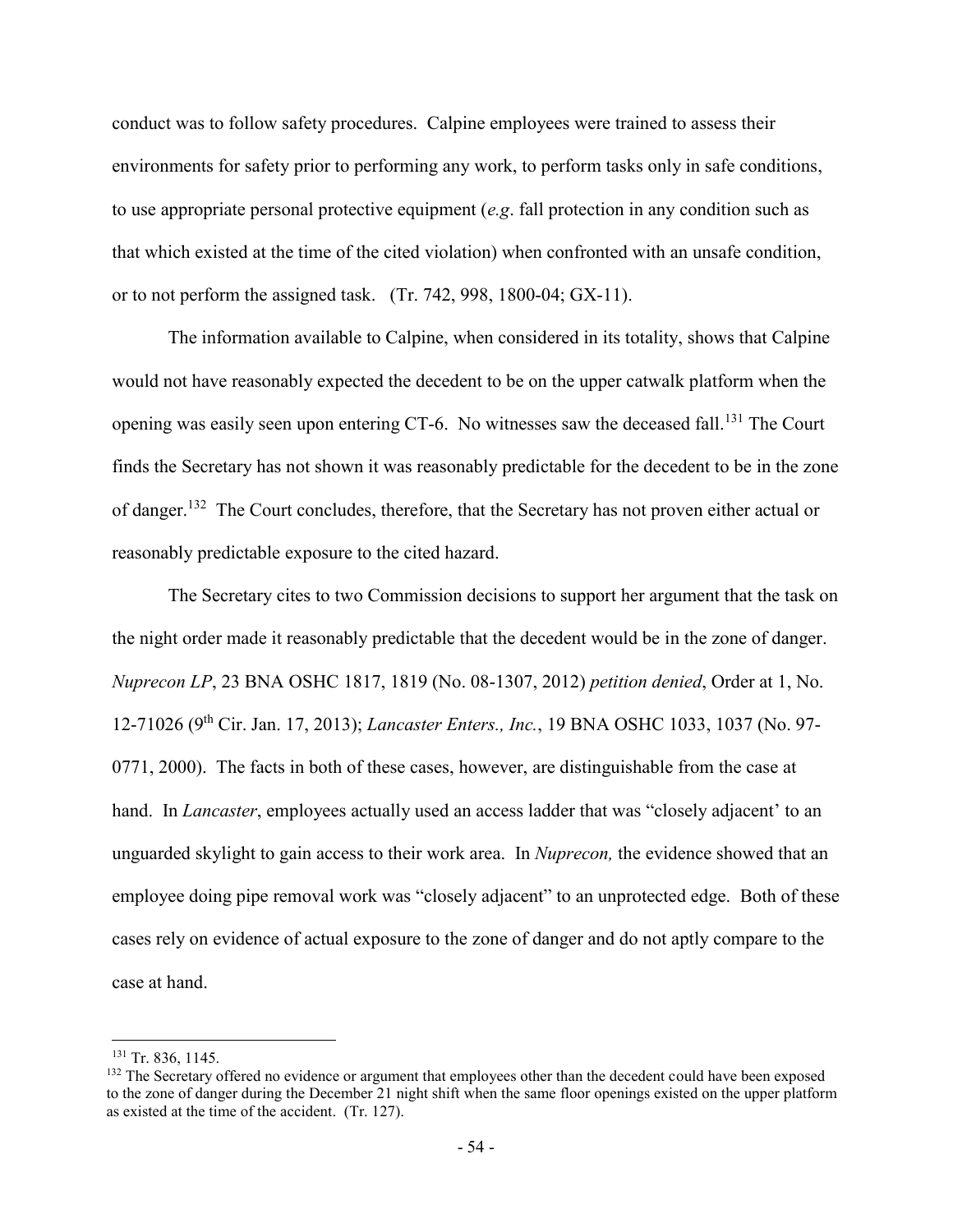The Secretary relies on two further Commission decisions to support her position that it was reasonably predictable for the employee to be in the zone of danger. *Pete Miller, Inc.*, 19 BNA OSHC 1257, 1258 (No. 99-0947, 2000); *Fabricated Metal Prods., Inc.*, 18 BNA OSHC at 1074. In *Fabricated Metal*, the Commission stated that "[I]n order for the Secretary to establish employee exposure to a hazard she must show that it is reasonably predictable either by operational necessity or otherwise (including inadvertence), that employees have been, are, or will be in the zone of danger."<sup>133</sup> *Fabricated Metal Prods., Inc.*, 18 BNA OSHC at 1074; *see also Nuprecon LP*, 23 BNA OSHC at 1817. The zone of danger "is determined by the hazard presented by the violative condition, and is normally that area surrounding the violative condition that presents the danger to employees which the standard is intended to prevent." *RGM Constr. Co.*, 17 BNA OSHC 1229, 1234 (No. 91-2107, 1995); *Seyforth Roofing Co*.*,* 16 BNA OSHC 2031, 2033 (No. 90-0086, 1994). The Secretary need only show employee access to the zone of danger, and need not show that employees were actually exposed. *Donovan v. Adams Steel Erection*, 766 F.2d 804, 812 (3rd Cir. 1985). In addition, "[i]t is well settled that brief exposures involved in passing or standing near an open edge constitute access." *Walker Towing Corp.*, 14 BNA OSHC 2072, 2074 (No. 87-1359, 1991). Neither *Fabricated Metal* nor *Pete Miller* assist the Secretary in her position in this case. In *Pete Miller*, the CO observed an

<sup>&</sup>lt;sup>133</sup> The Secretary makes no argument that a Calpine employee would come in contact with the zone of danger by inadvertence. The undisputed evidence shows that the opening in the upper platform was clearly visible from the ground. Testimony from Messrs. Lewis and McClelland affirms that, in actual practice, it was unlikely that Calpine employees would inadvertently expose themselves to the zone of danger and get within ten feet of the upper platform opening. Calpine employees, including the decedent, were aware that Siemens was performing work on the combustion chambers and it was unlikely that a Calpine employee would inadvertently expose himself to a condition on the upper platform which was obvious from the floor. The decedent's safety history and past practices support that he would not inadvertently expose himself to the zone of danger, which was clearly visible from the ground. The Court finds that it was reasonably predictable that the decedent would go into CT-6 to assess the safety of the job site prior to performing any work, and he would either decide not to do the work as Mr. Lewis had done, or leave and return with all needed safety equipment and tools as Mr. McClelland had done. The Court finds that the Secretary's theory that the decedent would have exposed himself to the zone of danger based on the December 21, 2010 Night Order is a speculative hypothetical which fails to meet her burden of proof with regard to showing employee exposure to the hazard.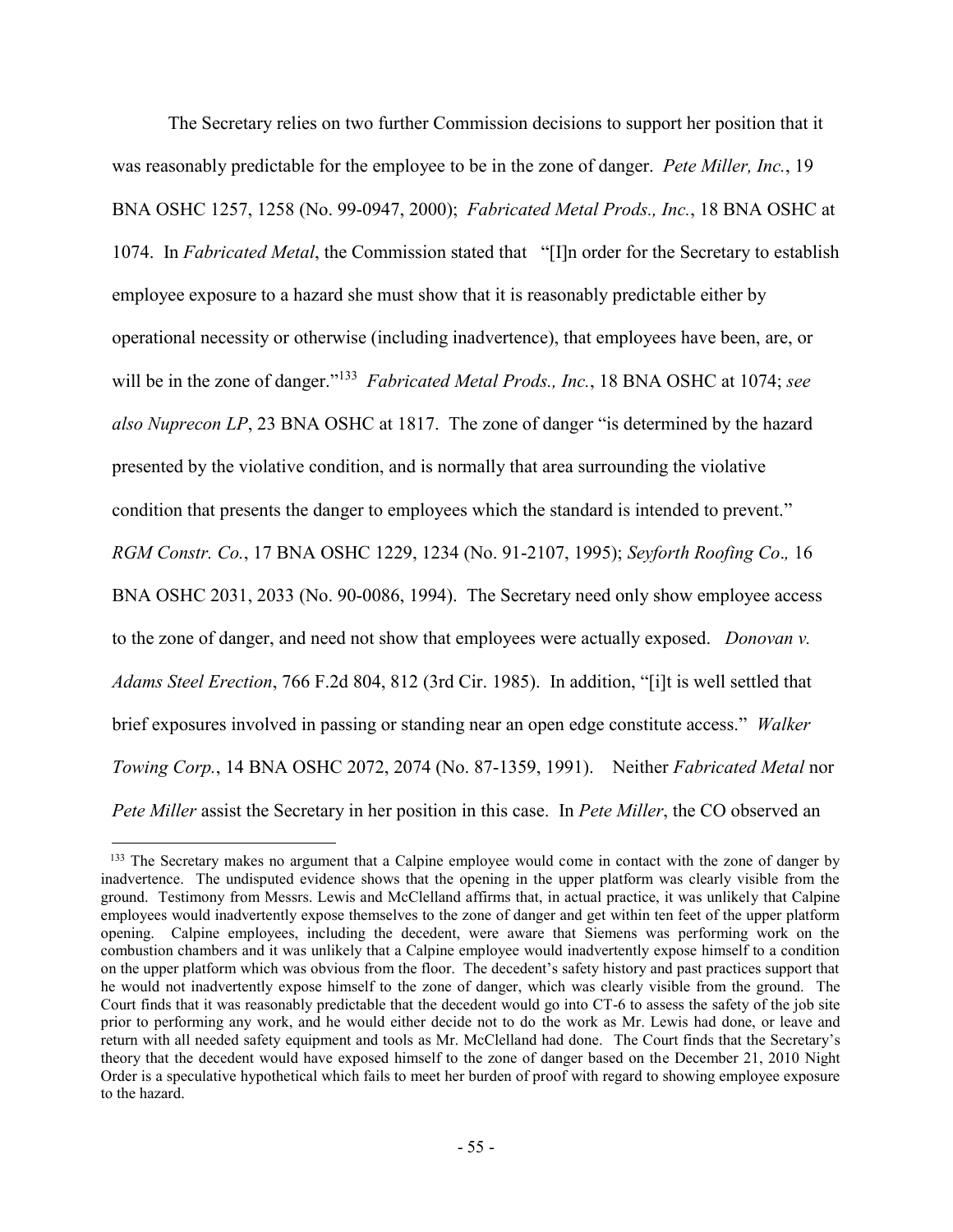employee handling materials close to the roof's edge. Here, there is no evidence that any Calpine employee walked on, passed near or stood on the upper platform where the opening hazard was, or was within ten feet of the opening at or before the accident. In *Fabricated Metal*, the Commission found that the Secretary had not shown it was reasonably predictable for an employee to be in the zone of danger, just as the Court has done here.

The Court finds that the Secretary has shown that the cited standard applies, that the terms of the standard were violated, and that Calpine knew or could have known of the hazardous condition. However, as the Secretary did not prove the required element of actual or reasonably predictable employee exposure, the citation is vacated.<sup>134</sup>

### **Findings of Fact and Conclusions of Law**

All findings of fact and conclusions of law relevant and necessary to a determination of the contested issues have been made above. *See* Fed. R. Civ. P. 52(a). All proposed findings of fact and conclusions of law inconsistent with this decision are denied.

# **ORDER**

Based upon the foregoing findings of fact and conclusions of law, it is **ORDERED** that:

<sup>&</sup>lt;sup>134</sup> Because the Secretary failed to prove her prima facie case, the Court has not addressed Calpine's asserted defense of unpreventable employee misconduct. To establish this defense, the Respondent must prove that it: (a) established work rules designed to prevent the violation, (b) adequately communicated those rules to its employees, (c) took steps to discover violations, and (d) effectively enforced the rules when violations were discovered. *Capform, Inc.*, 19 BNA OSHC 1374, 1377 (No. 99-0322, 2001) (citation omitted). (Tr. 430-31; JX-III, at p. 2).